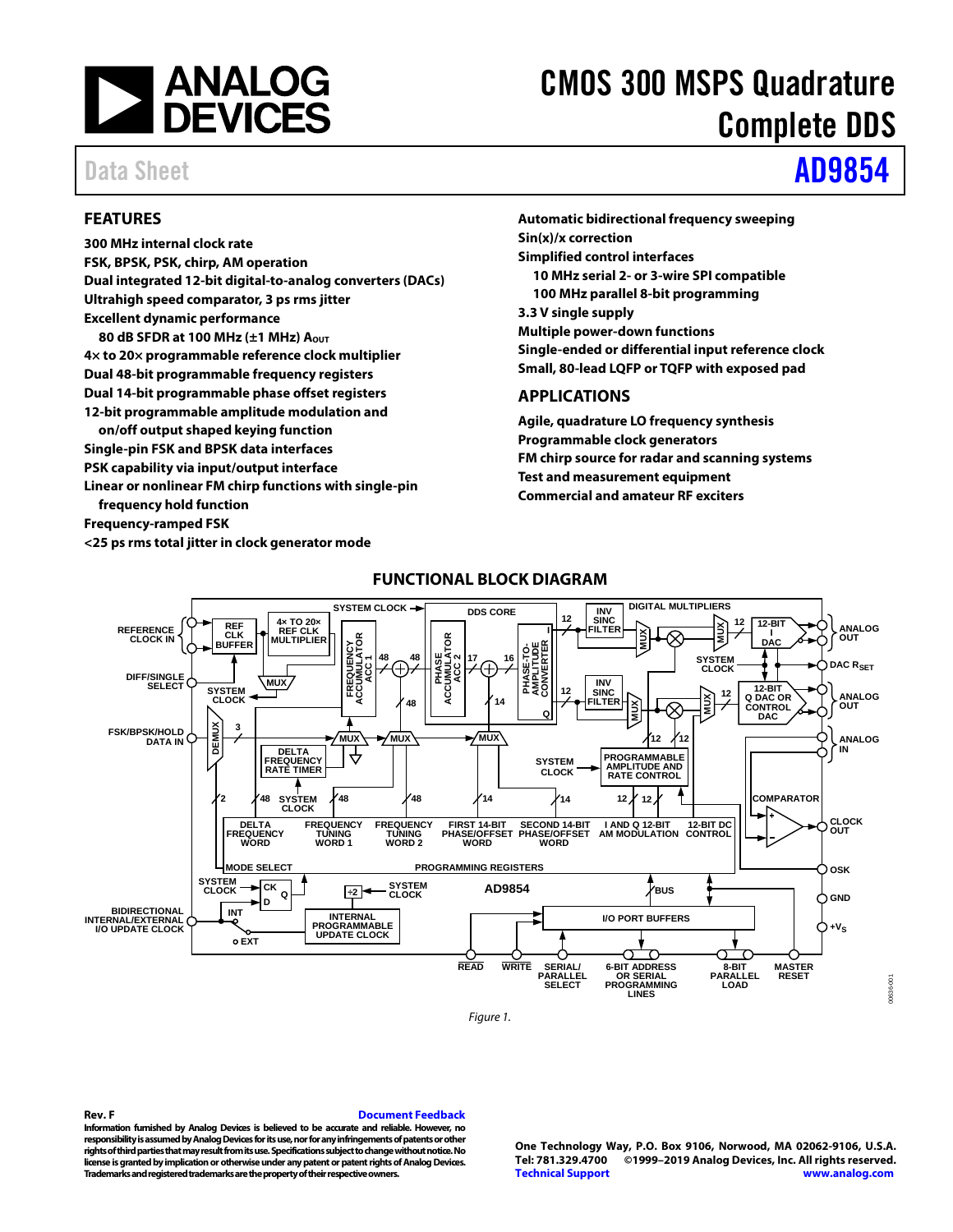# TABLE OF CONTENTS

# <span id="page-1-0"></span>**REVISION HISTORY**

| 8/2019-Rev. E to Rev. F                        |  |
|------------------------------------------------|--|
|                                                |  |
|                                                |  |
|                                                |  |
|                                                |  |
|                                                |  |
|                                                |  |
| Deleted Figure 64; Renumbered Sequentially  47 |  |
|                                                |  |
|                                                |  |
|                                                |  |
|                                                |  |
|                                                |  |

#### **7/2007—Rev. D to Rev. E**

| Changed AD9854ASQ to AD9854ASVZUniversal |  |
|------------------------------------------|--|
| Changed AD9854AST to AD9854ASTZUniversal |  |
|                                          |  |
|                                          |  |

| Power Dissipation and Thermal Considerations 40    |
|----------------------------------------------------|
|                                                    |
|                                                    |
|                                                    |
| Thermally Enhanced Package Mounting Guidelines  41 |
|                                                    |
|                                                    |

| Changes to Thermally Enhanced Package Mounting |  |
|------------------------------------------------|--|
|                                                |  |
|                                                |  |
|                                                |  |
|                                                |  |
|                                                |  |

#### **11/2006—Rev. C to Rev. D**

| Changes to Endnotes in the Power Supply Parameter 7 |  |
|-----------------------------------------------------|--|
|                                                     |  |
|                                                     |  |
|                                                     |  |
|                                                     |  |
|                                                     |  |
|                                                     |  |
|                                                     |  |
|                                                     |  |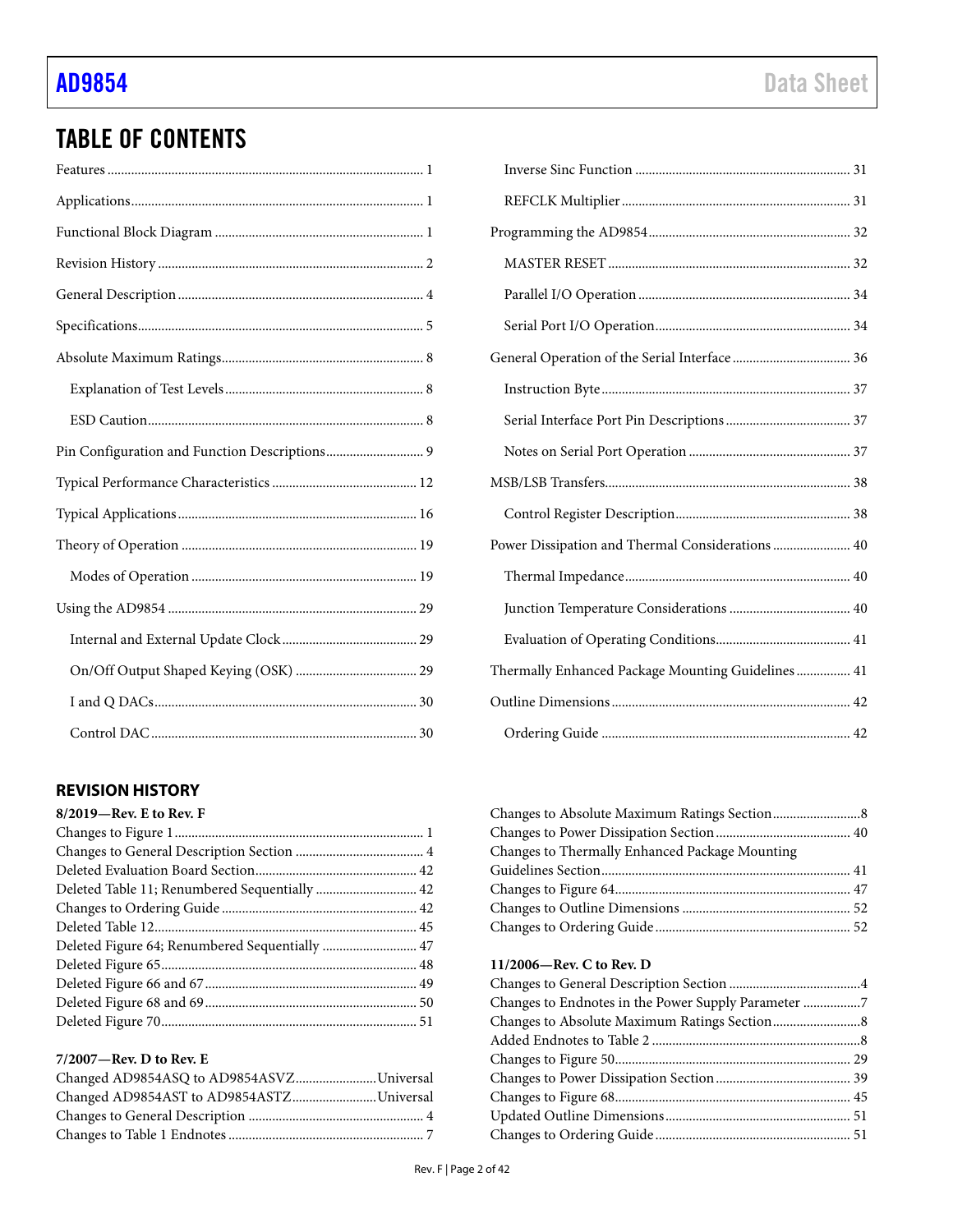## **9/2004—Rev. B to Rev. C**

| Changes to Single Tone (Mode 000) Section17                   |  |
|---------------------------------------------------------------|--|
| Changes to Ramped FSK (Mode 010) Section 18                   |  |
| Changes to Basic FM Chirp Programming Steps Section 23        |  |
|                                                               |  |
| Changes to Evaluation Board Operating Instructions Section.40 |  |
| Changes to Filtered IOUT1 and the Filtered IOUT2 Section 41   |  |
| Changes to Using the Provided Software Section42              |  |
|                                                               |  |
|                                                               |  |
|                                                               |  |
|                                                               |  |
|                                                               |  |

### **3/2002—Rev. A to Rev. B**

**10/1999—Revision 0: Initial Version**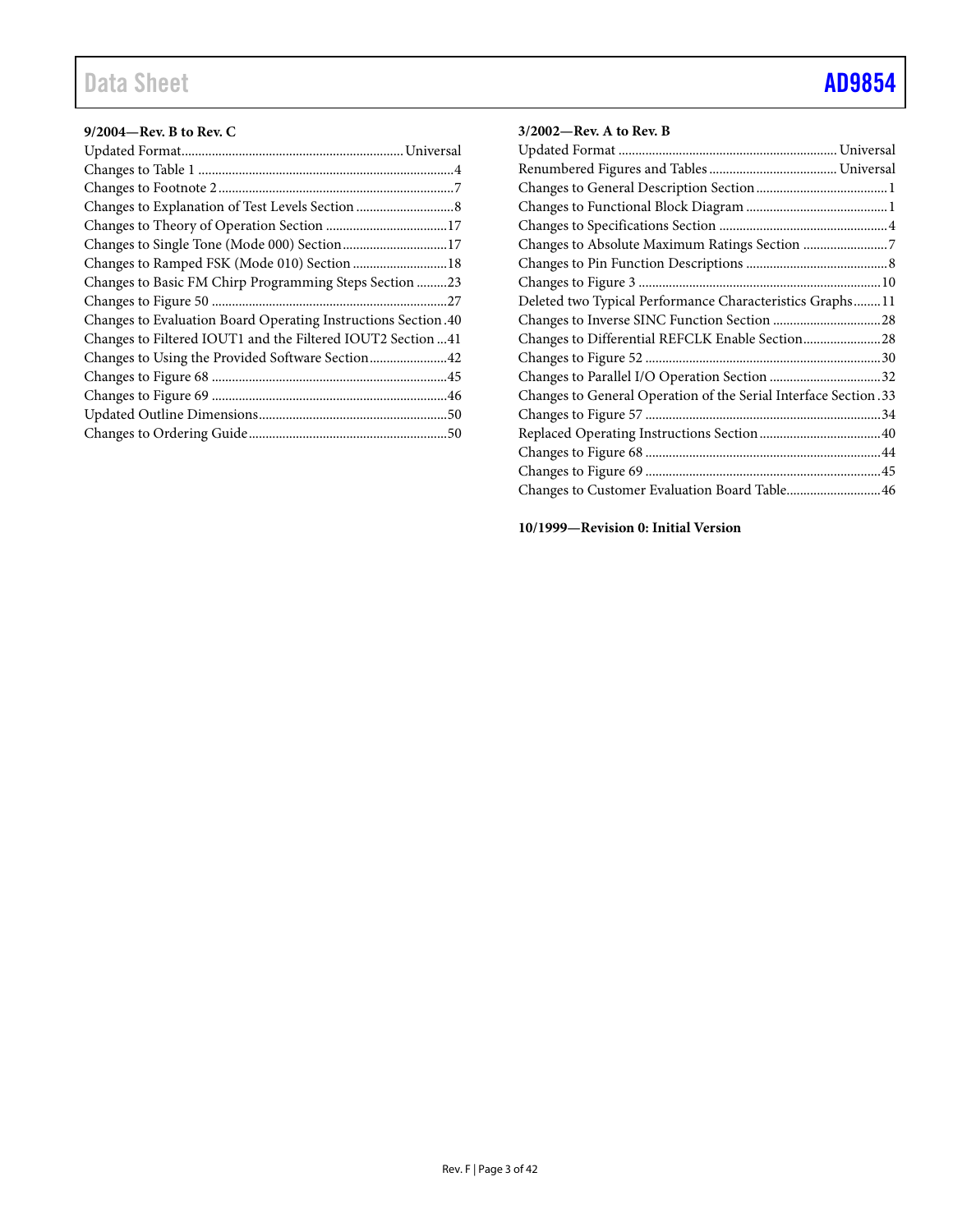# <span id="page-3-0"></span>GENERAL DESCRIPTION

The AD9854 digital synthesizer is a highly integrated device that uses advanced DDS technology, coupled with two internal high speed, high performance quadrature DACs to form a digitally programmable I and Q synthesizer function. When referenced to an accurate clock source, the AD9854 generates highly stable, frequency-phase, amplitude-programmable sine and cosine outputs that can be used as an agile LO in communications, radar, and many other applications. The innovative high speed DDS core of the AD9854 provides 48-bit frequency resolution (1 μHz tuning resolution with 300 MHz SYSCLK). Retaining 16 bits for phaseto-amplitude conversion ensures excellent spurious-free dynamic range (SFDR).

The circuit architecture of the AD9854 allows the generation of simultaneous quadrature output signals at frequencies up to 150 MHz, which can be digitally tuned at a rate of up to 100 million new frequencies per second. The sine wave output (externally filtered) can be converted to a square wave by the internal comparator for agile clock generator applications. The device provides two 14-bit phase registers and a single pin for BPSK operation.

For higher-order PSK operation, the I/O interface can be used for phase changes. The 12-bit I and Q DACs, coupled with the innovative DDS architecture, provide excellent wideband and

narrow-band output SFDR. The Q DAC can also be configured as a user-programmable control DAC if the quadrature function is not desired. When configured with the comparator, the 12-bit control DAC facilitates static duty cycle control in high speed clock generator applications.

Two 12-bit digital multipliers permit programmable amplitude modulation, on/off output shaped keying, and precise amplitude control of the quadrature output. Chirp functionality is also included to facilitate wide bandwidth frequency sweeping applications. The programmable  $4\times$  to  $20\times$  REFCLK multiplier circuit of the AD9854 internally generates the 300 MHz system clock from an external lower frequency reference clock. This saves the user the expense and difficulty of implementing a 300 MHz system clock source.

Direct 300 MHz clocking is also accommodated with either singleended or differential inputs. Single-pin conventional FSK and the enhanced spectral qualities of ramped FSK are supported. The AD9854 uses advanced 0.35  $\mu$ m CMOS technology to provide a high level of functionality on a single 3.3 V supply.

The AD9854 is pin-for-pin compatible with the AD9852 singletone synthesizer. It is specified to operate over the extended industrial temperature range of −40°C to +85°C.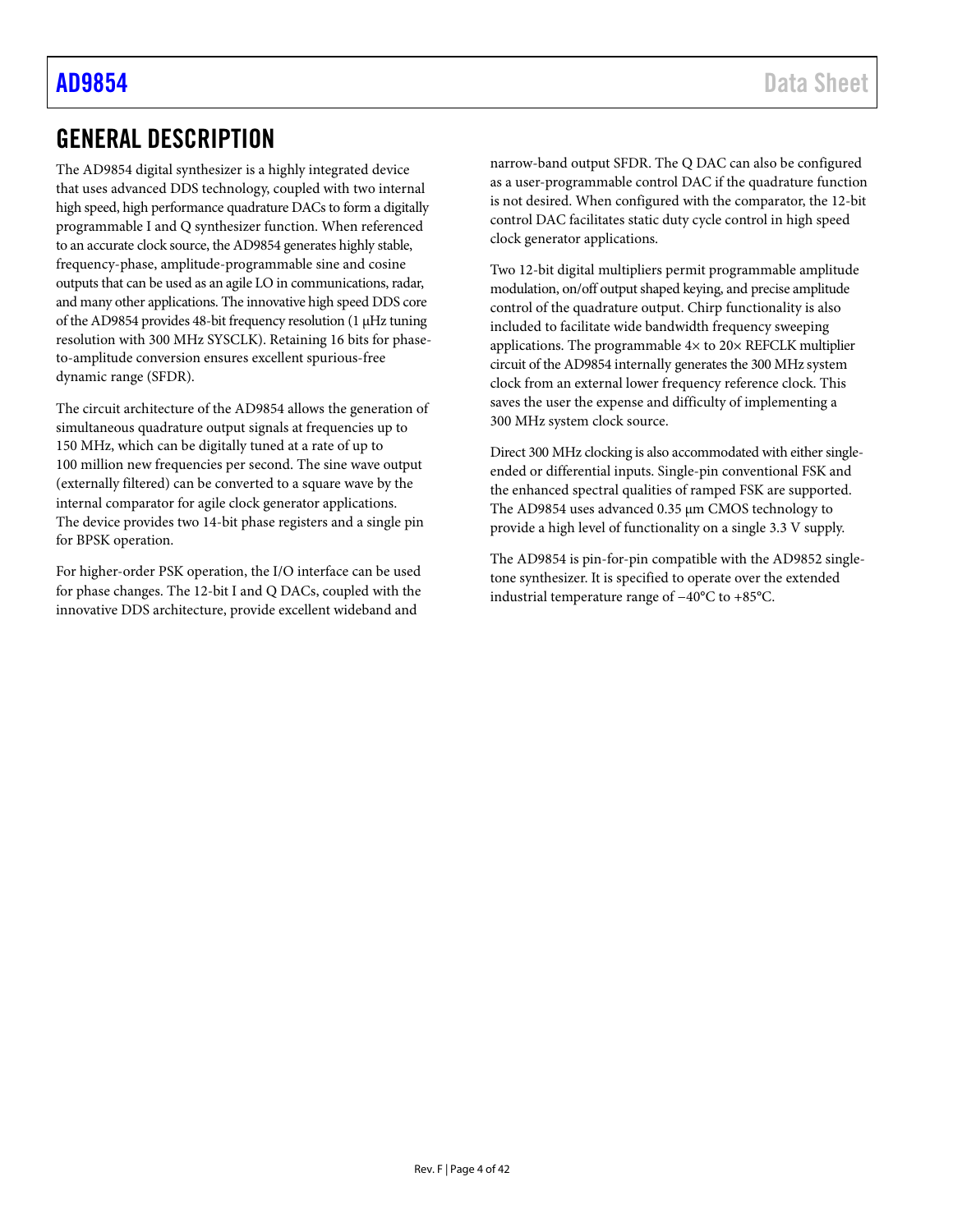# <span id="page-4-0"></span>**SPECIFICATIONS**

VS = 3.3 V ± 5%, RSET = 3.9 kΩ, external reference clock frequency = 30 MHz with REFCLK multiplier enabled at 10× for AD9854ASVZ, external reference clock frequency = 20 MHz with REFCLK multiplier enabled at 10× for AD9854ASTZ, unless otherwise noted.

<span id="page-4-1"></span>

| Table 1.                                           |                |              |            |            |         |        |            |                |             |
|----------------------------------------------------|----------------|--------------|------------|------------|---------|--------|------------|----------------|-------------|
|                                                    |                | <b>Test</b>  | AD9854ASVZ |            |         |        | AD9854ASTZ |                |             |
| <b>Parameter</b>                                   | <b>Temp</b>    | Level        | Min        | <b>Typ</b> | Max     | Min    | <b>Typ</b> | Max            | Unit        |
| REFERENCE CLOCK INPUT CHARACTERISTICS <sup>1</sup> |                |              |            |            |         |        |            |                |             |
| Internal System Clock Frequency Range              |                |              |            |            |         |        |            |                |             |
| <b>REFCLK Multiplier Enabled</b>                   | Full           | VI           | 20         |            | 300     | 20     |            | 200            | <b>MHz</b>  |
| <b>REFCLK Multiplier Disabled</b>                  | Full           | VI           | DC         |            | 300     | DC     |            | 200            | <b>MHz</b>  |
| External Reference Clock Frequency Range           |                |              |            |            |         |        |            |                |             |
| <b>REFCLK Multiplier Enabled</b>                   | Full           | VI           | 5          |            | 75      | 5      |            | 50             | MHz         |
| <b>REFCLK Multiplier Disabled</b>                  | Full           | VI           | <b>DC</b>  |            | 300     | DC     |            | 200            | <b>MHz</b>  |
| Duty Cycle                                         | $25^{\circ}$ C | IV           | 45         | 50         | 55      | 45     | 50         | 55             | $\%$        |
| Input Capacitance                                  | $25^{\circ}$ C | IV           |            | 3          |         |        | 3          |                | pF          |
| Input Impedance                                    | $25^{\circ}$ C | IV           |            | 100        |         |        | 100        |                | $k\Omega$   |
| Differential Mode Common-Mode Voltage Range        |                |              |            |            |         |        |            |                |             |
| Minimum Signal Amplitude <sup>2</sup>              | $25^{\circ}$ C | IV           | 400        |            |         | 400    |            |                | mV p-p      |
| Common-Mode Range                                  | $25^{\circ}$ C | IV           | 1.6        | 1.75       | 1.9     | 1.6    | 1.75       | 1.9            | V           |
| V <sub>IH</sub> (Single-Ended Mode)                | 25°C           | IV           | 2.3        |            |         | 2.3    |            |                | V           |
| V <sub>IL</sub> (Single-Ended Mode)                | $25^{\circ}$ C | ${\sf IV}$   |            |            | 1       |        |            | 1              | V           |
| DAC STATIC OUTPUT CHARACTERISTICS                  |                |              |            |            |         |        |            |                |             |
| <b>Output Update Speed</b>                         | Full           | L            |            |            | 300     |        |            | 200            | <b>MSPS</b> |
| Resolution                                         | $25^{\circ}$ C | IV           |            | 12         |         |        | 12         |                | <b>Bits</b> |
| I and Q Full-Scale Output Current                  | $25^{\circ}$ C | IV           | 5          | 10         | 20      | 5      | 10         | 20             | mA          |
| I and Q DAC DC Gain Imbalance <sup>3</sup>         | $25^{\circ}$ C | L            | $-0.5$     | $+0.15$    | $+0.5$  | $-0.5$ | $+0.15$    | $+0.5$         | dB          |
| Gain Error                                         | $25^{\circ}$ C |              | $-6$       |            | $+2.25$ | $-6$   |            | $+2.25$        | %FS         |
| Output Offset                                      | $25^{\circ}$ C |              |            |            | 2       |        |            | $\overline{2}$ | μA          |
| <b>Differential Nonlinearity</b>                   | $25^{\circ}$ C |              |            | 0.3        | 1.25    |        | 0.3        | 1.25           | <b>LSB</b>  |
| <b>Integral Nonlinearity</b>                       | $25^{\circ}$ C | L            |            | 0.6        | 1.66    |        | 0.6        | 1.66           | <b>LSB</b>  |
| Output Impedance                                   | $25^{\circ}$ C | IV           |            | 100        |         |        | 100        |                | $k\Omega$   |
| Voltage Compliance Range                           | $25^{\circ}$ C | $\mathbf{L}$ | $-0.5$     |            | $+1.0$  | $-0.5$ |            | $+1.0$         | v           |
| DAC DYNAMIC OUTPUT CHARACTERISTICS                 |                |              |            |            |         |        |            |                |             |
| I and Q DAC Quadrature Phase Error                 | $25^{\circ}$ C | IV           |            | 0.2        | 1       |        | 0.2        | 1              | Degrees     |
| DAC Wideband SFDR                                  |                |              |            |            |         |        |            |                |             |
| 1 MHz to 20 MHz AOUT                               | $25^{\circ}$ C | v            |            | 58         |         |        | 58         |                | dBc         |
| 20 MHz to 40 MHz Aout                              | $25^{\circ}$ C | V            |            | 56         |         |        | 56         |                | dBc         |
| 40 MHz to 60 MHz AOUT                              | $25^{\circ}$ C | v            |            | 52         |         |        | 52         |                | dBc         |
| 60 MHz to 80 MHz AOUT                              | $25^{\circ}$ C | V            |            | 48         |         |        | 48         |                | dBc         |
| 80 MHz to 100 MHz AOUT                             | $25^{\circ}$ C | V            |            | 48         |         |        | 48         |                | dBc         |
| 100 MHz to 120 MHz AOUT                            | $25^{\circ}$ C | ٧            |            | 48         |         |        | 48         |                | dBc         |
| DAC Narrow-Band SFDR                               |                |              |            |            |         |        |            |                |             |
| 10 MHz $A_{OUT}$ ( $\pm$ 1 MHz)                    | 25°C           | ٧            |            | 83         |         |        | 83         |                | dBc         |
| 10 MHz Aout (±250 kHz)                             | $25^{\circ}$ C | ٧            |            | 83         |         |        | 83         |                | dBc         |
| 10 MHz $A_{OUT}$ ( $\pm$ 50 kHz)                   | $25^{\circ}$ C | ٧            |            | 91         |         |        | 91         |                | dBc         |
| 41 MHz $A_{\text{OUT}}$ ( $\pm$ 1 MHz)             | 25°C           | ٧            |            | 82         |         |        | 82         |                | dBc         |
| 41 MHz $A_{OUT}$ ( $\pm$ 250 kHz)                  | 25°C           | ٧            |            | 84         |         |        | 84         |                | dBc         |
| 41 MHz A <sub>OUT</sub> (±50 kHz)                  | $25^{\circ}$ C | ۷            |            | 89         |         |        | 89         |                | dBc         |
| 119 MHz $A_{OUT}$ ( $\pm$ 1 MHz)                   | $25^{\circ}$ C | V            |            | 71         |         |        | 71         |                | dBc         |
| 119 MHz A <sub>OUT</sub> (±250 kHz)                | $25^{\circ}C$  | ٧            |            | 77         |         |        | 77         |                | dBc         |
| 119 MHz A <sub>OUT</sub> (±50 kHz)                 | $25^{\circ}C$  | V            |            | 83         |         |        | 83         |                | dBc         |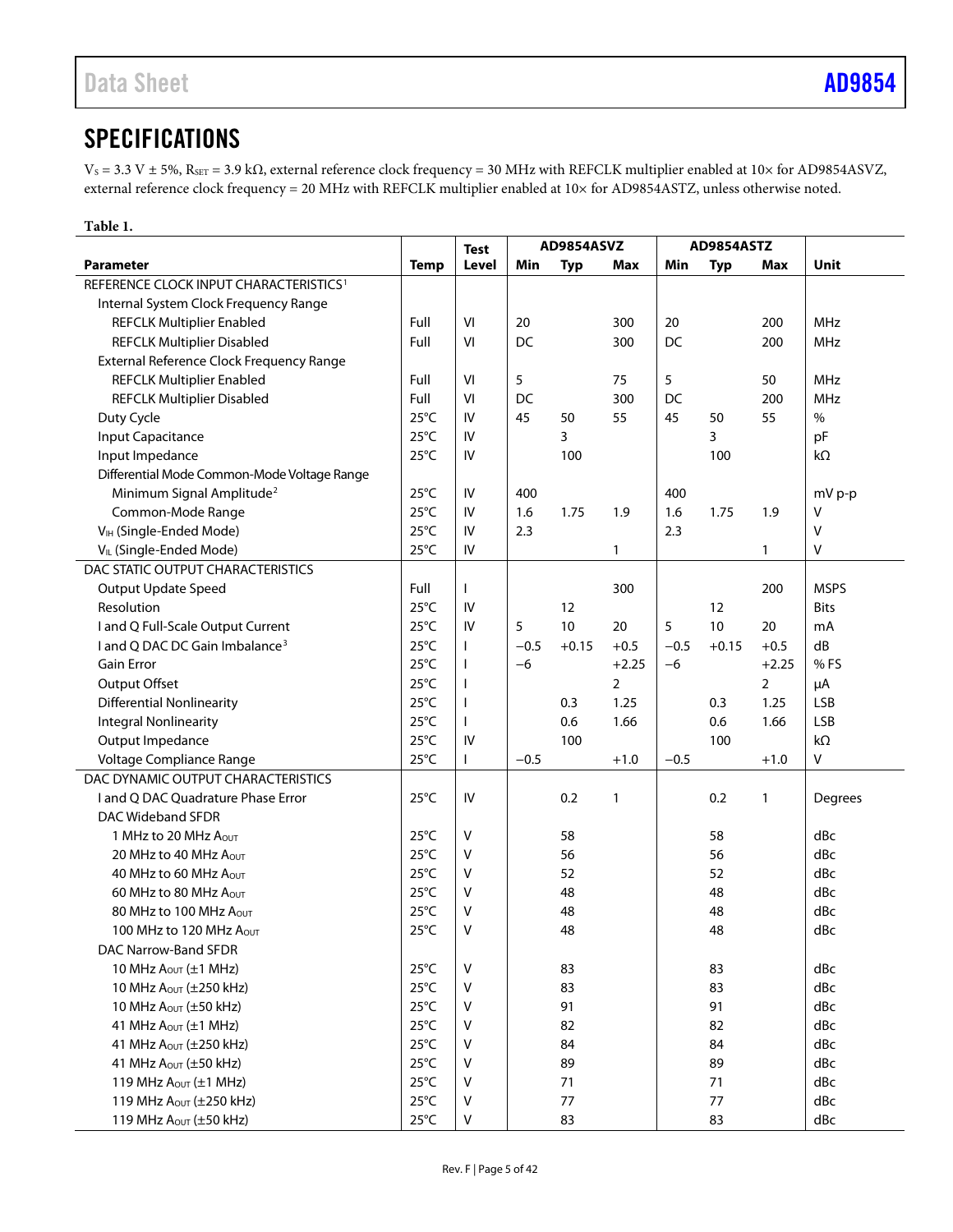|                                                            |                | <b>Test</b> | AD9854ASVZ |                |       | AD9854ASTZ |                |       |               |
|------------------------------------------------------------|----------------|-------------|------------|----------------|-------|------------|----------------|-------|---------------|
| <b>Parameter</b>                                           | <b>Temp</b>    | Level       | Min        | <b>Typ</b>     | Max   | Min        | <b>Typ</b>     | Max   | Unit          |
| <b>Residual Phase Noise</b>                                |                |             |            |                |       |            |                |       |               |
| $(AOUT = 5 MHz, External Clock = 30 MHz)$                  |                |             |            |                |       |            |                |       |               |
| REFCLK Multiplier Engaged at 10x)                          |                |             |            |                |       |            |                |       |               |
| 1 kHz Offset                                               | $25^{\circ}$ C | V           |            | 140            |       |            | 140            |       | dBc/Hz        |
| 10 kHz Offset                                              | $25^{\circ}$ C | V           |            | 138            |       |            | 138            |       | dBc/Hz        |
| 100 kHz Offset                                             | $25^{\circ}$ C | V           |            | 142            |       |            | 142            |       | dBc/Hz        |
| $(AOUT = 5 MHz, External Clock = 300 MHz,$                 |                |             |            |                |       |            |                |       |               |
| <b>REFCLK Multiplier Bypassed)</b>                         |                |             |            |                |       |            |                |       |               |
| 1 kHz Offset                                               | $25^{\circ}$ C | V           |            | 142            |       |            | 142            |       | dBc/Hz        |
| 10 kHz Offset                                              | $25^{\circ}$ C | V           |            | 148            |       |            | 148            |       | dBc/Hz        |
| 100 kHz Offset                                             | $25^{\circ}$ C | ٧           |            | 152            |       |            | 152            |       | dBc/Hz        |
| PIPELINE DELAYS <sup>4, 5, 6</sup>                         |                |             |            |                |       |            |                |       |               |
| DDS Core (Phase Accumulator and<br>Phase-to-Amp Converter) | $25^{\circ}$ C | IV          |            | 33             |       |            | 33             |       | SYSCLK cycles |
| <b>Frequency Accumulator</b>                               | $25^{\circ}$ C | IV          |            | 26             |       |            | 26             |       | SYSCLK cycles |
| <b>Inverse Sinc Filter</b>                                 | $25^{\circ}$ C | IV          |            | 16             |       |            | 16             |       | SYSCLK cycles |
| Digital Multiplier                                         | $25^{\circ}$ C | IV          |            | 9              |       |            | 9              |       | SYSCLK cycles |
| <b>DAC</b>                                                 | $25^{\circ}$ C | IV          |            | 1              |       |            | $\mathbf{1}$   |       | SYSCLK cycles |
| I/O Update Clock (Internal Mode)                           | $25^{\circ}$ C | IV          |            | $\overline{2}$ |       |            | $\overline{2}$ |       | SYSCLK cycles |
| I/O Update Clock (External Mode)                           | $25^{\circ}$ C | IV          |            | 3              |       |            | 3              |       | SYSCLK cycles |
| <b>MASTER RESET DURATION</b>                               | $25^{\circ}$ C | IV          | 10         |                |       | 10         |                |       | SYSCLK cycles |
| <b>COMPARATOR INPUT CHARACTERISTICS</b>                    |                |             |            |                |       |            |                |       |               |
| Input Capacitance                                          | $25^{\circ}$ C | v           |            | 3              |       |            | 3              |       | pF            |
| Input Resistance                                           | $25^{\circ}$ C | IV          |            | 500            |       |            | 500            |       | $k\Omega$     |
| Input Current                                              | $25^{\circ}$ C | L           |            | $\pm 1$        | ±5    |            | ±1             | ±5    | μA            |
| Hysteresis                                                 | $25^{\circ}$ C | IV          |            | 10             | 20    |            | 10             | 20    | mV p-p        |
| <b>COMPARATOR OUTPUT CHARACTERISTICS</b>                   |                |             |            |                |       |            |                |       |               |
| Logic 1 Voltage, High-Z Load                               | Full           | VI          | 3.1        |                |       | 3.1        |                |       | v             |
| Logic 0 Voltage, High-Z Load                               | Full           | VI          |            |                | 0.16  |            |                | 0.16  | $\vee$        |
| Output Power, 50 Ω Load, 120 MHz Toggle Rate               | $25^{\circ}$ C | L           | 9          | 11             |       | 9          | 11             |       | dBm           |
| Propagation Delay                                          | $25^{\circ}$ C | IV          |            | 3              |       |            | 3              |       | ns            |
| Output Duty Cycle Error7                                   | $25^{\circ}$ C | L           | $-10$      | ±1             | $+10$ | $-10$      | ±1             | $+10$ | $\%$          |
| Rise/Fall Times, 5 pF Load                                 | 25°C           | ٧           |            | 2              |       |            | $\overline{2}$ |       | ns            |
| Toggle Rate, High-Z Load                                   | 25°C           | IV          | 300        | 350            |       | 300        | 350            |       | MHz           |
| Toggle Rate, 50 $\Omega$ Load                              | 25°C           | ${\sf IV}$  | 375        | 400            |       | 375        | 400            |       | MHz           |
| Output Cycle-to-Cycle Jitter <sup>8</sup>                  |                | IV          |            |                | 4.0   |            |                | 4.0   | ps rms        |
| COMPARATOR NARROW-BAND SFDR <sup>9</sup>                   |                |             |            |                |       |            |                |       |               |
| 10 MHz $(\pm 1$ MHz)                                       | $25^{\circ}$ C | Λ           |            | 84             |       |            | 84             |       | dBc           |
| 10 MHz (±250 MHz)                                          | $25^{\circ}$ C | Λ           |            | 84             |       |            | 84             |       | dBc           |
| 10 MHz (±50 MHz)                                           | $25^{\circ}$ C | Λ           |            | 92             |       |            | 92             |       | dBc           |
| 41 MHz (±1 MHz)                                            | $25^{\circ}$ C | Λ           |            | 76             |       |            | 76             |       | dBc           |
| 41 MHz (±250 MHz)                                          | $25^{\circ}$ C | ٧           |            | 82             |       |            | 82             |       | dBc           |
| 41 MHz (±50 MHz)                                           | $25^{\circ}$ C | ٧           |            | 89             |       |            | 89             |       | dBc           |
| 119 MHz (±1 MHz)                                           | $25^{\circ}$ C | ٧           |            | 73             |       |            |                |       | dBc           |
| 119 MHz (±250 MHz)                                         | $25^{\circ}$ C | v           |            | 73             |       |            |                |       | dBc           |
| 119 MHz (±50 MHz)                                          | $25^{\circ}$ C | V           |            | 83             |       |            |                |       | dBc           |
| <b>CLOCK GENERATOR OUTPUT JITTER<sup>9</sup></b>           |                |             |            |                |       |            |                |       |               |
| 5 MHz AOUT                                                 | $25^{\circ}$ C | v           |            | 23             |       |            | 23             |       | ps rms        |
| 40 MHz A <sub>OUT</sub>                                    | $25^{\circ}$ C | ٧           |            | 12             |       |            | 12             |       | ps rms        |
| 100 MHz AOUT                                               | $25^{\circ}$ C | Λ           |            | $\overline{7}$ |       |            | $\overline{7}$ |       | ps rms        |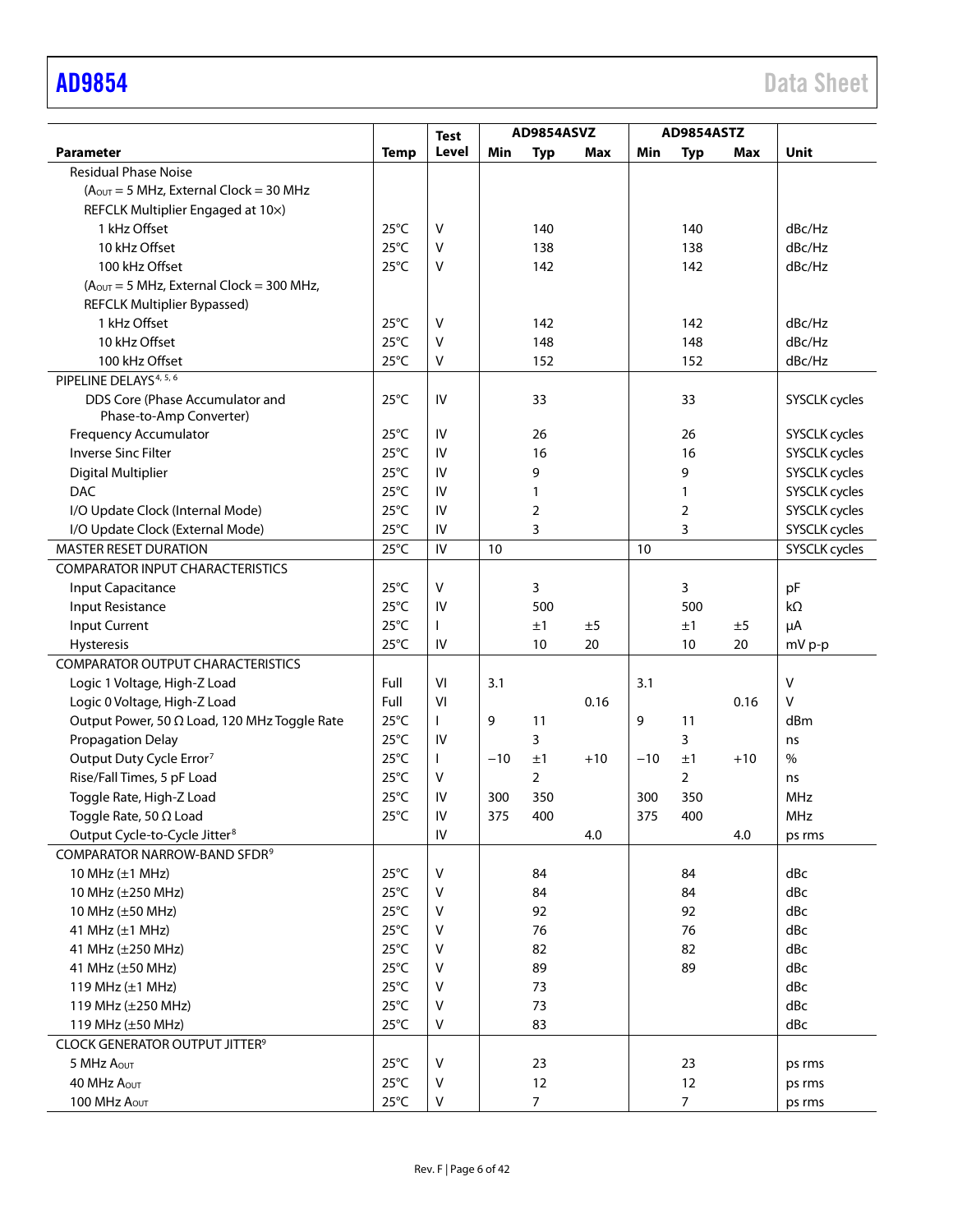# <span id="page-6-0"></span>Data Sheet **[AD9854](https://www.analog.com/AD9854?doc=AD9854.pdf)**

|                                                           |                | <b>Test</b>  | AD9854ASVZ     |            | AD9854ASTZ |                |            |       |              |
|-----------------------------------------------------------|----------------|--------------|----------------|------------|------------|----------------|------------|-------|--------------|
| <b>Parameter</b>                                          | <b>Temp</b>    | Level        | Min            | <b>Typ</b> | Max        | Min            | <b>Typ</b> | Max   | Unit         |
| PARALLEL I/O TIMING CHARACTERISTICS                       |                |              |                |            |            |                |            |       |              |
| t <sub>ASU</sub> (Address Setup Time to WR Signal Active) | Full           | IV           | 8.0            | 7.5        |            | 8.0            | 7.5        |       | ns           |
| tADHW (Address Hold Time to WR Signal Inactive)           | Full           | IV           | 0              |            |            | 0              |            |       | ns           |
| t <sub>DSU</sub> (Data Setup Time to WR Signal Inactive)  | Full           | IV           | 3.0            | 1.6        |            | 3.0            | 1.6        |       | ns           |
| t <sub>DHD</sub> (Data Hold Time to WR Signal Inactive)   | Full           | IV           |                | 0          |            | 0              |            |       | ns           |
| t <sub>WRLOW</sub> (WR Signal Minimum Low Time)           | Full           | IV           | 2.5            | 1.8        |            | 2.5            | 1.8        |       | ns           |
| t <sub>WRHIGH</sub> (WR Signal Minimum High Time)         | Full           | IV           | $\overline{7}$ |            |            | $\overline{7}$ |            |       | ns           |
| $t_{WR}$ (Minimum $\overline{WR}$ Time)                   | Full           | IV           | 10.5           |            |            | 10.5           |            |       | ns           |
| tADV (Address to Data Valid Time)                         | Full           | $\mathsf{V}$ | 15             |            | 15         | 15             |            | 15    | ns           |
| tADHR (Address Hold Time to RD Signal Inactive)           | Full           | IV           | 5              |            |            | 5              |            |       | ns           |
| t <sub>RDLOV</sub> (RD Low to Output Valid)               | Full           | IV           |                |            | 15         |                |            | 15    | ns           |
| tRDHOZ (RD High to Data Three-State)                      | Full           | IV           |                |            | 10         |                |            | 10    | ns           |
| SERIAL I/O TIMING CHARACTERISTICS                         |                |              |                |            |            |                |            |       |              |
| $t_{PRE}$ ( $\overline{CS}$ Setup Time)                   | Full           | IV           | 30             |            |            | 30             |            |       | ns           |
| tscLK (Period of Serial Data Clock)                       | Full           | IV           | 100            |            |            | 100            |            |       | ns           |
| t <sub>DSU</sub> (Serial Data Setup Time)                 | Full           | IV           | 30             |            |            | 30             |            |       | ns           |
| t <sub>SCLKPWH</sub> (Serial Data Clock Pulse Width High) | Full           | IV           | 40             |            |            | 40             |            |       | ns           |
| t <sub>SCLKPWL</sub> (Serial Data Clock Pulse Width Low)  | Full           | IV           | 40             |            |            | 40             |            |       | ns           |
| tDHLD (Serial Data Hold Time)                             | Full           | IV           | 0              |            |            | 0              |            |       | ns           |
| t <sub>DV</sub> (Data Valid Time)                         | Full           | $\mathsf{V}$ |                | 30         |            |                | 30         |       | ns           |
| CMOS LOGIC INPUTS <sup>10</sup>                           |                |              |                |            |            |                |            |       |              |
| Logic 1 Voltage                                           | $25^{\circ}$ C | L            | 2.2            |            |            | 2.2            |            |       | v            |
| Logic 0 Voltage                                           | $25^{\circ}$ C | L            |                |            | 0.8        |                |            | 0.8   | $\mathsf{V}$ |
| Logic 1 Current                                           | $25^{\circ}$ C | IV           |                |            | ±5         |                |            | ±12   | μA           |
| Logic 0 Current                                           | $25^{\circ}$ C | IV           |                |            | ±5         |                |            | ±12   | μA           |
| <b>Input Capacitance</b>                                  | $25^{\circ}$ C | v            |                | 3          |            |                | 3          |       | pF           |
| POWER SUPPLY <sup>11, 15</sup>                            |                |              |                |            |            |                |            |       |              |
| V <sub>s</sub> Current <sup>11, 12, 15</sup>              | $25^{\circ}$ C | L            |                | 1050       | 1210       |                | 755        | 865   | mA           |
| V <sub>s</sub> Current <sup>11, 13, 15</sup>              | $25^{\circ}$ C | L            |                | 710        | 816        |                | 515        | 585   | mA           |
| V <sub>s</sub> Current <sup>14</sup>                      | $25^{\circ}$ C | L            |                | 600        | 685        |                | 435        | 495   | mA           |
| $P_{DISS}^{11, 12, 15}$                                   | $25^{\circ}$ C | L            |                | 3.475      | 4.190      |                | 2.490      | 3.000 | W            |
| P <sub>DISS</sub> 11, 13, 15                              | $25^{\circ}$ C | L            |                | 2.345      | 2.825      |                | 1.700      | 2.025 | W            |
| $P_{DISS}$ <sup>14</sup>                                  | 25°C           |              |                | 1.975      | 2.375      |                | 1.435      | 1.715 | W            |
| P <sub>DISS</sub> Power-Down Mode                         | $25^{\circ}$ C |              |                | 1          | 50         |                | 1          | 50    | mW           |

<sup>1</sup> The reference clock inputs are configured to accept a 1 V p-p (typical) dc offset square or sine wave centered at one-half the applied V<sub>DD</sub> or a 3 V TTL-level pulse input.

<sup>2</sup> An internal 400 mV p-p differential voltage swing equates to 200 mV p-p applied to both REFCLK input pins.

<sup>3</sup> The I and Q gain imbalance is digitally adjustable to less than 0.01 dB.

<sup>4</sup> Pipeline delays of each individual block are fixed; however, if the first eight MSBs of a tuning word are 0s, the delay appears longer. This is due to insufficient phase accumulation per system clock period to produce enough LSB amplitude to the DAC.

<sup>5</sup> If a feature such as the inverse sinc, which has 16 pipeline delays, can be bypassed, the total delay is reduced by that amount.

<sup>6</sup> The I/O UD CLK transfers data from the I/O port buffers to the programming registers. This transfer is measured in system clocks.

<sup>7</sup> Change in duty cycle from 1 MHz to 100 MHz with 1 V p-p sine wave input and 0.5 V threshold.

<sup>8</sup> Represents the comparator's inherent cycle-to-cycle jitter contribution. The input signal is a 1 V, 40 MHz square wave, and the measurement device is a Wavecrest DTS-2075. <sup>9</sup> Comparator input originates from the analog output section via the external 7-pole elliptic low-pass filter. Single-ended input, 0.5 V p-p. Comparator output terminated in 50  $Ω$ .

<sup>10</sup> Avoid overdriving digital inputs. (Refer to the equivalent circuits i[n Figure 3.\)](#page-10-0)

<sup>11</sup> If all device functions are enabled, it is not recommended to simultaneously operate the device at the maximum ambient temperature of 85°C and at the maximum internal clock frequency. This configuration may result in violating the maximum die junction temperature of 150°C. Refer to th[e Power Dissipation and Thermal](#page-39-0)  [Considerations](#page-39-0) section for derating and thermal management information.

<sup>12</sup> All functions engaged.

<sup>13</sup> All functions except inverse sinc engaged.

<sup>14</sup> All functions except inverse sinc and digital multipliers engaged.

<sup>15</sup> In most cases, disabling the inverse sinc filter reduces power consumption by approximately 30%.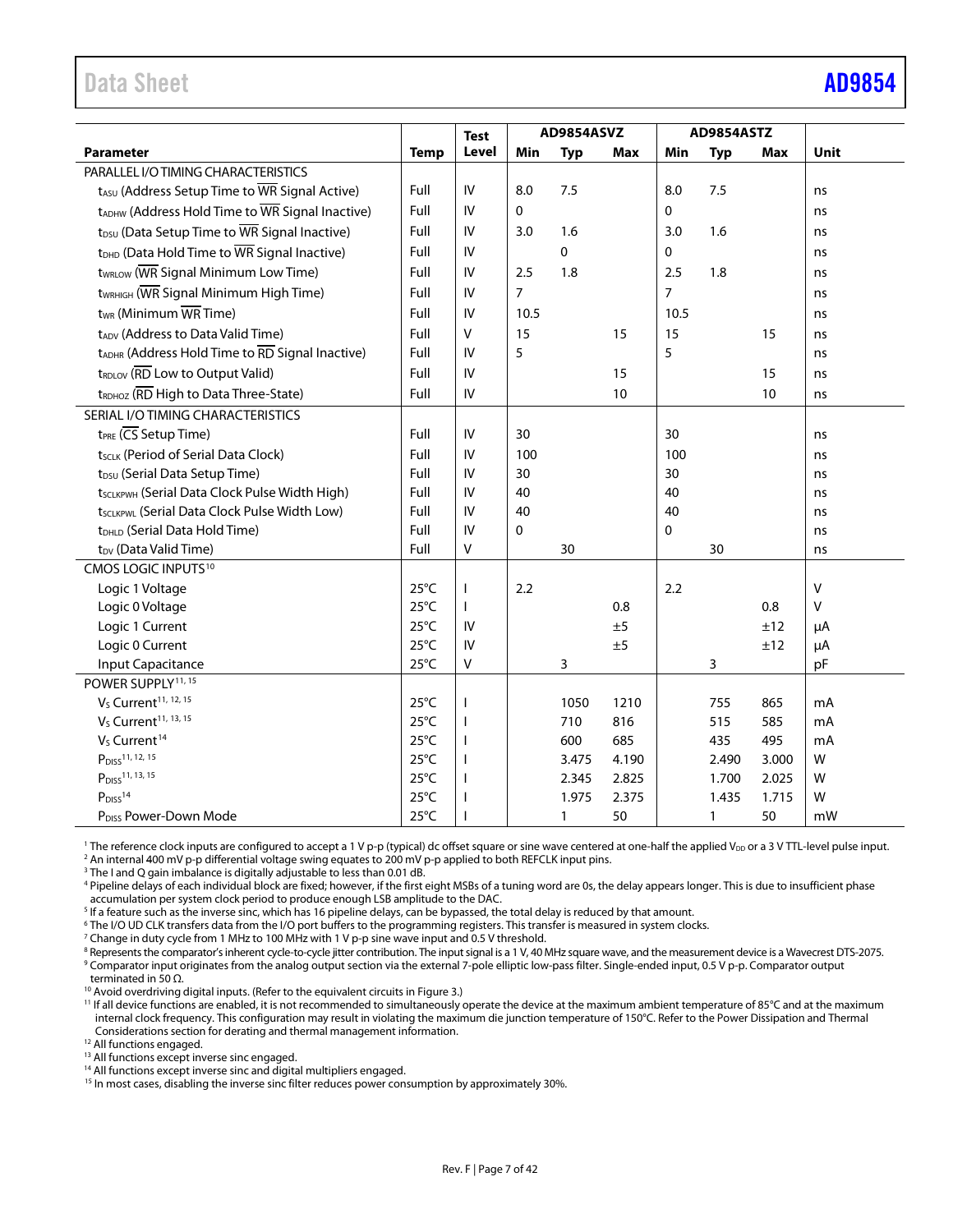# [AD9854](https://www.analog.com/AD9854?doc=AD9854.pdf) Data Sheet

# <span id="page-7-0"></span>ABSOLUTE MAXIMUM RATINGS

#### **Table 2.**

| <b>Parameter</b>                     | Rating                               |
|--------------------------------------|--------------------------------------|
| <b>Maximum Junction Temperature</b>  | $150^{\circ}$ C                      |
| V٢                                   | 4V                                   |
| Digital Inputs                       | $-0.7$ V to $+VS$                    |
| <b>Digital Output Current</b>        | 5 m A                                |
| Storage Temperature Range            | $-65^{\circ}$ C to +150 $^{\circ}$ C |
| <b>Operating Temperature Range</b>   | $-40^{\circ}$ C to $+85^{\circ}$ C   |
| Lead Temperature (Soldering, 10 sec) | $300^{\circ}$ C                      |
| Maximum Clock Frequency (ASVZ)       | 300 MHz                              |
| Maximum Clock Frequency (ASTZ)       | 200 MHz                              |

Stresses at or above those listed under Absolute Maximum Ratings may cause permanent damage to the product. This is a stress rating only; functional operation of the product at these or any other conditions above those indicated in the operational section of this specification is not implied. Operation beyond the maximum operating conditions for extended periods may affect product reliability.

The heat sink of the AD9854ASVZ 80-lead TQFP package must be soldered to the PCB.

#### **Table 3.**

| <b>Thermal Characteristic</b>                            | TOFP               | <b>LOFP</b>      |
|----------------------------------------------------------|--------------------|------------------|
| $\theta_{JA}$ (0 m/sec airflow) <sup>1, 2, 3</sup>       | 16.2°C/W           | $38^{\circ}$ C/W |
| $\theta_{JMA}$ (1.0 m/sec airflow) <sup>2, 3, 4, 5</sup> | $13.7^{\circ}$ C/W |                  |
| $\theta$ JMA (2.5 m/sec airflow) <sup>2, 3, 4, 5</sup>   | 12.8°C/W           |                  |
| $\Psi_{\pi}^{1,2}$                                       | $0.3^{\circ}$ C/W  |                  |
| $\theta$ <sub>IC</sub> <sup>6,7</sup>                    | $2.0^{\circ}$ C/W  |                  |

<sup>1</sup> Per JEDEC JESD51-2 (heat sink soldered to PCB).

<sup>2</sup> 2S2P JEDEC test board.

<sup>3</sup> Values of  $\theta_{JA}$  are provided for package comparison and PCB design considerations.

<sup>4</sup> Per JEDEC JESD51-6 (heat sink soldered to PCB).

<sup>5</sup> Airflow increases heat dissipation, effectively reducing  $θ_{JA}$ . Furthermore, the more metal that is directly in contact with the package leads from metal traces through holes, ground, and power planes, the more  $\theta_{JA}$  is reduced. <sup>6</sup> Per MIL-Std 883, Method 1012.1.

<sup>7</sup> Values of  $\theta_{\text{JC}}$  are provided for package comparison and PCB design considerations when an external heat sink is required.

To determine the junction temperature on the application PCB use the following equation:

$$
T_J = T_{case} + (Psi_{JT} \times PD)
$$

where:

*T<sub>J</sub>* is the junction temperature expressed in degrees Celsius. *Tcase* is the case temperature expressed in degrees Celsius, as measured by the user at the top center of the package.  $\Psi_{IT} = 0.3$ °C/W.

*PD* is the power dissipation (PD); see the [Power Dissipation and](#page-39-0)  [Thermal Considerations](#page-39-0) section for the method to calculate PD.

### <span id="page-7-1"></span>**EXPLANATION OF TEST LEVELS**

#### **Table 3.**

| <b>Test Level</b> | <b>Description</b>                                                                                                                                 |
|-------------------|----------------------------------------------------------------------------------------------------------------------------------------------------|
|                   | 100% production tested.                                                                                                                            |
| Ш                 | Sample tested only.                                                                                                                                |
| IV                | Parameter is guaranteed by design and<br>characterization testing.                                                                                 |
| V                 | Parameter is a typical value only.                                                                                                                 |
| vı                | Devices are 100% production tested at 25°C and<br>guaranteed by design and characterization testing<br>for industrial operating temperature range. |

### <span id="page-7-2"></span>**ESD CAUTION**



ESD (electrostatic discharge) sensitive device. Charged devices and circuit boards can discharge<br>without detection. Although this product features patented or proprietary protection circuitry, damage may occur on devices subjected to high energy ESD. Therefore, proper ESD precautions should be taken to avoid performance degradation or loss of functionality.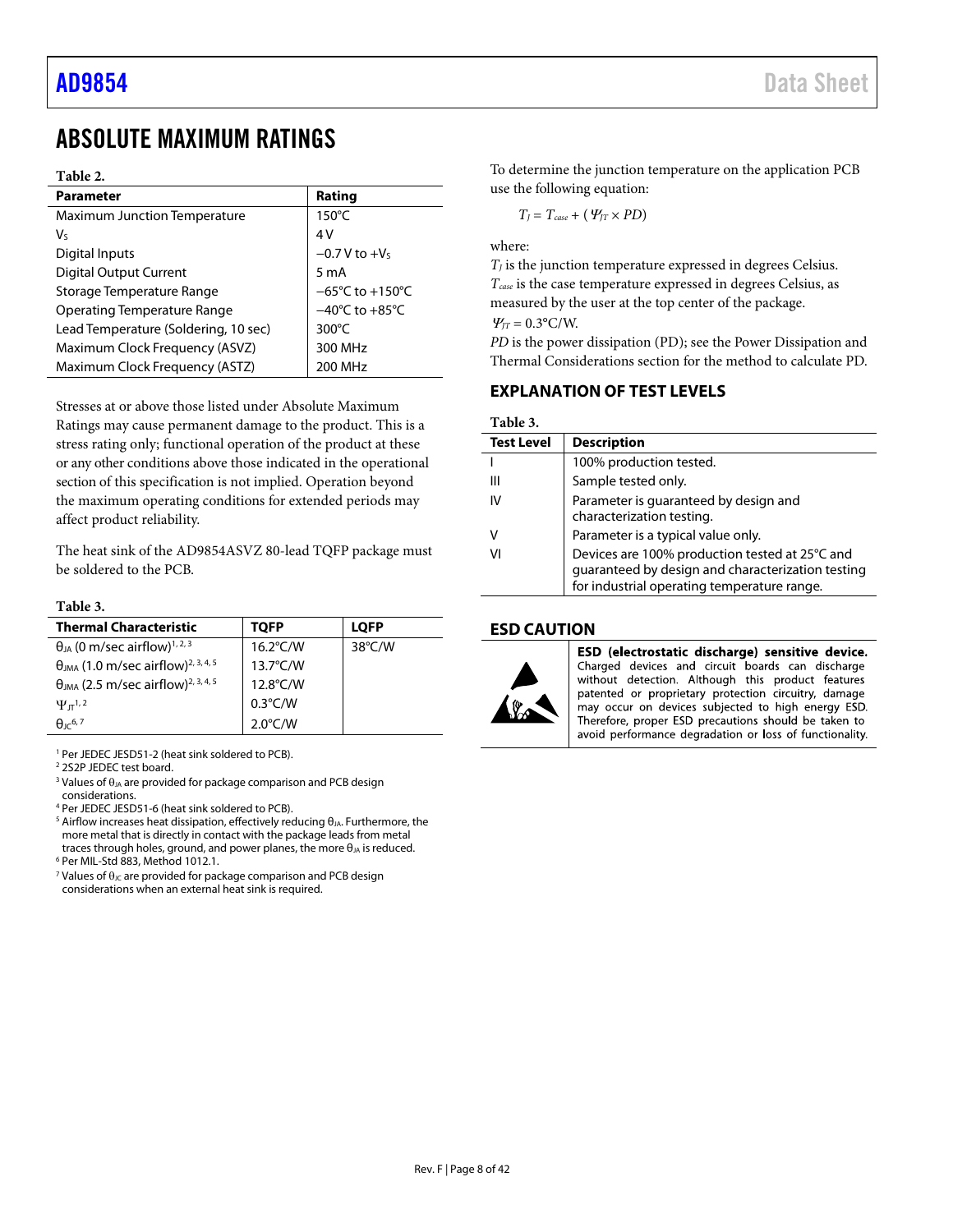00636-002

# <span id="page-8-0"></span>PIN CONFIGURATION AND FUNCTION DESCRIPTIONS



#### **Table 4. Pin Function Descriptions**

| Pin No.                              | <b>Mnemonic</b>                 | <b>Description</b>                                                                                                                                                                                                                                                                                                                                                                                                                                                                                                                     |
|--------------------------------------|---------------------------------|----------------------------------------------------------------------------------------------------------------------------------------------------------------------------------------------------------------------------------------------------------------------------------------------------------------------------------------------------------------------------------------------------------------------------------------------------------------------------------------------------------------------------------------|
| 1 to 8                               | D7 to D0                        | 8-Bit Bidirectional Parallel Programming Data Inputs. Used only in parallel programming mode.                                                                                                                                                                                                                                                                                                                                                                                                                                          |
| 9, 10, 23, 24, 25,<br>73, 74, 79, 80 | <b>DVDD</b>                     | Connections for the Digital Circuitry Supply Voltage. Nominally 3.3 V more positive than AGND<br>and DGND.                                                                                                                                                                                                                                                                                                                                                                                                                             |
| 11, 12, 26, 27, 28,<br>72, 75 to 78  | <b>DGND</b>                     | Connections for the Digital Circuitry Ground Return. Same potential as AGND.                                                                                                                                                                                                                                                                                                                                                                                                                                                           |
| 13, 35, 57, 58, 63                   | <b>NC</b>                       | No Internal Connection.                                                                                                                                                                                                                                                                                                                                                                                                                                                                                                                |
| 14 to 16                             | A5 to A3                        | Parallel Address Inputs for Program Registers (Part of 6-Bit Parallel Address Inputs for Program<br>Register, A5:A0). Used only in parallel programming mode.                                                                                                                                                                                                                                                                                                                                                                          |
| 17                                   | A2/IO RESET                     | Parallel Address Input for Program Registers (Part of 6-Bit Parallel Address Inputs for Program<br>Register, A5:A0)/IO Reset. A2 is used only in parallel programming mode. IO RESET is used when<br>the serial programming mode is selected, allowing an IO RESET of the serial communication bus<br>that is unresponsive due to improper programming protocol. Resetting the serial bus in this<br>manner does not affect previous programming, nor does it invoke the default programming<br>values listed in Table 8. Active high. |
| 18                                   | A <sub>1</sub> /S <sub>DO</sub> | Parallel Address Input for Program Registers (Part of 6-Bit Parallel Address Inputs for Program<br>Register, A5:A0)/Unidirectional Serial Data Output. A1 is used only in parallel programming<br>mode. SDO is used in 3-wire serial communication mode when the serial programming mode is<br>selected.                                                                                                                                                                                                                               |
| 19                                   | A0/SDIO                         | Parallel Address Input for Program Registers (Part of 6-Bit Parallel Address Inputs for Program<br>Register, A5:A0)/Bidirectional Serial Data I/O. A0 is used only in parallel programming mode. SDIO<br>is used in 2-wire serial communication mode.                                                                                                                                                                                                                                                                                  |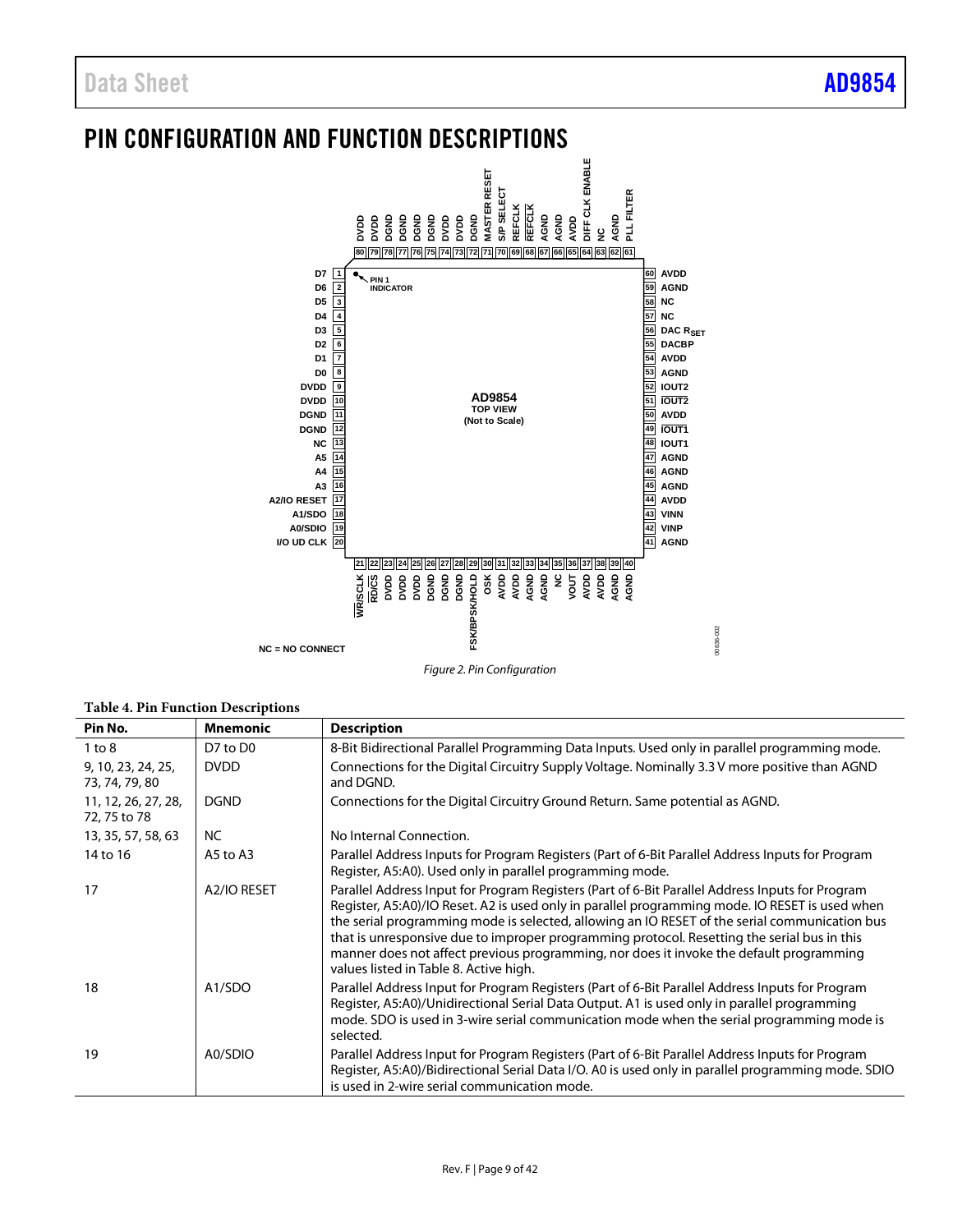| Pin No.                                                  | <b>Mnemonic</b>        | <b>Description</b>                                                                                                                                                                                                                                                                                                                                                                                                                                   |
|----------------------------------------------------------|------------------------|------------------------------------------------------------------------------------------------------------------------------------------------------------------------------------------------------------------------------------------------------------------------------------------------------------------------------------------------------------------------------------------------------------------------------------------------------|
| 20                                                       | I/O UD CLK             | Bidirectional I/O Update Clock. Direction is selected in control register. If this pin is selected as an<br>input, a rising edge transfers the contents of the I/O port buffers to the programming registers. If I/O<br>UD CLK is selected as an output (default), an output pulse (low to high) with a duration of eight<br>system clock cycles indicates that an internal frequency update has occurred.                                           |
| 21                                                       | WR/SCLK                | Write Parallel Data to I/O Port Buffers. Shared function with SCLK. Serial clock signal associated<br>with the serial programming bus. Data is registered on the rising edge. This pin is shared with WR<br>when the parallel mode is selected. The mode is dependent on Pin 70 (S/P SELECT).                                                                                                                                                        |
| 22                                                       | RD/CS                  | Read Parallel Data from Programming Registers. Shared function with CS. Chip-select signal<br>associated with the serial programming bus. Active low. This pin is shared with RD when the<br>parallel mode is selected.                                                                                                                                                                                                                              |
| 29                                                       | FSK/BPSK/HOLD          | Multifunction pin according to the mode of operation selected in the programming control<br>register. In FSK mode, logic low selects F1 and logic high selects F2. In BPSK mode, logic low<br>selects Phase 1 and logic high selects Phase 2. In chirp mode, logic high engages the hold<br>function, causing the frequency accumulator to halt at its current location. To resume or<br>commence chirp mode, logic low is asserted.                 |
| 30                                                       | <b>OSK</b>             | Output Shaped Keying. Must first be selected in the programming control register to function. A<br>logic high causes the I and Q DAC outputs to ramp up from zero-scale to full-scale amplitude at a<br>preprogrammed rate. Logic low causes the full-scale output to ramp down to zero scale at the<br>preprogrammed rate.                                                                                                                          |
| 31, 32, 37, 38, 44,<br>50, 54, 60, 65                    | <b>AVDD</b>            | Connections for the Analog Circuitry Supply Voltage. Nominally 3.3 V more positive than AGND<br>and DGND.                                                                                                                                                                                                                                                                                                                                            |
| 33, 34, 39, 40, 41,<br>45, 46, 47, 53, 59,<br>62, 66, 67 | <b>AGND</b>            | Connections for Analog Circuitry Ground Return. Same potential as DGND.                                                                                                                                                                                                                                                                                                                                                                              |
| 36                                                       | <b>VOUT</b>            | Noninverted Output of the Internal High Speed Comparator. Designed to drive 10 dBm to 50 $\Omega$<br>load as well as standard CMOS logic levels.                                                                                                                                                                                                                                                                                                     |
| 42                                                       | <b>VINP</b>            | Voltage Input Positive. The noninverting input of the internal high speed comparator.                                                                                                                                                                                                                                                                                                                                                                |
| 43                                                       | <b>VINN</b>            | Voltage Input Negative. The inverting input of the internal high speed comparator.                                                                                                                                                                                                                                                                                                                                                                   |
| 48                                                       | IOUT1                  | Unipolar Current Output of I, or the Cosine DAC. (Refer to Figure 3.)                                                                                                                                                                                                                                                                                                                                                                                |
| 49                                                       | <b>IOUT1</b>           | Complementary Unipolar Current Output of I, or the Cosine DAC.                                                                                                                                                                                                                                                                                                                                                                                       |
| 51                                                       | <b>IOUT2</b>           | Complementary Unipolar Current Output of Q, or the Sine DAC.                                                                                                                                                                                                                                                                                                                                                                                         |
| 52                                                       | IOUT2                  | Unipolar Current Output of Q, or the Sine DAC. This DAC can be programmed to accept external<br>12-bit data in lieu of internal sine data, allowing the AD9854 to emulate the AD9852 control DAC<br>function.                                                                                                                                                                                                                                        |
| 55                                                       | <b>DACBP</b>           | Common Bypass Capacitor Connection for Both I and Q DACs. A 0.01 µF chip capacitor from this<br>pin to AVDD improves harmonic distortion and SFDR slightly. No connect is permissible, but<br>results in a slight degradation in SFDR.                                                                                                                                                                                                               |
| 56                                                       | DAC R <sub>SET</sub>   | Common Connection for Both I and Q DACs. Used to set the full-scale output current. RSET = 39.9/lout.<br>Normal R <sub>SET</sub> range is from 8 k $\Omega$ (5 mA) to 2 k $\Omega$ (20 mA).                                                                                                                                                                                                                                                          |
| 61                                                       | <b>PLL FILTER</b>      | Connection for the External Zero-Compensation Network of the REFCLK Multiplier's PLL Loop<br>Filter. The zero-compensation network consists of a 1.3 k $\Omega$ resistor in series with a 0.01 µF<br>capacitor. The other side of the network should be connected to AVDD as close as possible to<br>Pin 60. For optimum phase noise performance, the REFCLK multiplier can be bypassed by setting<br>the bypass PLL bit in Control Register 1E hex. |
| 64                                                       | <b>DIFF CLK ENABLE</b> | Differential REFCLK Enable. A high level of this pin enables the differential clock inputs, REFCLK<br>and REFCLK (Pin 69 and Pin 68, respectively).                                                                                                                                                                                                                                                                                                  |
| 68                                                       | <b>REFCLK</b>          | Complementary (180° Out of Phase) Differential Clock Signal. User should tie this pin high or low<br>when single-ended clock mode is selected. Same signal levels as REFCLK.                                                                                                                                                                                                                                                                         |
| 69                                                       | <b>REFCLK</b>          | Single-Ended Reference Clock Input (CMOS Logic Levels Required) or One of Two Differential<br>Clock Signals. In differential reference clock mode, both inputs can be CMOS logic levels or have<br>greater than 400 mV p-p square or sine waves centered about 1.6 V dc.                                                                                                                                                                             |
| 70                                                       | S/P SELECT             | Selects serial programming mode (logic low) or parallel programming mode (logic high).                                                                                                                                                                                                                                                                                                                                                               |
| 71                                                       | <b>MASTER RESET</b>    | Initializes the serial/parallel programming bus to prepare for user programming; sets<br>programming registers to a do-nothing state defined by the default values listed in Table 8.                                                                                                                                                                                                                                                                |
|                                                          |                        | Active on logic high. Asserting this pin is essential for proper operation upon power-up.                                                                                                                                                                                                                                                                                                                                                            |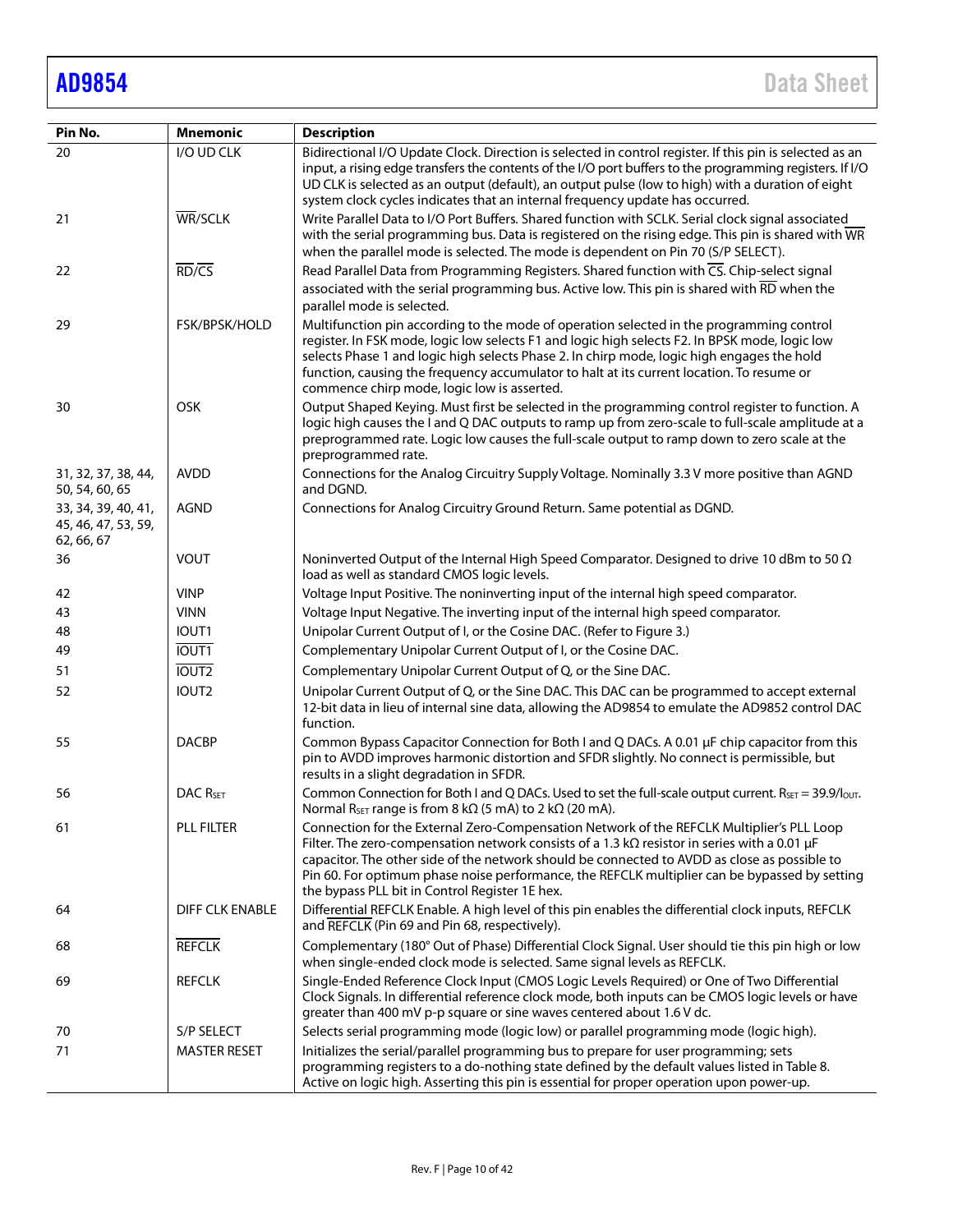# Data Sheet **[AD9854](https://www.analog.com/AD9854?doc=AD9854.pdf)**

<span id="page-10-0"></span>

*Figure 3. Equivalent Input and Output Circuits*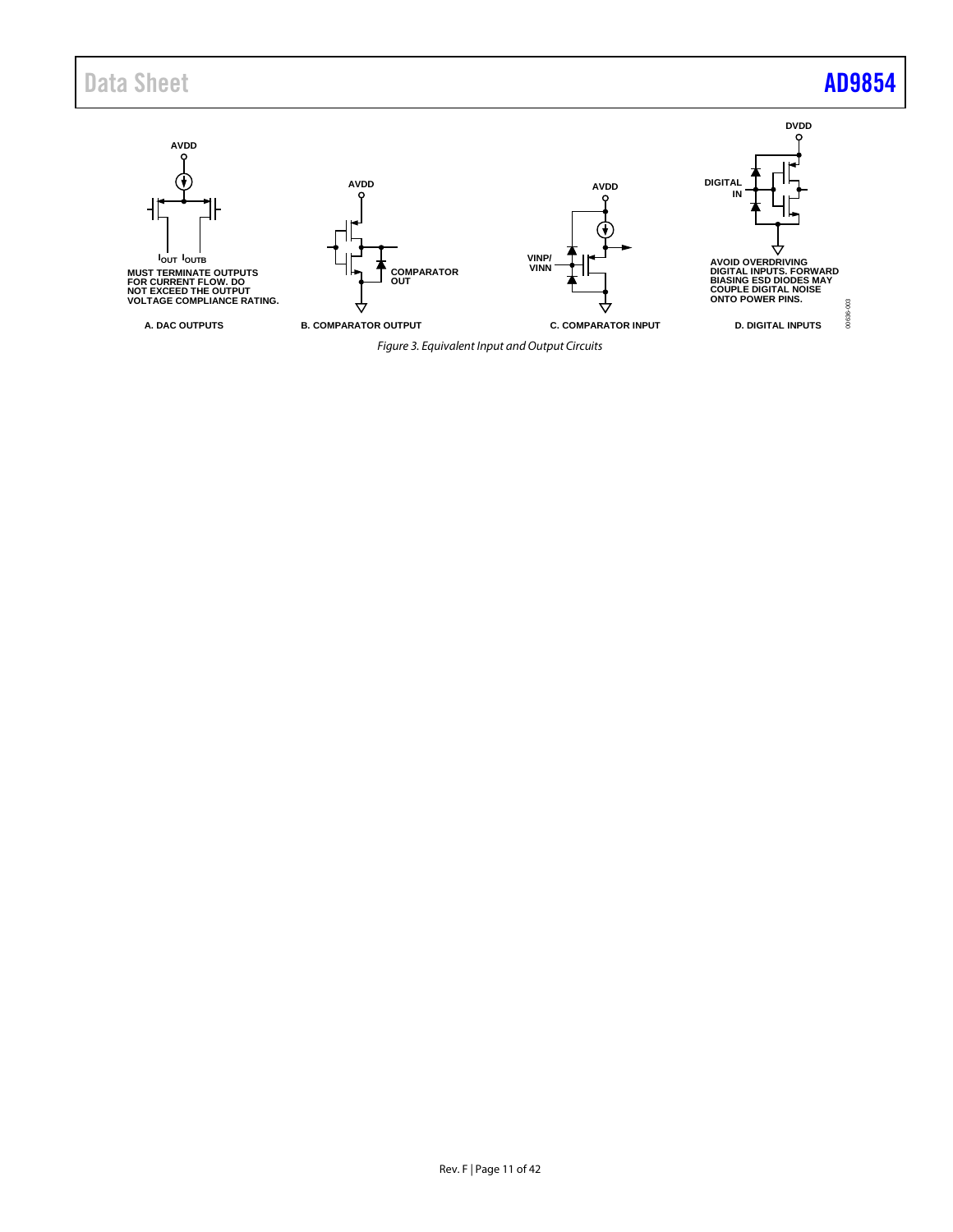# <span id="page-11-0"></span>TYPICAL PERFORMANCE CHARACTERISTICS

[Figure 4](#page-11-1) to [Figure 9](#page-11-2) indicate the wideband harmonic distortion performance of the AD9854 from 19.1 MHz to 119.1 MHz fundamental output, reference clock = 30 MHz, REFCLK multiplier = 10×. Each graph is plotted from 0 MHz to 150 MHz (Nyquist).

<span id="page-11-2"></span><span id="page-11-1"></span>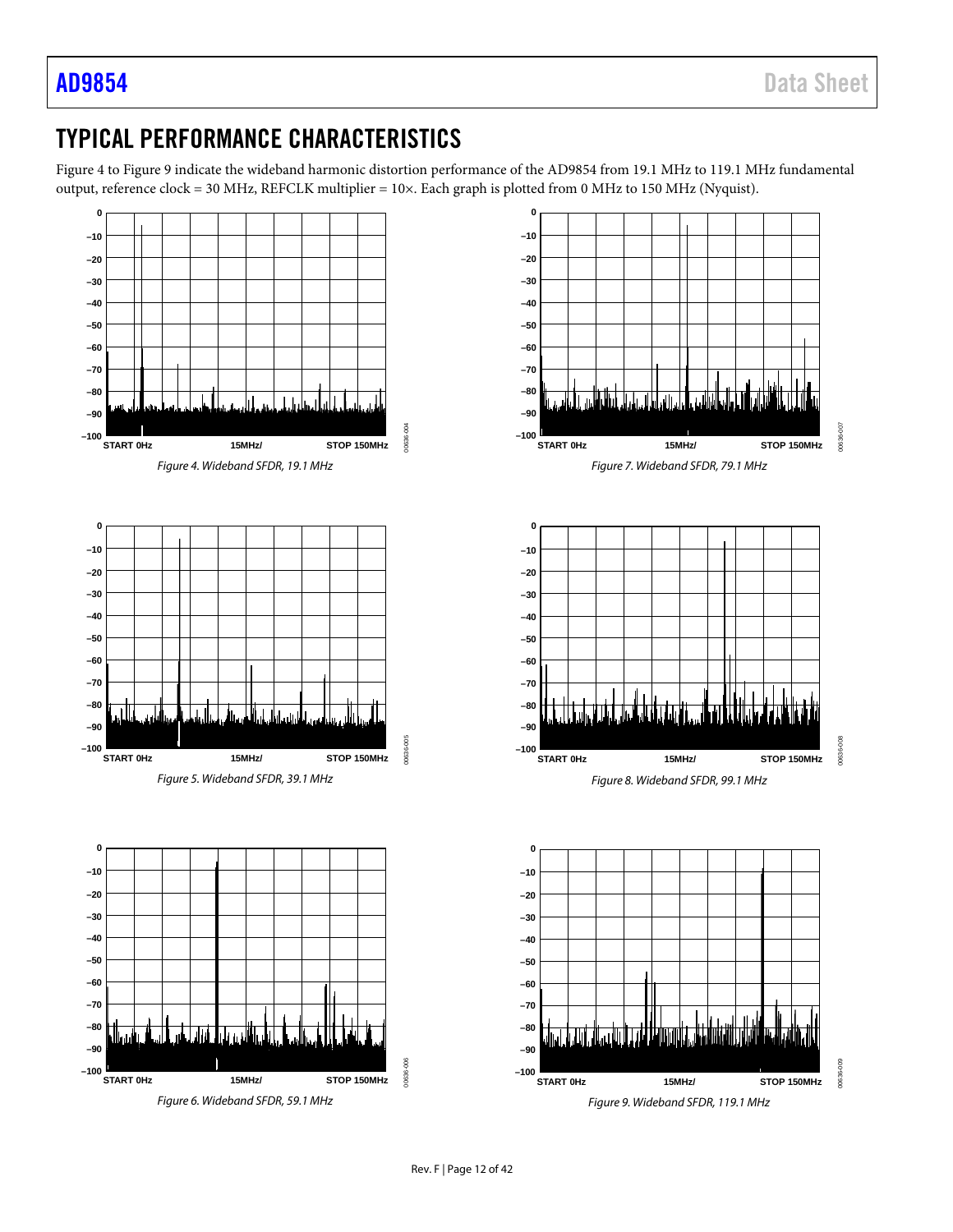# Data Sheet **[AD9854](https://www.analog.com/AD9854?doc=AD9854.pdf)**

00636-012

00636-012

00636-013

<span id="page-12-4"></span>0636-013

00636-015

<span id="page-12-3"></span><span id="page-12-1"></span>0636-015

[Figure 10](#page-12-0) t[o Figure 15](#page-12-1) show the trade-off in elevated noise floor, increased phase noise (PN), and discrete spurious energy when the internal REFCLK multiplier circuit is engaged. Plots with wide (1 MHz) and narrow (50 kHz) spans are shown. Compare the noise floor of [Figure 11](#page-12-2) an[d Figure 12](#page-12-3) with that of [Figure 14](#page-12-4) and [Figure 15.](#page-12-1) The improvement seen i[n Figure 11](#page-12-2) an[d Figure 12](#page-12-3) is a direct result of sampling the fundamental at a higher rate. Sampling at a higher rate spreads the quantization noise of the DAC over a wider bandwidth, which effectively lowers the noise floor.

<span id="page-12-2"></span><span id="page-12-0"></span>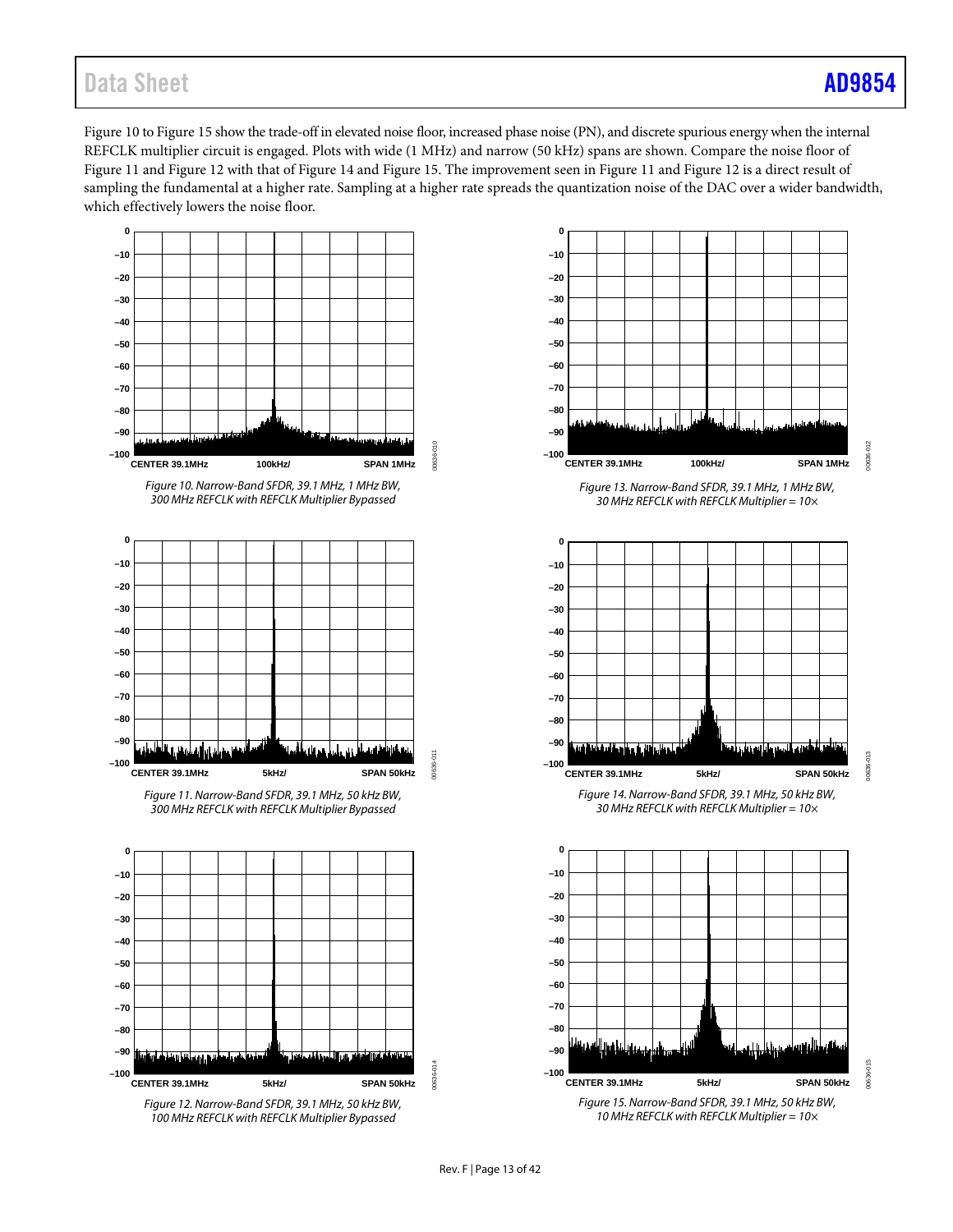[Figure 16](#page-13-0) an[d Figure 17](#page-13-1) show the narrow-band performance of the AD9854 when operating with a 200 MHz reference clock with the REFCLK multiplier bypassed vs. a 20 MHz reference clock and the REFCLK multiplier enabled at 10×.



<span id="page-13-0"></span>



*Figure 17. Narrow-Band SFDR, 39.1 MHz, 50 kHz BW, 20 MHz REFCLK with REFCLK Multiplier = 10×*

<span id="page-13-1"></span>





*Figure 19. Residual Phase Noise, 30 MHz REFCLK with REFCLK Multiplier = 10×*



*Figure 20. SFDR vs. DAC Current, 59.1 AOUT, 300 MHz REFCLK with REFCLK Multiplier Bypassed*





00636-018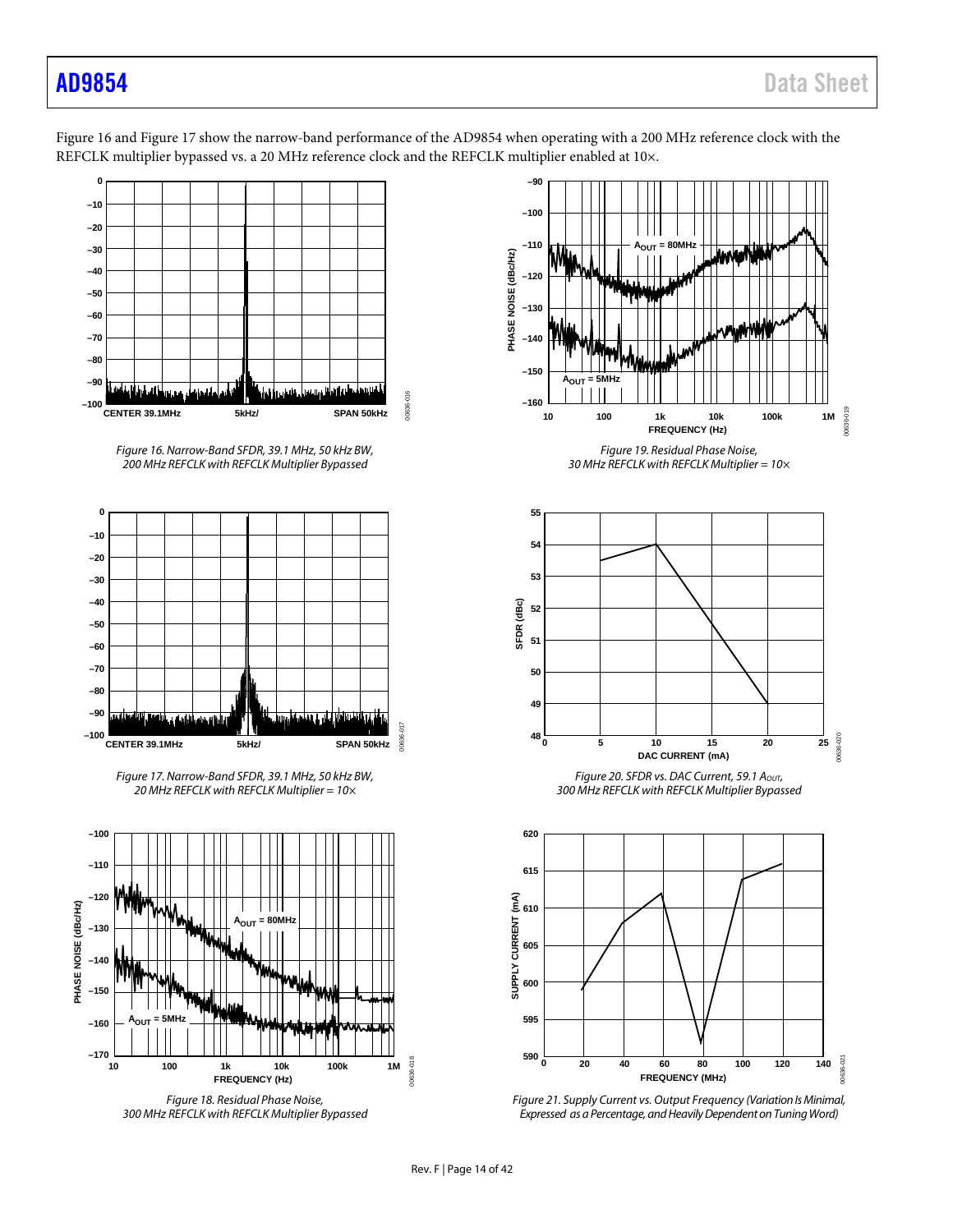

Figure 22. Typical Comparator Output Jitter, 40 MHz Aout, 300 MHz RFCLK with REFCLK Multiplier Bypassed



Figure 24. Comparator Toggle Voltage Requirement

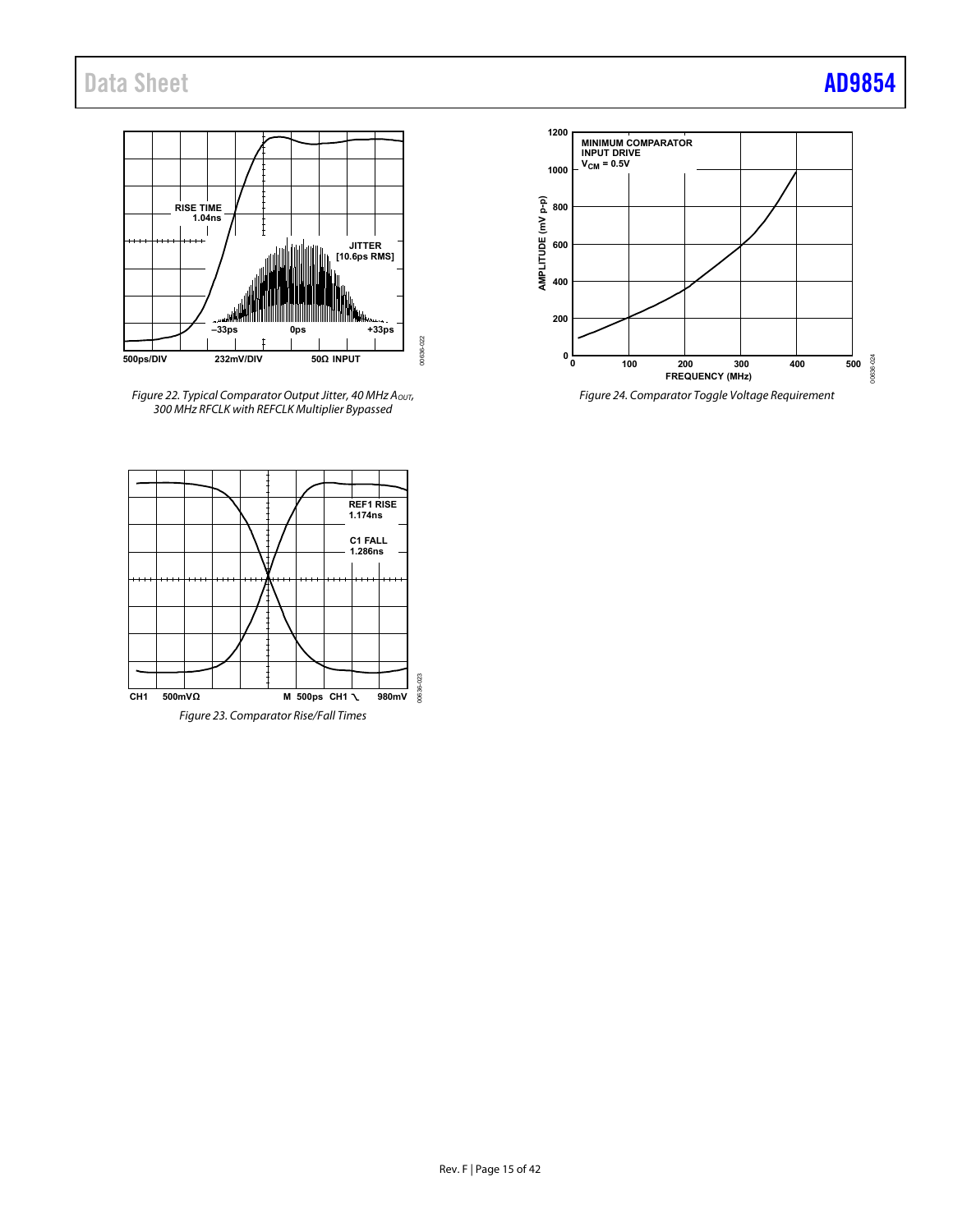# <span id="page-15-0"></span>TYPICAL APPLICATIONS



Figure 25. Quadrature Downconversion











Figure 28. Using an Aliased Image to Generate a High Frequency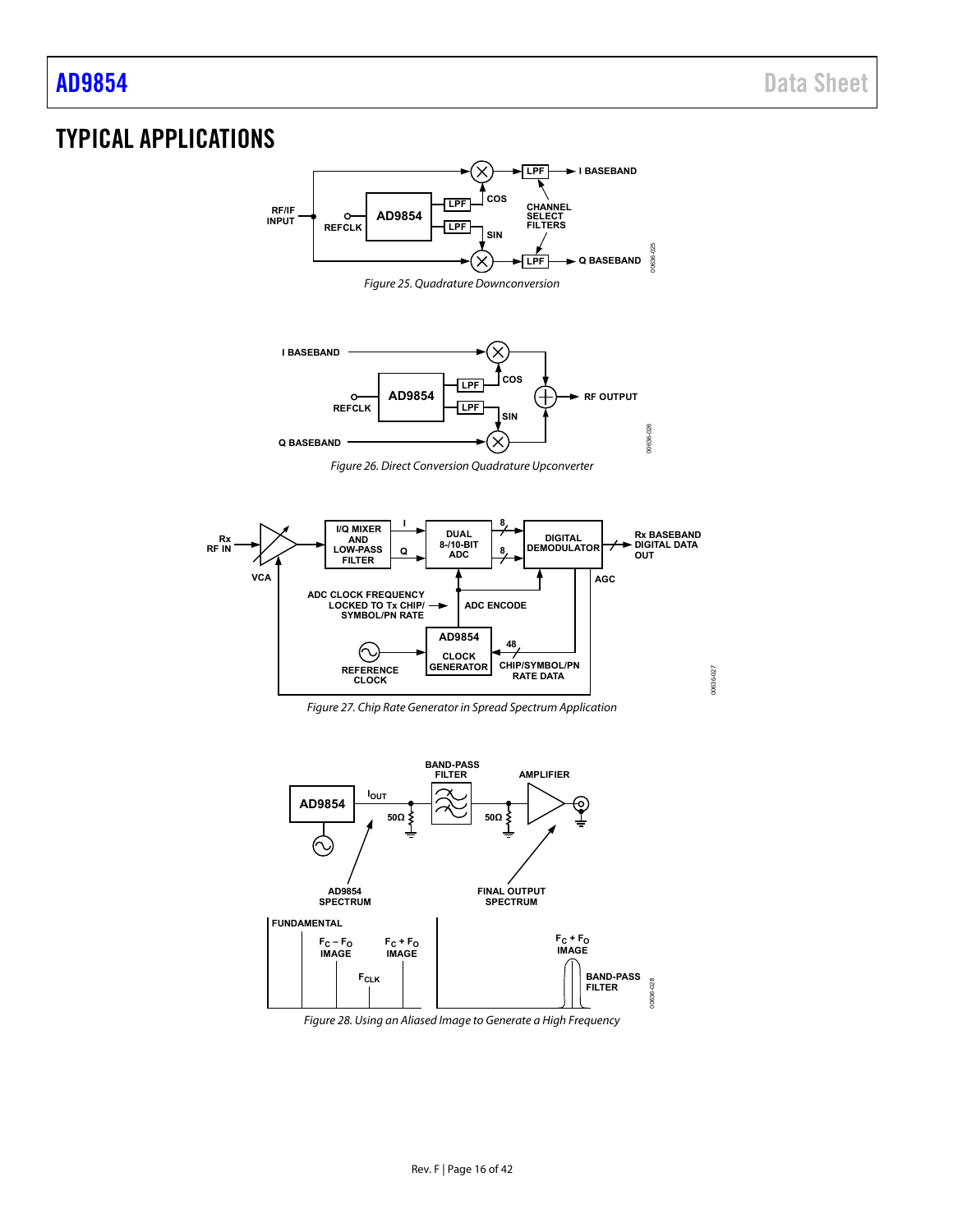

Figure 29. Programmable Fractional Divide-by-N Synthesizer



Figure 30. Agile High Frequency Synthesizer



Figure 31. Single Sideband Upconversion

00636-031

 $31$ 



Figure 32. Differential Output Connection for Reduction of Common-Mode Signals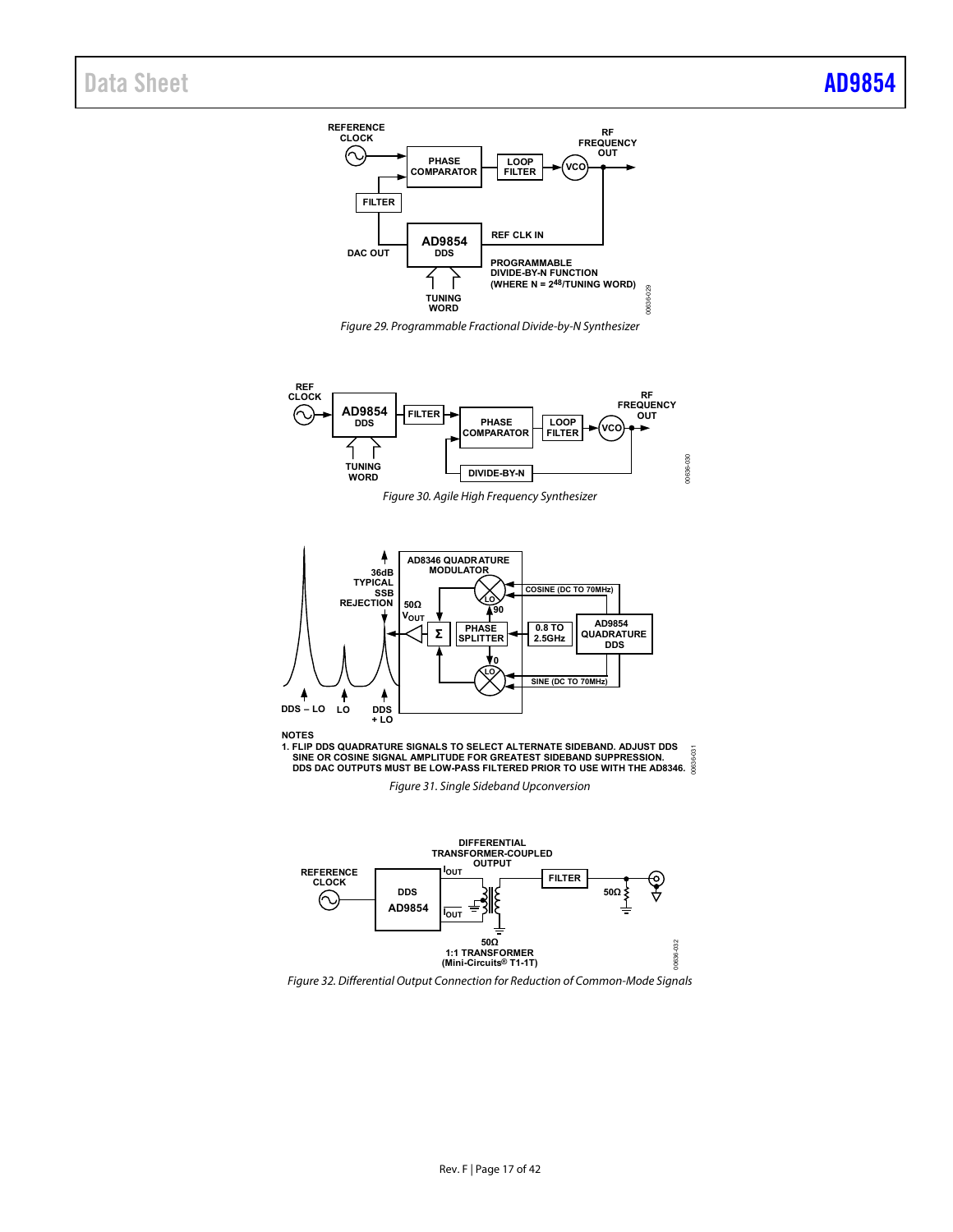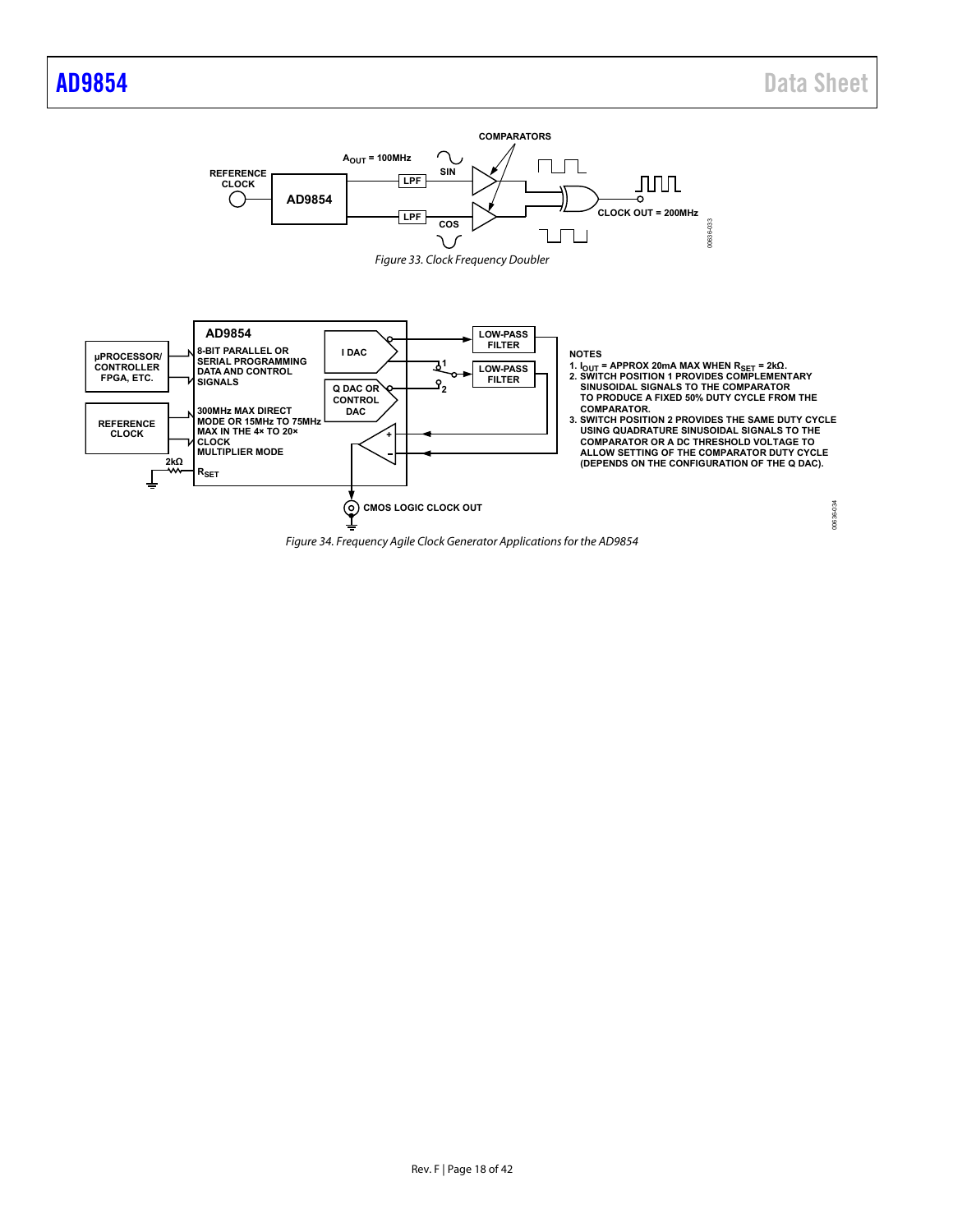<span id="page-18-0"></span>The AD9854 quadrature output digital synthesizer is a highly flexible device that addresses a wide range of applications. The device consists of an NCO with a 48-bit phase accumulator, a programmable reference clock multiplier, inverse sinc filters, digital multipliers, two 12-bit/300 MHz DACs, a high speed analog comparator, and interface logic. This highly integrated device can be configured to serve as a synthesized LO, an agile clock generator, or an FSK/BPSK modulator.

Analog Devices, Inc., provides a technical tutorial about the operational theory of the functional blocks of the device. The tutorial includes a technical description of the signal flow through a DDS device and provides basic applications information for a variety of digital synthesis implementations. The document, *A Technical Tutorial on Digital Signal Synthesis,* is available from the DDS Technical Library, on the Analog Devices DDS website at [www.analog.com/dds.](https://www.analog.com/dds?doc=AD9854.pdf)

# <span id="page-18-1"></span>**MODES OF OPERATION**

The AD9854 has five programmable operational modes. To select a mode, three bits in the control register (parallel Address 1F hex) must be programmed, as described i[n Table 5.](#page-18-2)

In each mode, some functions may be prohibited[. Table 6](#page-18-3) lists the functions and their availability for each mode.

## *Single Tone (Mode 000)*

This is the default mode when the MASTER RESET pin is asserted. It can also be accessed if the user programs this mode into the control register. The phase accumulator, responsible for generating an output frequency, is presented with a 48-bit value from the Frequency Tuning Word 1 registers that have default values of 0. Default values from the remaining applicable registers further define the single-tone output signal qualities.

The default values after a master reset configure the device with an output signal of 0 Hz and zero phase. At power-up and reset, the output from the I and Q DACs is a dc value equal to the midscale output current. This is the default mode amplitude setting of 0. See th[e On/Off Output Shaped Keying \(OSK\)](#page-28-2) section for more details about the output amplitude control. All or some of the 28 program registers must be programmed to produce a user-defined output signal.

[Figure 35](#page-19-0) shows the transition from the default condition (0 Hz) to a user-defined output frequency (F1).

#### <span id="page-18-2"></span>**Table 5. Mode Selection Table**

| Mode 2 | Mode 1 | Mode 0 | <b>Result</b> |  |  |  |  |  |  |
|--------|--------|--------|---------------|--|--|--|--|--|--|
|        |        | U      | Single tone   |  |  |  |  |  |  |
|        |        |        | <b>FSK</b>    |  |  |  |  |  |  |
|        |        | 0      | Ramped FSK    |  |  |  |  |  |  |
|        |        |        | Chirp         |  |  |  |  |  |  |
|        |        |        | <b>BPSK</b>   |  |  |  |  |  |  |

#### <span id="page-18-3"></span>**Table 6. Functions Available for Modes**

|                                  | <b>Mode</b>        |            |                   |       |             |  |
|----------------------------------|--------------------|------------|-------------------|-------|-------------|--|
| <b>Function</b>                  | <b>Single Tone</b> | <b>FSK</b> | <b>Ramped FSK</b> | Chirp | <b>BPSK</b> |  |
| Phase Adjust 1                   |                    |            |                   |       |             |  |
| Phase Adjust 2                   |                    |            |                   |       |             |  |
| Single-Pin FSK/BPSK or HOLD      |                    |            |                   |       |             |  |
| Single-Pin Shaped Keying         |                    |            |                   |       |             |  |
| Phase Offset or Modulation       |                    |            |                   |       |             |  |
| Amplitude Control or Modulation  |                    |            |                   |       |             |  |
| <b>Inverse Sinc Filter</b>       |                    |            |                   |       |             |  |
| Frequency Tuning Word 1          |                    |            |                   |       |             |  |
| Frequency Tuning Word 2          |                    |            |                   |       |             |  |
| <b>Automatic Frequency Sweep</b> |                    |            |                   |       |             |  |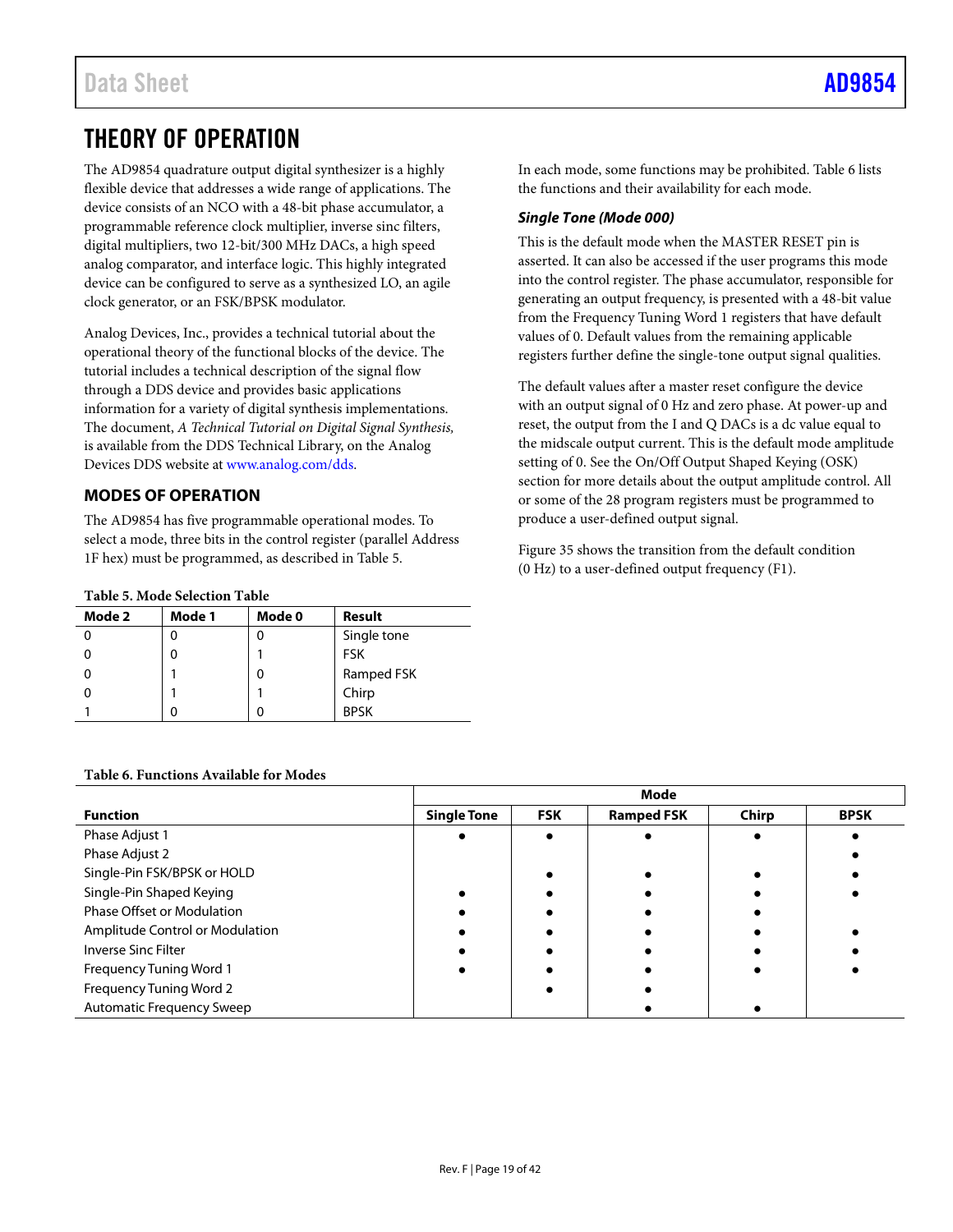

*Figure 35. Default State to User-Defined Output Transition*

<span id="page-19-0"></span>As with all Analog Devices DDS devices, the value of the frequency tuning word is determined by

*FTW* = (*Desired Output Frequency* × 2*<sup>N</sup>*)/*SYSCLK*

where:

*N* is the phase accumulator resolution (48 bits in this instance). *Desired Output Frequency* is expressed in hertz. *FTW* (frequency tuning word) is a decimal number.

After a decimal number has been calculated, it must be rounded to an integer and then converted to binary format, that is, a series of 48 binary-weighted 1s and 0s. The fundamental sine wave DAC output frequency range is from dc to one-half SYSCLK.

Changes in frequency are phase continuous, meaning that the first sampled phase value of the new frequency is referenced from the time of the last sampled phase value of the previous frequency.

The I and Q DACs of the AD9854 are always 90° out of phase. The 14-bit phase registers do not independently adjust the phase of each DAC output. Instead, both DACs are affected equally by a change in phase offset.

The single-tone mode allows the user to control the following signal qualities:

- Output frequency to 48-bit accuracy
	- Output amplitude to 12-bit accuracy
		- Fixed, user-defined amplitude control
		- Variable, programmable amplitude control
		- Automatic, programmable, single-pin-controlled on/off output shaped keying
- Output phase to 14-bit accuracy

These qualities can be changed or modulated via the 8-bit parallel programming port at a 100 MHz parallel byte rate or at a 10 MHz serial rate. Incorporating this attribute permits FM, AM, PM, FSK, PSK, and ASK operation in single-tone mode.

## *Unramped FSK (Mode 001)*

When the unramped FSK mode is selected, the output frequency of the DDS is a function of the values loaded into Frequency Tuning Word Register 1 and Frequency Tuning Word Register 2 and the logic level of Pin 29 (FSK/BPSK/HOLD). A logic low on Pin 29 chooses F1 (Frequency Tuning Word 1, Parallel Address 4 hex to Parallel Address 9 hex), and a logic high chooses F2 (Frequency Tuning Word 2, Parallel Register Address A hex to Parallel Register Address F hex). Changes in frequency are phase continuous and are internally coincident with the FSK data pin (Pin 29); however, there is deterministic pipeline delay between the FSK data signal and the DAC output. (Refer to the pipeline delays i[n Table 1.\)](#page-4-1)

The unramped FSK mode, shown i[n Figure 36,](#page-20-0) represents traditional FSK, radio teletype (RTTY), or teletype (TTY) transmission of digital data. FSK is a very reliable means of digital communication; however, it makes inefficient use of the bandwidth in the RF spectrum. Ramped FSK, shown in [Figure](#page-20-1) 37, is a method of conserving bandwidth.

# *Ramped FSK (Mode 010)*

This mode is a method of FSK whereby changes from F1 to F2 are not instantaneous, but are accomplished in a frequency sweep or ramped fashion (the ramped notation implies that the sweep is linear). Although linear sweeping, or frequency ramping, is easily and automatically accomplished, it is only one of many schemes. Other frequency transition schemes can be implemented by changing the ramp rate and ramp step size on the fly in a piecewise fashion.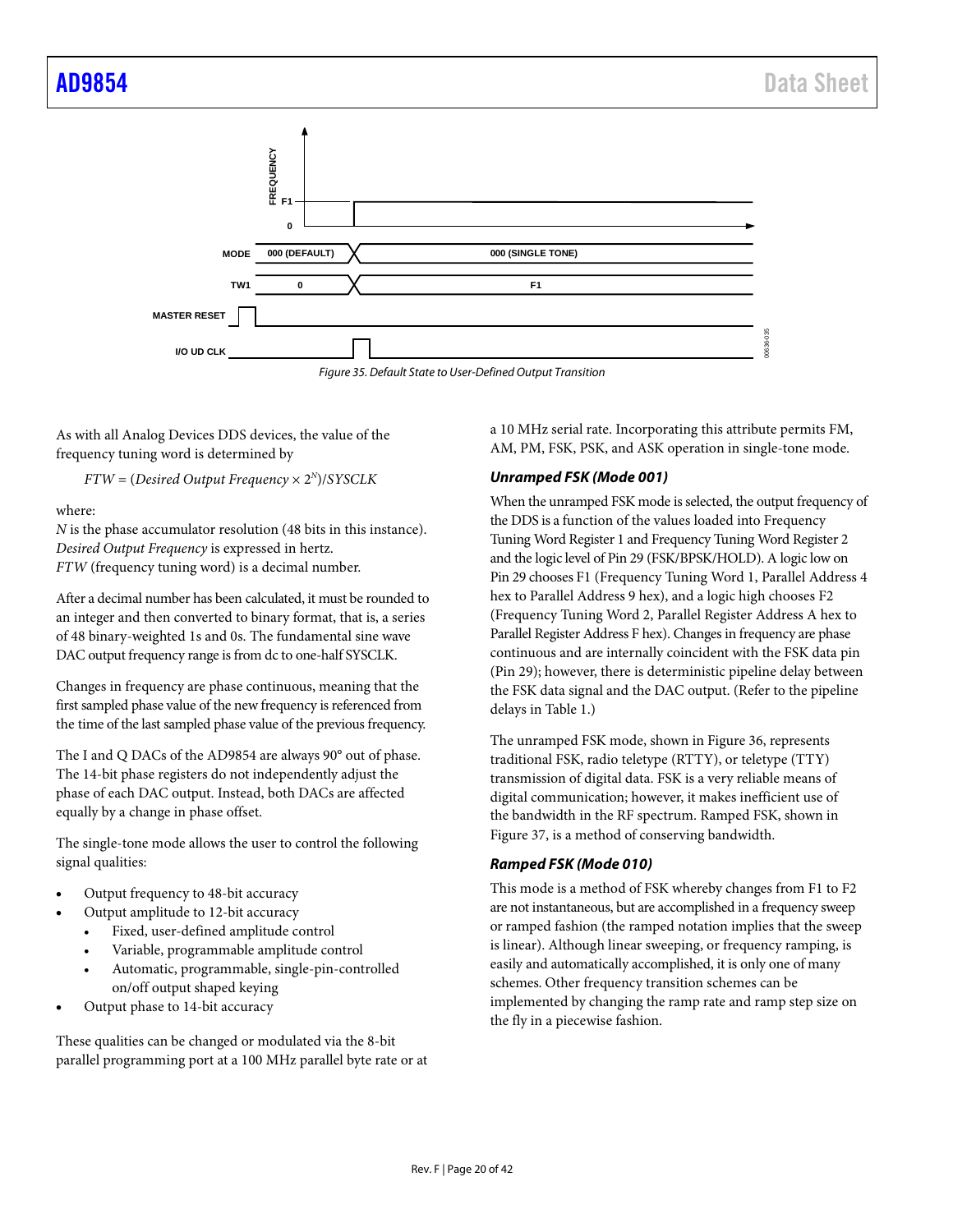# Data Sheet **[AD9854](https://www.analog.com/AD9854?doc=AD9854.pdf)**

<span id="page-20-2"></span><span id="page-20-1"></span><span id="page-20-0"></span>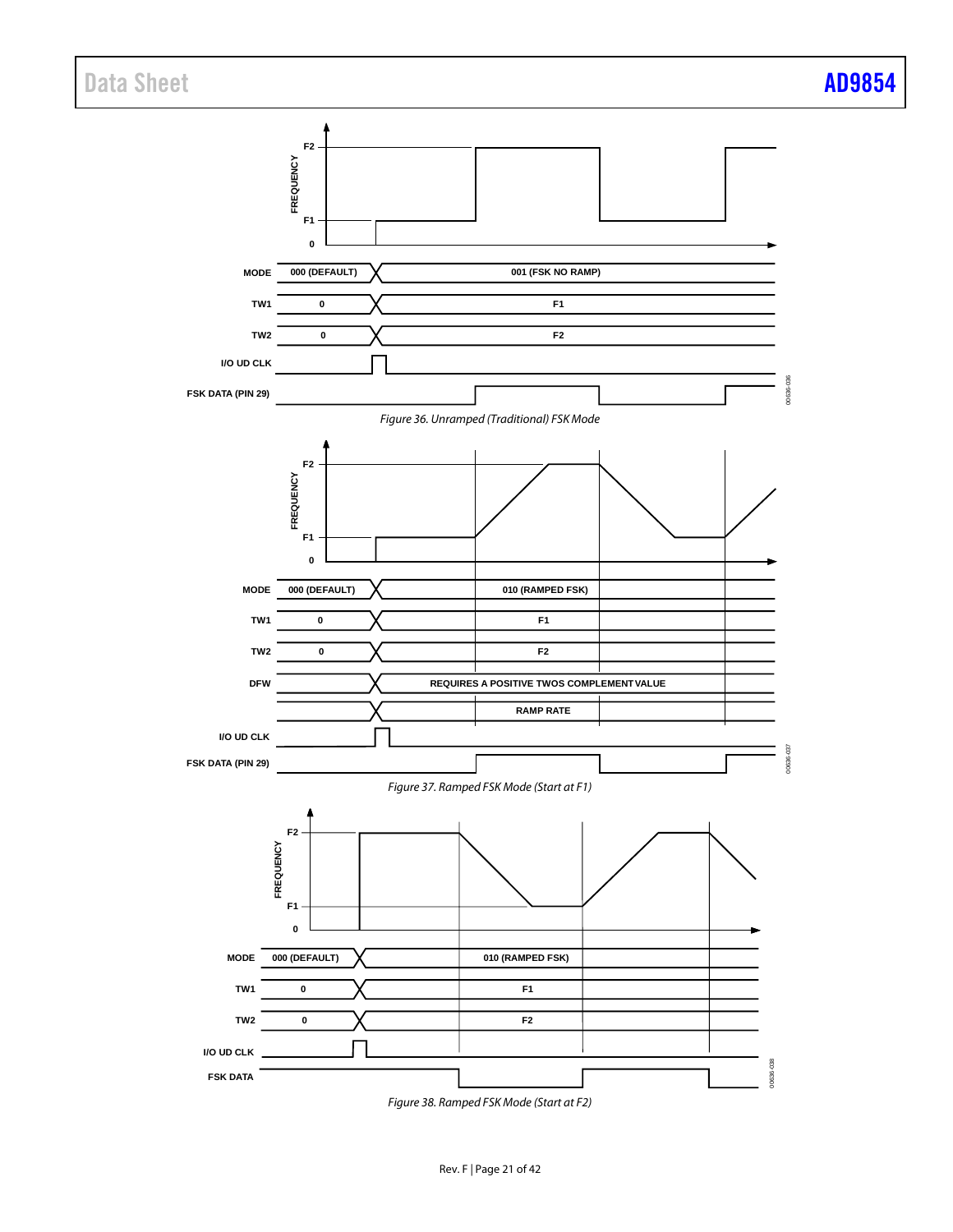Frequency ramping, whether linear or nonlinear, necessitates that many intermediate frequencies between F1 and F2 are output in addition to the primary F1 and F2 frequencies. [Figure 37 a](#page-20-1)n[d Figure 38](#page-20-2) depict the frequency vs. time characteristics of a linear ramped FSK signal.

Note that in ramped FSK mode, the delta frequency word (DFW) is required to be programmed as a positive twos complement value. Another requirement is that the lowest frequency (F1) be programmed in the Frequency Tuning Word 1 register.

The purpose of ramped FSK is to provide better bandwidth containment than traditional FSK by replacing the instantaneous frequency changes with more gradual, user-defined frequency changes. The dwell time at F1 and F2 can be equal to or much greater than the time spent at each intermediate frequency. The user controls the dwell time at F1 and F2, the number of intermediate frequencies, and the time spent at each frequency. Unlike unramped FSK, ramped FSK requires the lowest frequency to be loaded into F1 registers and the highest frequency to be loaded into F2 registers.

Several registers must be programmed to instruct the DDS on the resolution of intermediate frequency steps (48 bits) and the time spent at each step (20 bits). Furthermore, the CLR ACC1 bit in the control register should be toggled (low-high-low) prior to operation to ensure that the frequency accumulator is starting from an all 0s output condition. For piecewise, nonlinear frequency transitions, it is necessary to reprogram the registers while the frequency transition is in progress to affect the desired response.

Parallel Register Address 1A hex to Parallel Register Address 1C hex comprise the 20-bit ramp rate clock registers. This is a countdown counter that outputs a single pulse whenever the count reaches 0. The counter is activated when a logic level change occurs on the FSK input, Pin 29. This counter is run at the system clock rate, 300 MHz maximum. The time period between each output pulse is given as

(*N* + 1) × *System Clock Period*

where *N* is the 20-bit ramp rate clock value programmed by the user.

The allowable range of N is from 1 to  $(2^{20} – 1)$ . The output of this counter clocks the 48-bit frequency accumulator shown in [Figure 39.](#page-21-0) The ramp rate clock determines the amount of time spent at each intermediate frequency between F1 and F2. The counter stops automatically when the destination frequency is achieved. The dwell time spent at F1 and F2 is determined by the duration that the FSK input, Pin 29, is held high or low after the destination frequency has been reached.



Figure 39. Block Diagram of Ramped FSK Function

<span id="page-21-0"></span>Parallel Register Address 10 hex to Parallel Register Address 15 hex comprise the 48-bit, twos complement, delta frequency word registers. This 48-bit word is accumulated (added to the accumulator's output) every time it receives a clock pulse from the ramp rate counter. The output of this accumulator is added to or subtracted from the F1 or F2 frequency word, which is then fed into the input of the 48-bit phase accumulator that forms the numerical phase steps for the sine and cosine wave outputs. In this fashion, the output frequency is ramped up and down in frequency according to the logic state of Pin 29. This ramping rate is a function of the 20-bit ramp rate clock. When the destination frequency is achieved, the ramp rate clock is stopped, halting the frequency accumulation process.

Generally speaking, the delta frequency word is a much smaller value compared with the value of the F1 or F2 tuning word. For example, if F1 and F2 are 1 kHz apart at 13 MHz, the delta frequency word might be only 25 Hz.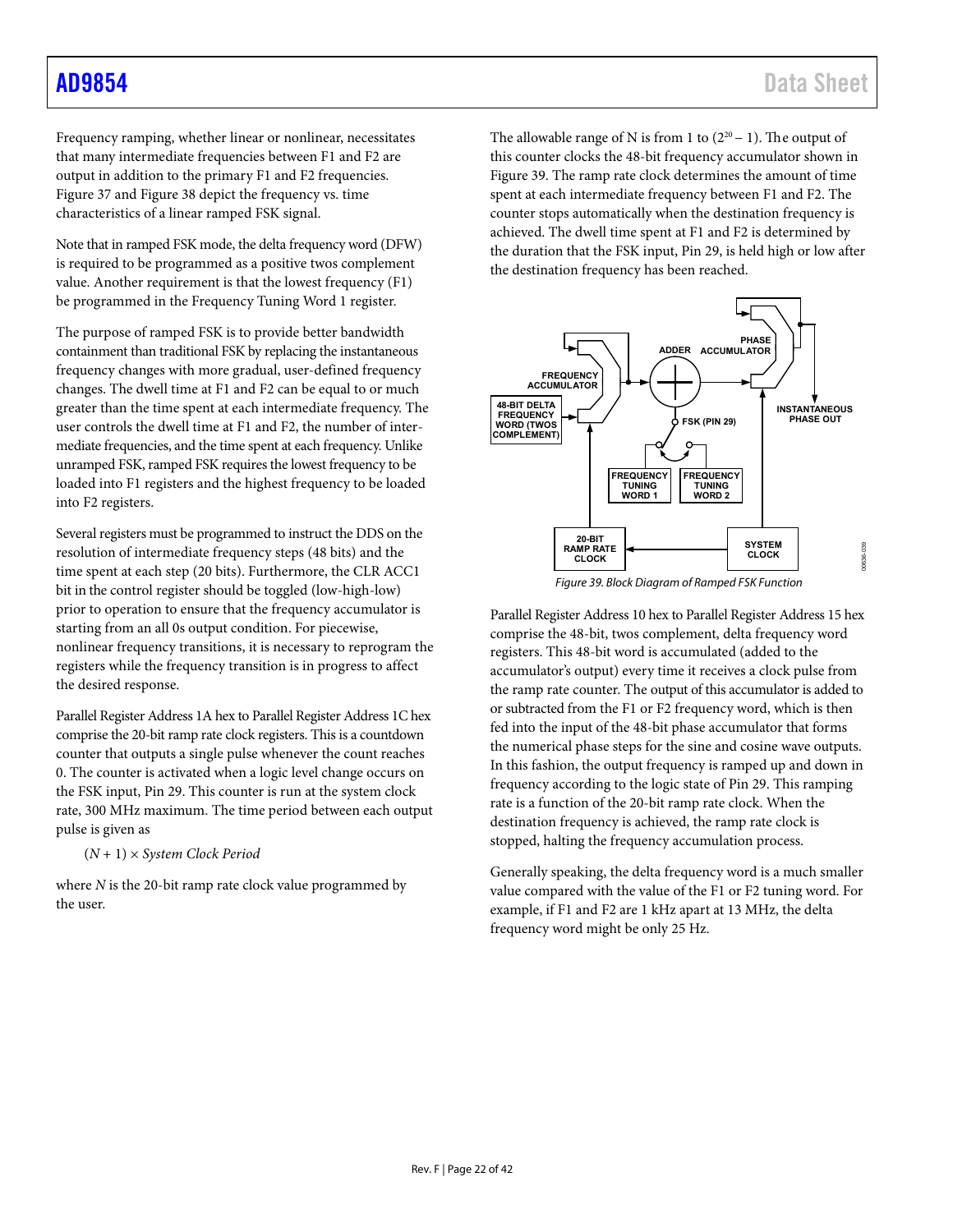<span id="page-22-1"></span>

*Figure 41. Effect of Premature Ramped FSK Data*

<span id="page-22-0"></span>[Figure 41](#page-22-0) shows that premature toggling causes the ramp to immediately reverse itself and proceed at the same rate and resolution until the original frequency is reached.

The control register contains a triangle bit at Parallel Register Address 1F hex. Setting this bit high in Mode 010 causes an automatic ramp-up and ramp-down between F1 and F2 to occur without toggling Pin 29, as shown in [Figure 40.](#page-22-1) The logic state of Pin 29 has no effect once the triangle bit is set high. This function uses the ramp rate clock time period and the step size of the delta frequency word to form a continuously sweeping linear ramp from F1 to F2 and back to F1 with equal dwell times at every frequency. Use this function to automatically sweep between any two frequencies from dc to Nyquist.

In the ramped FSK mode with the triangle bit set high, an automatic frequency sweep begins at either F1 or F2, according to the logic level on Pin 29 (FSK input pin) when the triangle bit's rising edge occurs [\(Figure 42\)](#page-23-0). If the FSK data bit is high instead of low, F2, rather than F1, is chosen as the start frequency.

Additional flexibility in the ramped FSK mode is provided by the AD9854's ability to respond to changes in the 48-bit delta frequency word and/or the 20-bit ramp rate counter at any time during the ramping from F1 to F2 or vice versa. To create these nonlinear frequency changes, it is necessary to combine several linear ramps with different slopes in a piecewise fashion. This is done by programming and executing a linear ramp at a rate or slope and then altering the slope (by changing the ramp rate clock or delta frequency word, or both). Changes in slope can be made as often as needed before the destination frequency has been reached to form the desired nonlinear frequency sweep response. These piecewise changes can be precisely timed using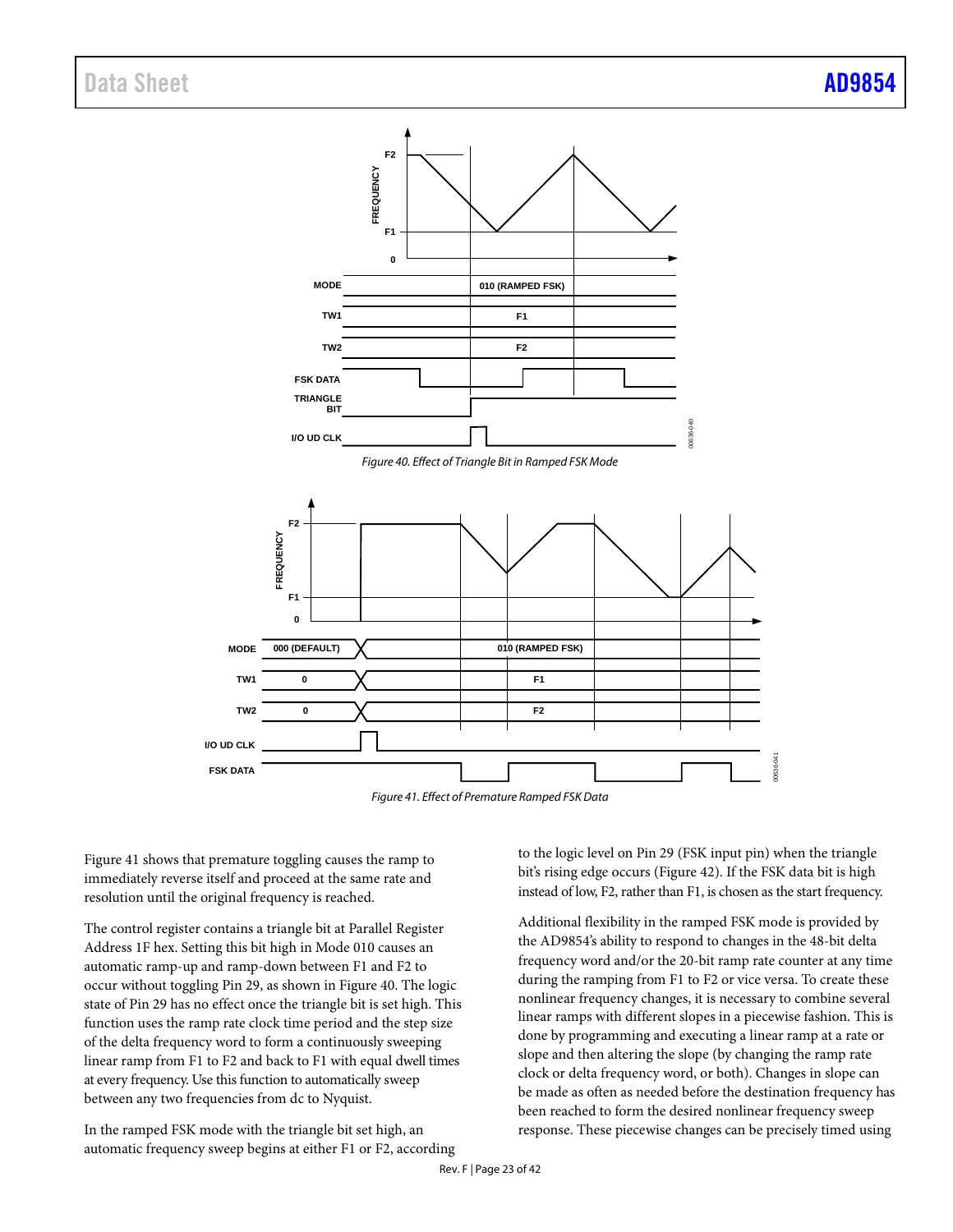the 32-bit internal update clock (see th[e Internal and External](#page-28-1)  [Update Clock](#page-28-1) section).

Nonlinear ramped FSK has the appearance of the chirp function shown in [Figure 43.](#page-23-1) The difference between a ramped FSK function and a chirp function is that FSK is limited to operation between F1 and F2, whereas chirp operation has no F2 limit frequency.

Two additional control bits (CLR ACC1 and CLR ACC2) are available in the ramped FSK mode that allow more options. If CLR ACC1 (Register Address 1F hex) is set high, it clears the 48-bit frequency accumulator (ACC1) output with a retriggerable one-shot pulse of one system clock duration. If the CLR ACC1 bit is left high, a one-shot pulse is delivered on the rising edge of every update clock. The effect is to interrupt the current ramp, reset the frequency to the start point (F1 or F2), and then continue to ramp up (or down) at the previous rate. This occurs even when a static F1 or F2 destination frequency has been achieved.

Alternatively, the CLR ACC2 control bit (Register Address 1F hex) is available to clear both the frequency accumulator (ACC1) and the phase accumulator (ACC2). When this bit is set high, the output of the phase accumulator results in 0 Hz output from the DDS. As long as this bit is set high, the frequency and phase accumulators are cleared, resulting in 0 Hz output. To return to previous DDS operation, CLR ACC2 must be set to logic low.

### *Chirp (Mode 011)*

This mode is also known as pulsed FM. Most chirp systems use a linear FM sweep pattern, but the AD9854 can also support nonlinear patterns. In radar applications, use of chirp or pulsed FM allows operators to significantly reduce the output power needed to achieve the result that a single-frequency radar system would produce[. Figure 43](#page-23-1) shows a very low resolution nonlinear chirp, demonstrating the different slopes that are created by varying the time steps (ramp rate) and frequency steps (delta frequency word).

<span id="page-23-0"></span>

<span id="page-23-1"></span>*Figure 43. Example of a Nonlinear Chirp*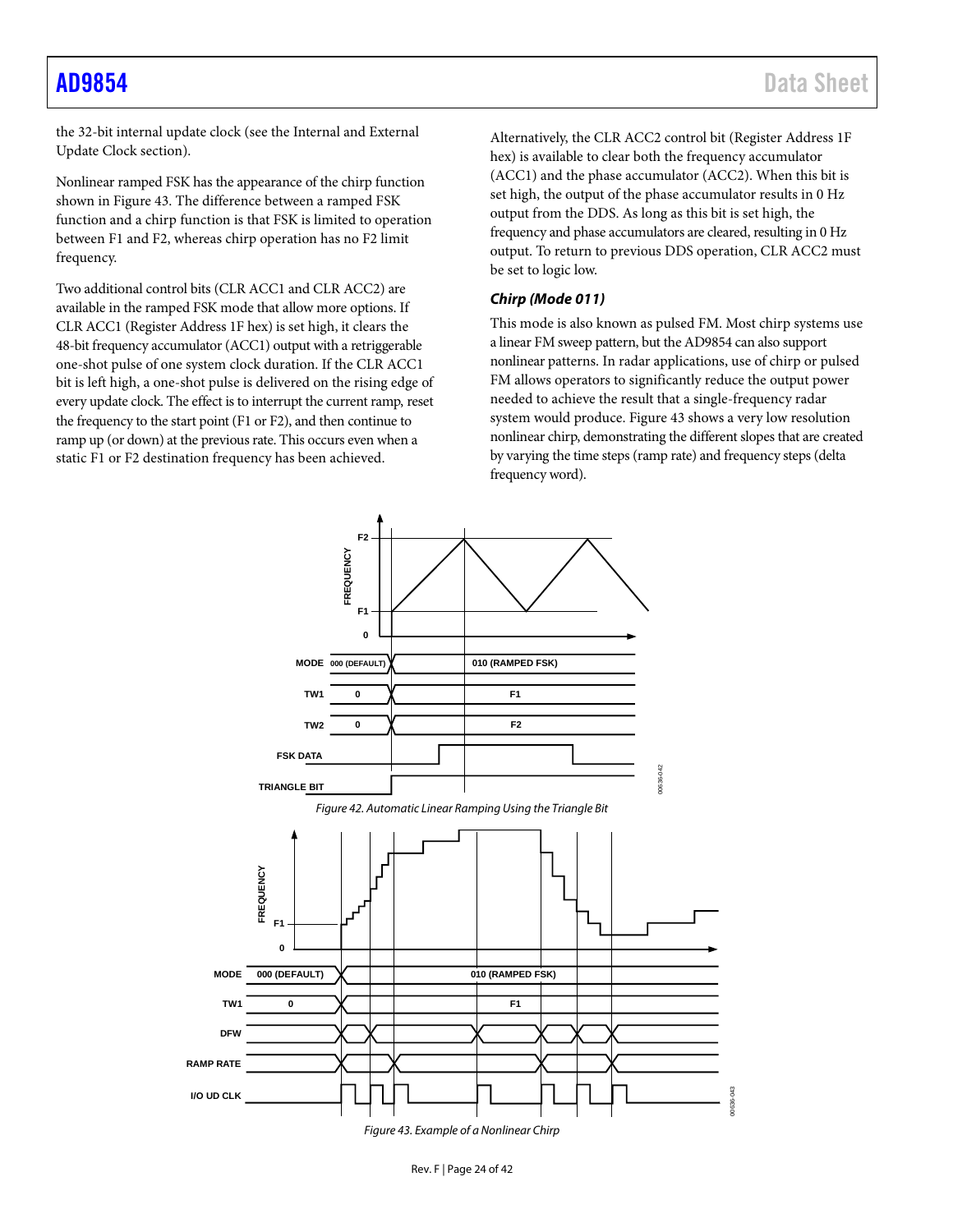# Data Sheet [AD9854](https://www.analog.com/AD9854?doc=AD9854.pdf)

The AD9854 permits precise, internally generated linear, or externally programmed nonlinear, pulsed or continuous FM over the complete frequency range, duration, frequency resolution, and sweep direction(s). All of these are user programmable[. Figure 44](#page-24-0) shows a block diagram of the FM chirp components.





#### <span id="page-24-0"></span>**Basic FM Chirp Programming Steps**

- 1. Program a start frequency into Frequency Tuning Word 1 (FTW1) at Parallel Register Address 4 hex to Parallel Register Address 9 hex.
- 2. Program the frequency step resolution into the 48-bit, twos complement delta frequency word (Parallel Register Address 10 hex to Parallel Register Address 15 hex).
- 3. Program the rate of change (time at each frequency) into the 20-bit ramp rate clock (Parallel Register Address 1A hex to Parallel Register Address 1C hex).

When programming is complete, an I/O update pulse at Pin 20 engages the program commands.

The necessity for a twos complement delta frequency word is to define the direction in which the FM chirp moves. If the 48-bit delta frequency word is negative (MSB is high), the incremental frequency changes are in a negative direction from FTW1. If the 48-bit word is positive (MSB is low), the incremental frequency changes are in a positive direction from FTW1.

It is important to note that FTW1 is only a starting point for FM chirp. There is no built-in restraint requiring a return to FTW1. Once the FM chirp begins, it is free to move (under program control) within the Nyquist bandwidth (dc to one-half the system clock). However, instant return to FTW1 can be easily achieved.

Two control bits (CLR ACC1 and CLR ACC2) are available in the FM chirp mode that allow the return to the beginning frequency, FTW1, or to 0 Hz. When the CLR ACC1 bit (Register Address 1F hex) is set high, the 48-bit frequency accumulator (ACC1) output is cleared with a retriggerable one-shot pulse of one system clock duration. The 48-bit delta frequency word input to the accumulator is unaffected by the CLR ACC1 bit. If the CLR ACC1 bit is held high, a one-shot pulse is delivered to the frequency accumulator (ACC1) on every rising edge of the I/O update clock. The effect is to interrupt the current chirp, reset the frequency to that programmed into FTW1, and continue the chirp at the previously programmed rate and direction. Clearing the output of the frequency accumulator in the chirp mode is illustrated in [Figure 45.](#page-25-0) Shown in the diagram is the I/O update clock, which is either user supplied or internally generated.

Alternatively, the CLR ACC2 control bit (Register Address 1F hex) is available to clear both the frequency accumulator (ACC1) and the phase accumulator (ACC2). When this bit is set high, the output of the phase accumulator results in 0 Hz output from the DDS. As long as this bit is set high, the frequency and phase accumulators are cleared, resulting in 0 Hz output. To return to the previous DDS operation, CLR ACC2 must be set to logic low. This bit is useful in generating pulsed FM.

[Figure 46](#page-25-1) illustrates the effect of the CLR ACC2 bit on the DDS output frequency. Note that reprogramming the registers while the CLR ACC2 bit is high allows a new FTW1 frequency and slope to be loaded.

Another function that is available only in chirp mode is the HOLD pin (Pin 29). This function stops the clock signal to the ramp rate counter, halting any further clocking pulses to the frequency accumulator, ACC1. The effect is to halt the chirp at the frequency existing just before the HOLD pin is pulled high. When Pin 29 is returned low, the clock and chirp resumes. During a hold condition, the user can change the programming registers; however, the ramp rate counter must resume operation at its previous rate until a count of 0 is obtained before a new ramp rate count can be loaded[. Figure 47](#page-26-0) shows the effect of the hold function on the DDS output frequency.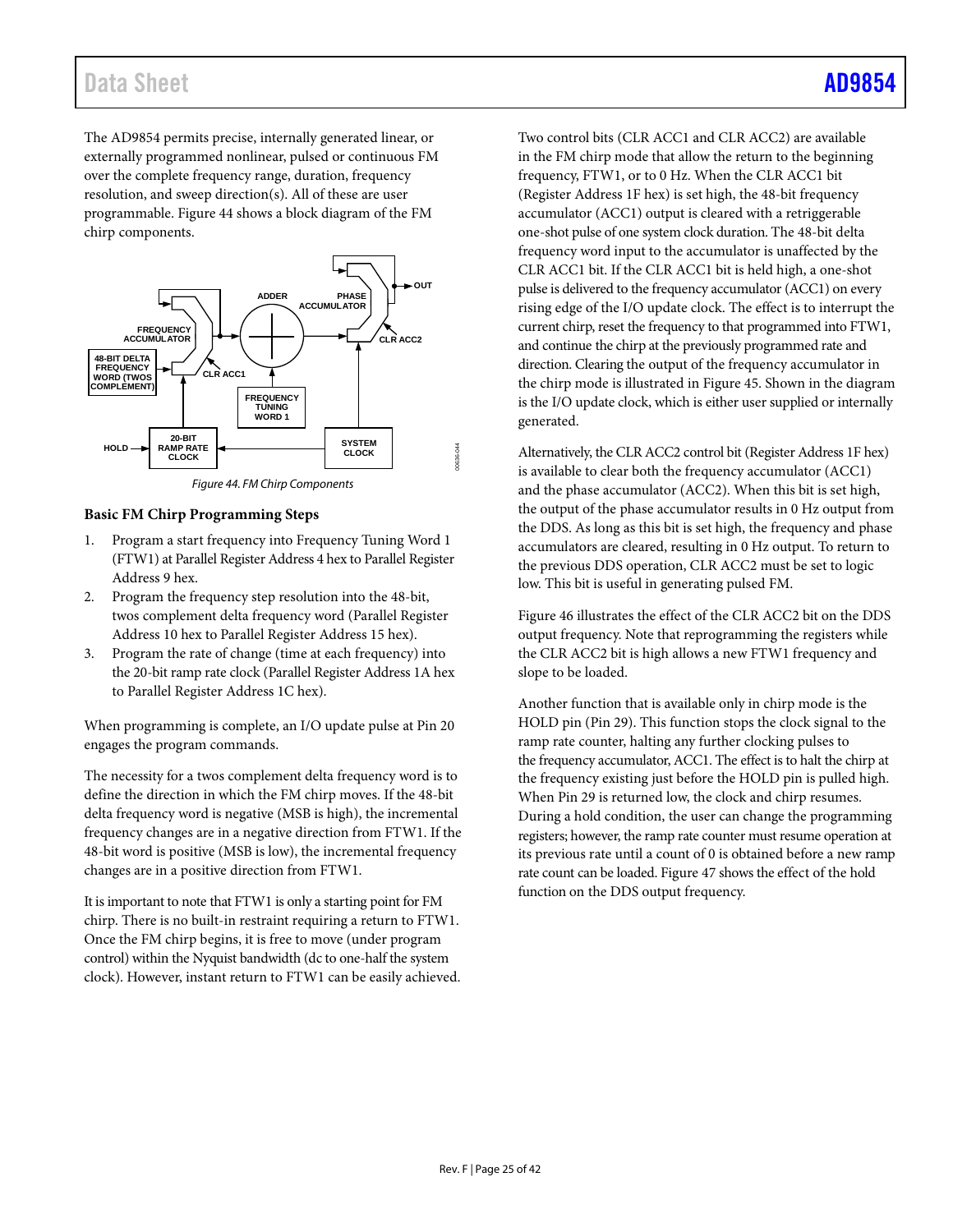<span id="page-25-0"></span>

<span id="page-25-1"></span>*Figure 46. Effect of CLR ACC2 in Chirp Mode*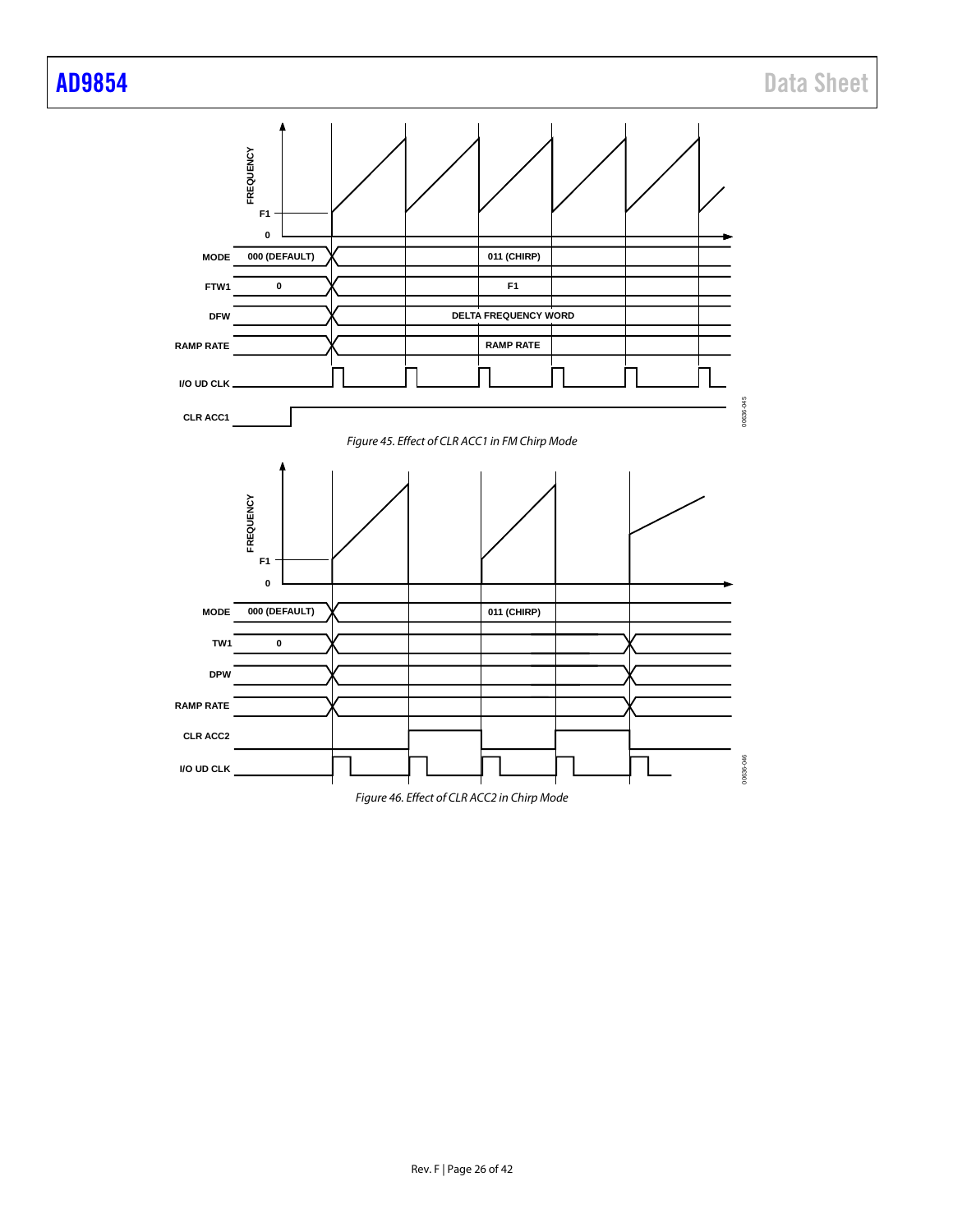<span id="page-26-0"></span>

<span id="page-26-1"></span>The 32-bit automatic I/O update counter can be used to construct complex chirp or ramped FSK sequences. Because this internal counter is synchronized with the AD9854 system clock, precisely timed program changes are possible. For such changes, the user need only reprogram the desired registers before the automatic I/O update clock is generated.

In chirp mode, the destination frequency is not directly specified. If the user fails to control the chirp, the DDS automatically confines itself to the frequency range between dc and Nyquist. Unless terminated by the user, the chirp continues until power is removed.

When the chirp destination frequency is reached, the user can choose any of the following actions:

- Stop at the destination frequency by using the HOLD pin or by loading all 0s into the delta frequency word registers of the frequency accumulator (ACC1).
- Use the HOLD pin function to stop the chirp, and then ramp down the output amplitude by using the digital multiplier stages and the output shaped keying pin (Pin 30), or by using the program register control (Address 21 to Address 24 hex).
- Abruptly end the transmission with the CLR ACC2 bit.
- Continue chirp by reversing direction and returning to the previous or another destination frequency in a linear or user-directed manner. If this involves reducing the frequency, a negative 48-bit delta frequency word (the MSB is set to 1) must be loaded into Register 10 hex to Register 15 hex. Any decreasing frequency step of the delta frequency word requires the MSB to be set to logic high.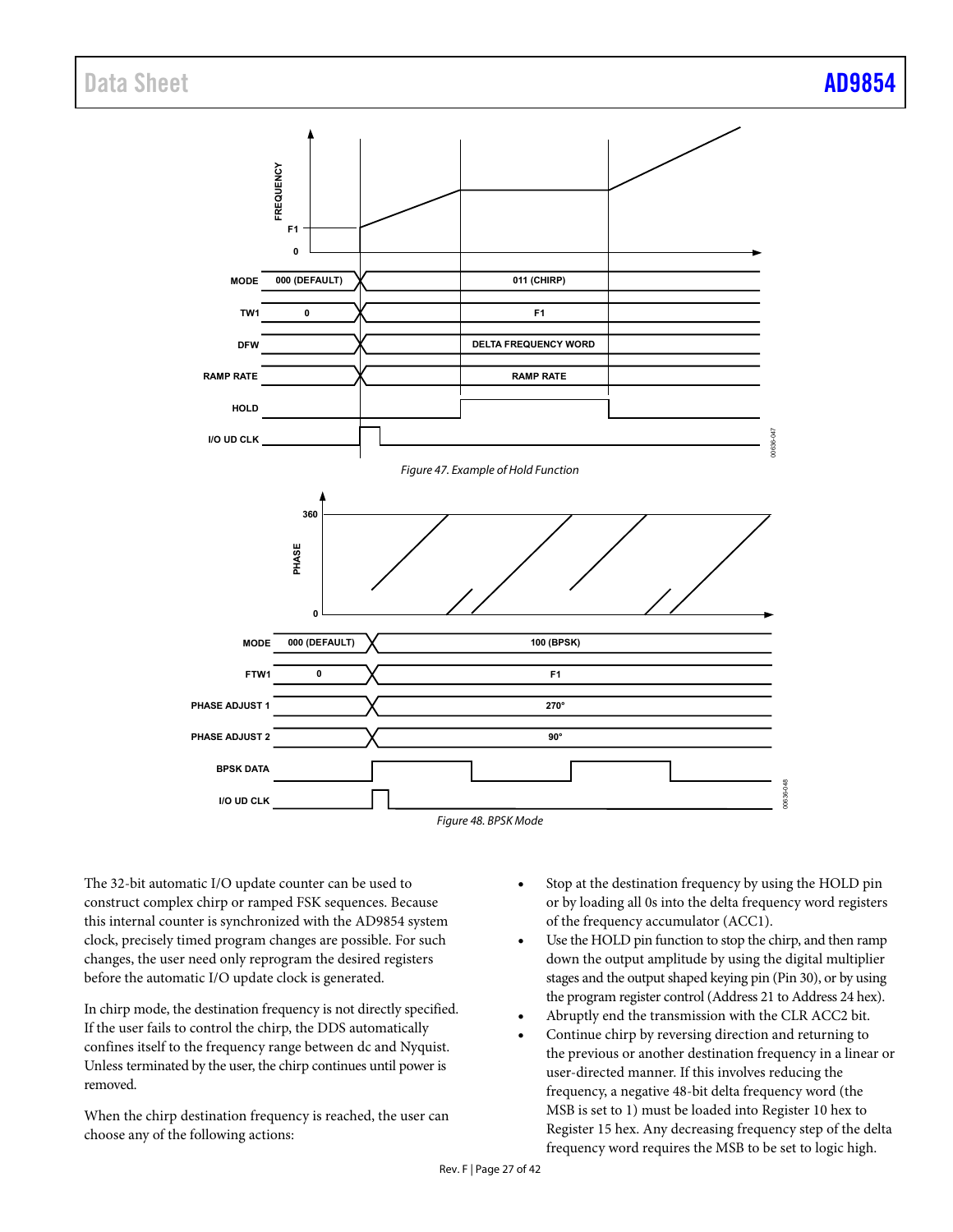• Continue chirp by immediately returning to the beginning frequency (F1) in a sawtooth fashion, and then repeating the previous chirp process using the CLR ACC1 control bit. An automatic, repeating chirp can be set up by using the 32-bit update clock to issue the CLR ACC1 command at precise time intervals. Adjusting the timing intervals or changing the delta frequency word changes the chirp range. It is incumbent upon the user to balance the chirp duration and frequency resolution to achieve the proper frequency range.

### *BPSK (Mode 100)*

Binary, biphase, or bipolar phase shift keying is a means to rapidly select between two preprogrammed 14-bit output phase offsets that equally affect both the I and Q outputs of the AD9854. The logic state of Pin 29, the BPSK pin, controls the

selection of Phase Adjust Register 1 or Phase Adjust Register 2. When low, Pin 29 selects Phase Adjust Register 1; when high, it selects Phase Adjust Register 2. [Figure 48](#page-26-1) illustrates phase changes made to four cycles of an output carrier.

### *Basic BPSK Programming Steps*

- 1. Program a carrier frequency into Frequency Tuning Word 1.
- 2. Program the appropriate 14-bit phase words into Phase Adjust Register 1 and Phase Adjust Register 2.
- 3. Attach the BPSK data source to Pin 29.
- 4. Activate the I/O update clock when ready.

Note that for higher-order PSK modulation, the user can select the single-tone mode and program Phase Adjust Register 1 using the serial or high speed parallel programming bus.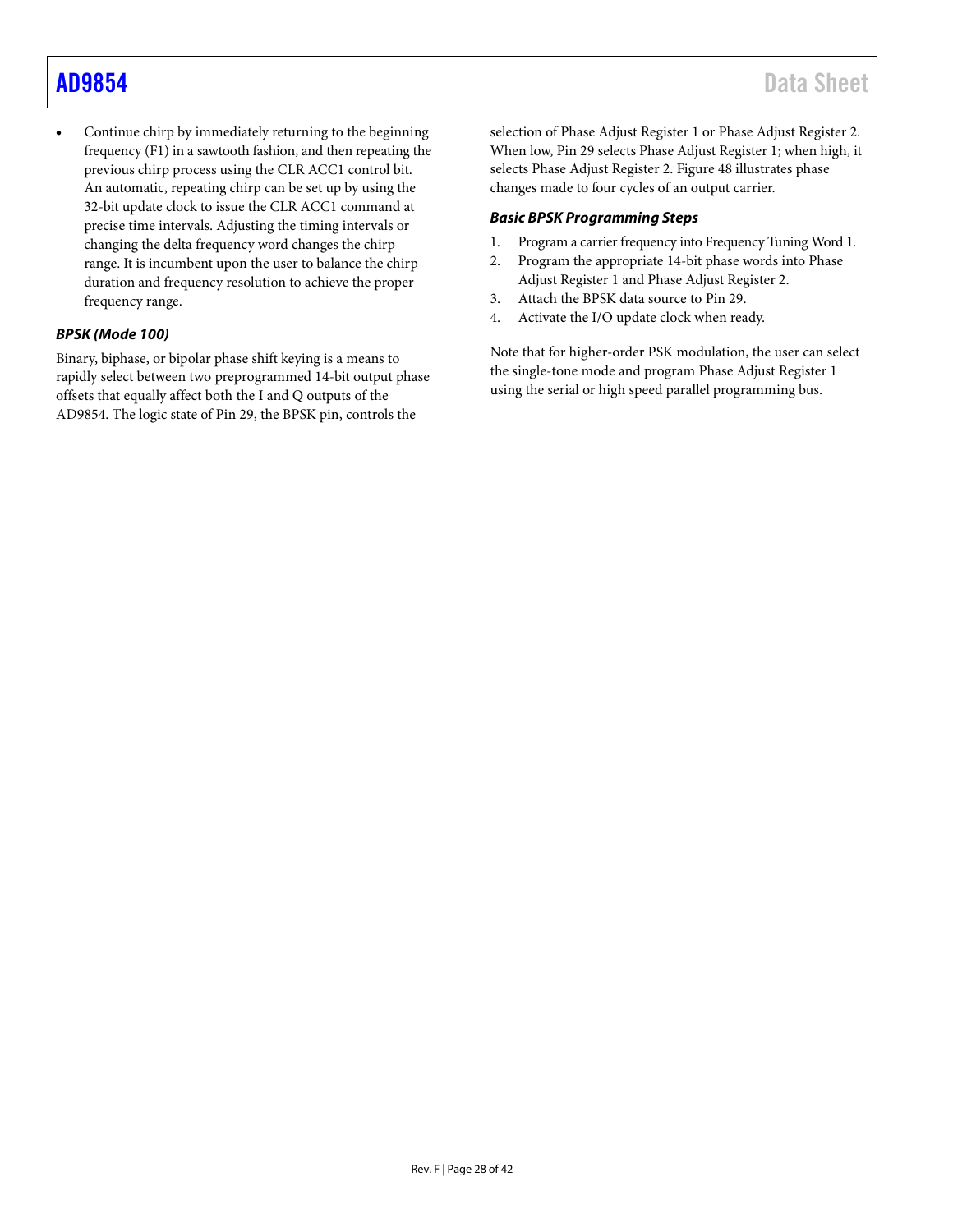# <span id="page-28-1"></span><span id="page-28-0"></span>USING THE AD9854 **INTERNAL AND EXTERNAL UPDATE CLOCK**

This update clock function is comprised of a bidirectional I/O pin (Pin 20) and a programmable 32-bit down-counter. To program changes that are to be transferred from the I/O buffer registers to the active core of the DDS, a clock signal (low-tohigh edge) must be externally supplied to Pin 20 or internally generated by the 32-bit update clock.

When the user provides an external update clock, it is internally synchronized with the system clock to prevent a partial transfer of program register information due to a violation of data setup or hold time. This mode allows the user to completely control when updated program information becomes effective. The default mode for the update clock is internal (the internal update clock control register bit is logic high). To switch to external update clock mode, the internal update clock control register bit must be set to logic low. The internal update mode generates automatic, periodic update pulses at intervals set by the user.

An internally generated update clock can be established by programming the 32-bit update clock registers (Address 16 hex to Address 19 hex) and setting the internal update clock control register bit (Address 1F hex) to logic high. The update clock down-counter function operates at half the rate of the system clock (150 MHz maximum) and counts down from a 32-bit binary value (programmed by the user). When the count reaches 0, an automatic I/O update of the DDS output or functions is generated. The update clock is internally and externally routed to Pin 20 to allow users to synchronize the programming of update information with the update clock rate. The time between update pulses is given as

(*N* + 1)(*System Clock Period* × 2)

where *N* is the 32-bit value programmed by the user, and the allowable range of N is from 1 to  $(2^{32} – 1)$ .

The internally generated update pulse that is output from Pin 20 has a fixed high time of eight system clock cycles.

Programming the update clock register to a value less than five causes the I/O UD CLK pin to remain high. Although the update clock can function in this state, it cannot be used to indicate when data is transferring. This is an effect of the minimum high pulse time when I/O UD CLK functions as an output.

# <span id="page-28-2"></span>**ON/OFF OUTPUT SHAPED KEYING (OSK)**

The on/off OSK feature allows the user to control the amplitude vs. time slope of the I and Q DAC output signals. This function is used in burst transmissions of digital data to reduce the adverse spectral impact of short, abrupt bursts of data. Users must first enable the digital multipliers by setting the OSK EN bit (Control Register Address 20 hex) to logic high in the control register. Otherwise, if the OSK EN bit is set low, the digital multipliers responsible for amplitude control are bypassed and the I and Q DAC outputs are set to full-scale amplitude.

In addition to setting the OSK EN bit, a second control bit, OSK INT (also at Address 20 hex), must be set to logic high. Logic high selects the linear internal control of the output ramp-up or rampdown function. A logic low in the OSK INT bit switches control of the digital multipliers to user-programmable 12-bit registers, allowing users to dynamically shape the amplitude transition in practically any fashion. These 12-bit registers, labeled Output Shape Key I and Output Shape Key Q, are located at Address 21 hex through Address 24 hex, as listed i[n Table 8.](#page-32-0) The maximum output amplitude is a function of the R<sub>SET</sub> resistor and is not programmable when OSK INT is enabled.



The transition time from zero scale to full scale must also be programmed. The transition time is a function of two fixed elements and one variable. The variable element is the programmable 8-bit ramp rate counter. This is a down-counter that is clocked at the system clock rate (300 MHz maximum) and that generates one pulse whenever the counter reaches 0. This pulse is routed to a 12-bit counter that increments with each pulse received. The outputs of the 12-bit counter are connected to the 12-bit digital multiplier. When the digital multiplier has a value of all 0s at its inputs, the input signal is multiplied by 0, producing zero scale. When the multiplier has a value of all 1s, the input signal is multiplied by a value of 4095 or 4096, producing nearly full scale. There are 4094 remaining fractional multiplier values that produce output amplitudes scaled according to their binary values.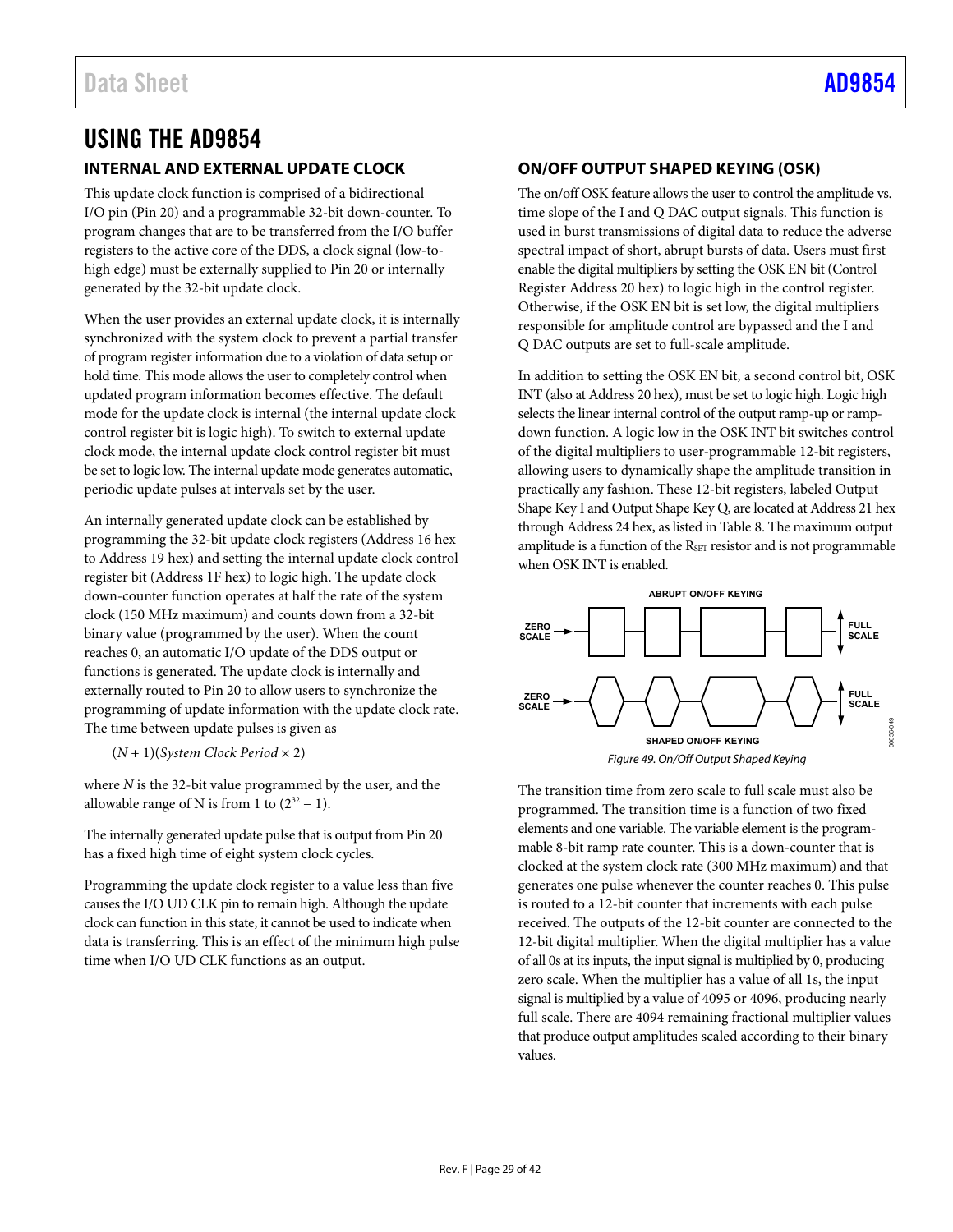

Figure 50. Block Diagram of Q DAC Pathway of the Digital Multiplier Section Responsible for the Output Shaped Keying Function

The two fixed elements of the transition time are the period of the system clock (which drives the ramp rate counter) and the number of amplitude steps (4096). For example, if the system clock of the AD9854 is 100 MHz (10 ns period) and the ramp rate counter is programmed for a minimum count of 3, the transition takes two system clock periods (one rising edge loads the countdown value, and the next edge decrements the counter from 3 to 2). If the countdown value is less than 3, the ramp rate counter stalls and therefore produces a constant scaling value to the digital multipliers. This stall condition may have an application for the user.

The relationship of the 8-bit countdown value to the time between output pulses is given as

(*N* + 1) × *System Clock Period*

where *N* is the 8-bit countdown value.

It takes 4096 of these pulses to advance the 12-bit up-counter from zero scale to full scale. Therefore, the minimum output shaped keying ramp time for a 100 MHz system clock is

 $4096 \times 4 \times 10$  ns  $\approx 164$  µs

The maximum ramp time is

 $4096 \times 256 \times 10$  ns  $\approx 10.5$  ms

Finally, changing the logic state of Pin 30, output shaped keying automatically performs the programmed output envelope functions when OSK INT is high. A logic high on Pin 30 causes the outputs to linearly ramp up to full-scale amplitude and to hold until the logic level is changed to low, causing the outputs to ramp down to zero scale.

# <span id="page-29-0"></span>**I AND Q DACS**

The sine and cosine outputs of the DDS drive the Q and I DACs, respectively (300 MSPS maximum). The maximum amplitudes of these output are set by the DAC RSET resistor at Pin 56. These are current-output DACs with a full-scale maximum output of 20 mA; however, a nominal 10 mA output current provides the best SFDR performance. The value of RSET is 39.93/Iout, where Iout is expressed in amps. DAC output compliance specifications limit the maximum voltage developed at the outputs to −0.5 V to +1 V. Voltages developed beyond this limitation cause excessive DAC distortion and possibly permanent damage. The user must choose a proper load impedance to limit the output voltage swing to the compliance limits. Both DAC outputs should be terminated equally for best SFDR, especially at higher output frequencies, where harmonic distortion errors are more prominent.

Both DACs are preceded by inverse  $sin(x)/x$  filters (also called inverse sinc filters) that precompensate for DAC output amplitude variations over frequency to achieve flat amplitude response from dc to Nyquist. Both DACs can be powered down when not needed by setting the DAC PD bit high (Address 1D hex of the control register). I DAC outputs are designated as IOUT1 and IOUT1, Pin 48 and Pin 49, respectively. Q DAC outputs are designated as IOUT2 and IOUT2, Pin 52 and Pin 51, respectively.

## <span id="page-29-1"></span>**CONTROL DAC**

The 12-bit Q DAC can be reconfigured to perform as a control or auxiliary DAC. The control DAC output can provide dc control levels to external circuitry, generate ac signals, or enable duty cycle control of the on-board comparator. When the SRC Q DAC bit in the control register (Parallel Address 1F hex) is set high, the Q DAC inputs are switched from internal 12-bit Q data source (default setting) to external 12-bit, twos complement data supplied by the user. Data is channeled through the serial or parallel interface to the 12-bit Q DAC register (Address 26 hex and Address 27 hex) at a maximum data rate of 100 MHz. This DAC is clocked at the system clock, 300 MSPS (maximum), and has the same maximum output current capability as that of the I DAC. The single RSET resistor on the AD9854 sets the full-scale output current for both DACs. When not needed, the control DAC can be separately powered down to conserve power by setting the Q DAC power-down bit high (Address 1D hex). Control DAC outputs are designated as IOUT2 and IOUT2, Pin 52 and Pin 51, respectively.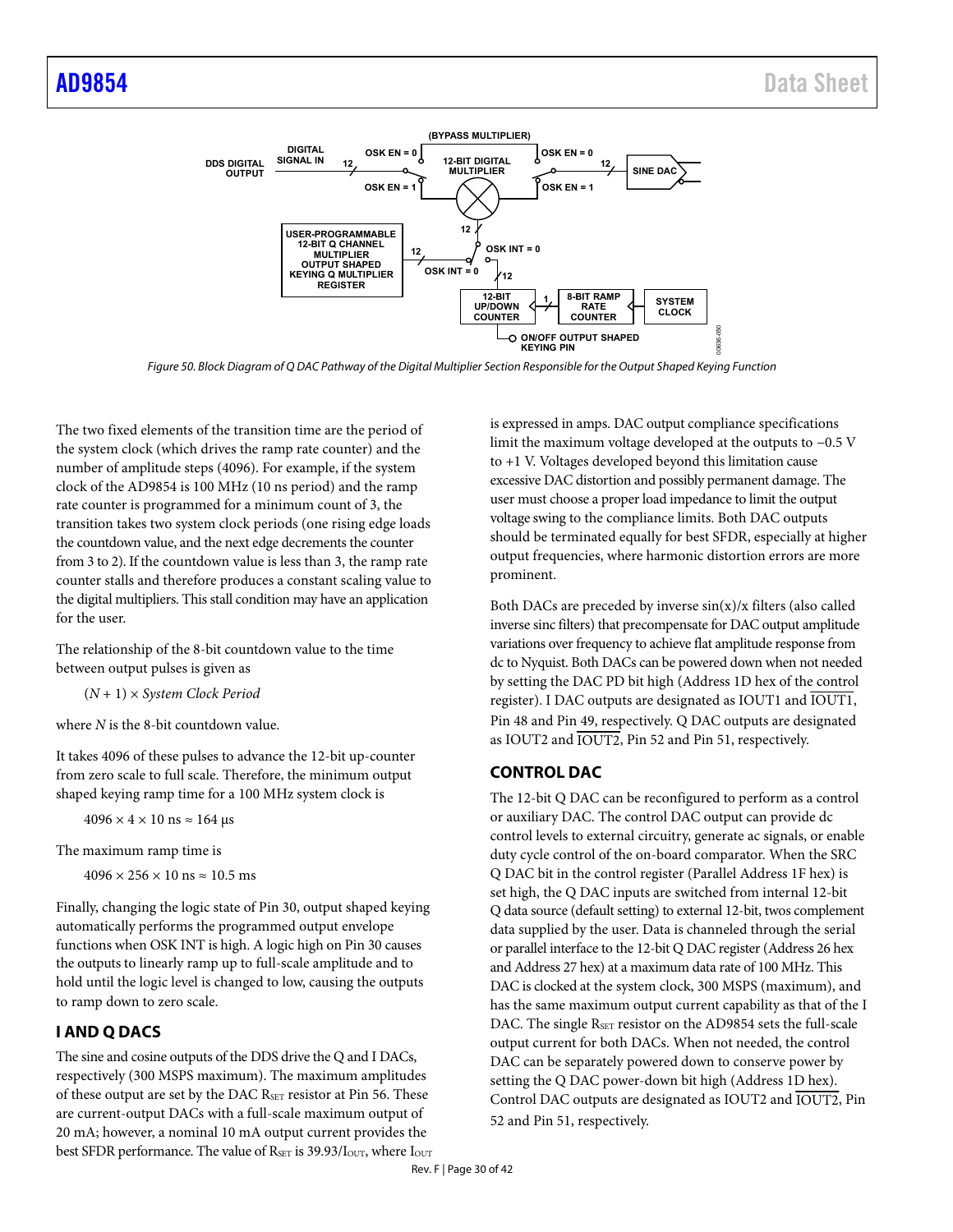## <span id="page-30-1"></span>**INVERSE SINC FUNCTION**

The inverse sinc function precompensates input data to both DACs for the  $sin(x)/x$  roll-off characteristic inherent in the DAC's output spectrum. This allows wide bandwidth signals (such as QPSK) to be output from the DACs without appreciable amplitude variations as a function of frequency. The inverse sinc function can be bypassed to reduce power consumption significantly, especially at higher clock speeds. When the Q DAC is configured as a control DAC, the inverse sinc function does not apply to the Q path.

Inverse sinc is engaged by default and is bypassed by bringing the bypass inverse sinc bit high in Control Register 20 hex, as noted in [Table 8.](#page-32-0)



## <span id="page-30-0"></span>**REFCLK MULTIPLIER**

The REFCLK multiplier is a programmable PLL-based reference clock multiplier that allows the user to select an integer clock multiplying value over the range of 4× to 20×. With this function, users can input as little as 15 MHz at the REFCLK input to produce a 300 MHz internal system clock. Five bits in Control Register 1E hex set the multiplier value, as detailed i[n Table 7.](#page-31-2)

The REFCLK multiplier function can be bypassed to allow direct clocking of the AD9854 from an external clock source. The system clock for the AD9854 is either the output of the REFCLK multiplier (if it is engaged) or the REFCLK inputs. REFCLK can be either a single-ended or differential input by setting Pin 64, DIFF CLK ENABLE, low or high, respectively.

### **PLL Range Bit**

The PLL range bit selects the frequency range of the REFCLK multiplier PLL. For operation from 200 MHz to 300 MHz (internal system clock rate), the PLL range bit should be set to Logic 1. For operation below 200 MHz, the PLL range bit

should be set to Logic 0. The PLL range bit adjusts the PLL loop parameters for best phase noise performance within each range.

### **PLL Filter**

The PLL FILTER pin (Pin 61) provides the connection for the external zero-compensation network of the PLL loop filter. The zero-compensation network consists of a 1.3 k $\Omega$  resistor in series with a 0.01 μF capacitor. The other side of the network should be connected as close as possible to Pin 60, AVDD. For optimum phase noise performance, the clock multiplier can be bypassed by setting the bypass PLL bit in Control Register Address 1E hex.

### **Differential REFCLK Enable**

A high level on the DIFF CLK ENABLE pin enables the differential clock inputs, REFCLK and REFCLK (Pin 69 and Pin 68, respectively). The minimum differential signal amplitude required is 400 mV p-p at the REFCLK input pins. The center point or common-mode range of the differential signal can range from 1.6 V to 1.9 V.

When Pin 64 (DIFF CLK ENABLE) is tied low, REFCLK (Pin 69) is the only active clock input. This is referred to as single-ended mode. In this mode, Pin 68 (REFCLK) should be tied low or high.

### **High Speed Comparator**

The comparator is optimized for high speed and has a toggle rate greater than 300 MHz, low jitter, sensitive input, and built-in hysteresis. It also has an output level of 1 V p-p minimum into 50  $\Omega$ or CMOS logic levels into high impedance loads. The comparator can be powered down separately to conserve power. This comparator is used in clock-generator applications to square up the filtered sine wave generated by the DDS.

### **Power-Down**

The programming registers allow several individual stages to be powered down to reduce power consumption while maintaining the functionality of the desired stages. These stages are identified in [Table 8,](#page-32-0) Address 1D hex. Power-down is achieved by setting the specified bits to logic high. A logic low indicates that the stages are powered up.

Furthermore, and perhaps most significantly, the inverse sinc filters and the digital multiplier stages can be bypassed to achieve significant power reduction by programming the control registers in Address 20 hex. Again, logic high causes the stage to be bypassed. Of particular importance is the inverse sinc filter; this stage consumes a significant amount of power.

A full power-down occurs when all four PD bits in Control Register 1D hex are set to logic high. This reduces power consumption to approximately 10 mW (3 mA).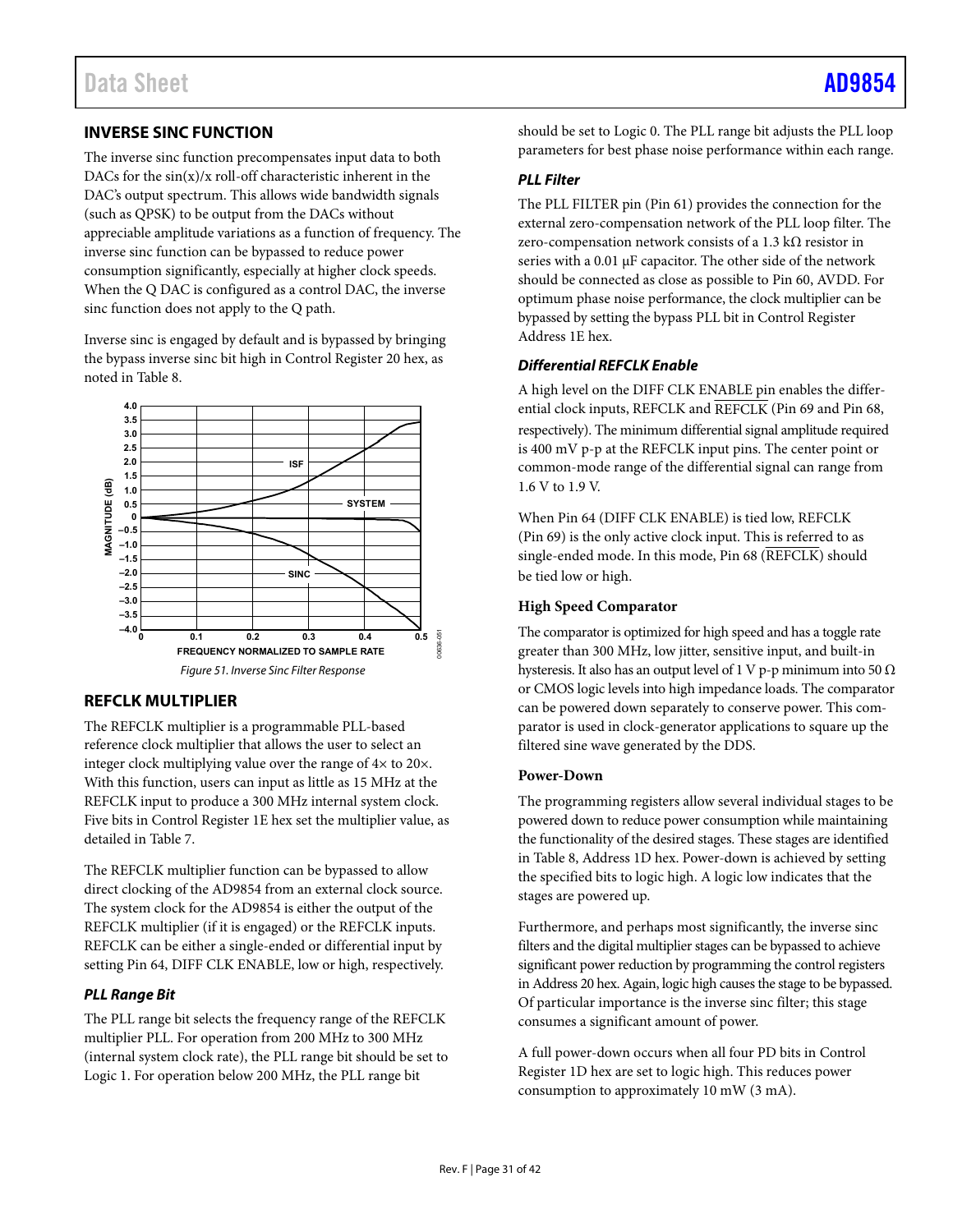# <span id="page-31-0"></span>PROGRAMMING THE AD9854

The AD9854 register layout table [\(Table 8\)](#page-32-0) contains information for programming the chip for the desired functionality. Although many applications require very little programming to configure the AD9854, some use all 12 accessible register banks. The AD9854 supports an 8-bit parallel I/O operation or an SPI® compatible serial I/O operation. All accessible registers can be written and read back in either I/O operating mode.

S/P SELECT (Pin 70) is used to configure the I/O mode. Systems that use the parallel I/O mode must connect the S/P SELECT pin to V<sub>DD</sub>. Systems that operate in the serial I/O mode must tie the S/P SELECT pin to GND.

Regardless of the mode, the I/O port data is written to a buffer memory and only affects operation of the part after the contents of the buffer memory are transferred to the register banks. This transfer of information occurs synchronously to the system clock in one of two ways:

- Internally, at a rate programmable by the user.
- Externally, by the user. I/O operations can occur in the absence of REFCLK, but the data cannot be moved from the buffer memory to the register bank without REFCLK. (See th[e Internal and External Update Clock](#page-28-1) section for more details.)

### <span id="page-31-1"></span>**MASTER RESET**

The MASTER RESET pin must be held at logic high active for a minimum of 10 system clock cycles. This initializes the communications bus and loads the default values listed in the [Table 8](#page-32-0) section.

|                         | <b>Reference Multiplier</b> |       |       |       |       |  |
|-------------------------|-----------------------------|-------|-------|-------|-------|--|
| <b>Multiplier Value</b> | Bit 4                       | Bit 3 | Bit 2 | Bit 1 | Bit 0 |  |
| 4                       | 0                           | 0     | 1     | 0     | 0     |  |
| 5                       | 0                           | 0     | 1     | 0     | 1     |  |
| 6                       | 0                           | 0     | 1     | 1     | 0     |  |
| 7                       | 0                           | 0     | 1     | 1     | 1     |  |
| 8                       | 0                           | 1     | 0     | 0     | 0     |  |
| 9                       | 0                           | 1     | 0     | 0     | 1     |  |
| 10                      | 0                           | 1     | 0     | 1     | 0     |  |
| 11                      | 0                           | 1     | 0     | 1     | 1     |  |
| 12                      | 0                           | 1     | 1     | 0     | 0     |  |
| 13                      | 0                           | 1     | 1     | 0     | 1     |  |
| 14                      | 0                           | 1     | 1     | 1     | 0     |  |
| 15                      | 0                           | 1     | 1     | 1     | 1     |  |
| 16                      | 1                           | 0     | 0     | 0     | 0     |  |
| 17                      | 1                           | 0     | 0     | 0     | 1     |  |
| 18                      | 1                           | 0     | 0     | 1     | 0     |  |
| 19                      |                             | 0     | 0     | 1     | 1     |  |
| 20                      |                             | 0     | 1     | 0     | 0     |  |

#### <span id="page-31-2"></span>**Table 7. REFCLK Multiplier Control Register Values**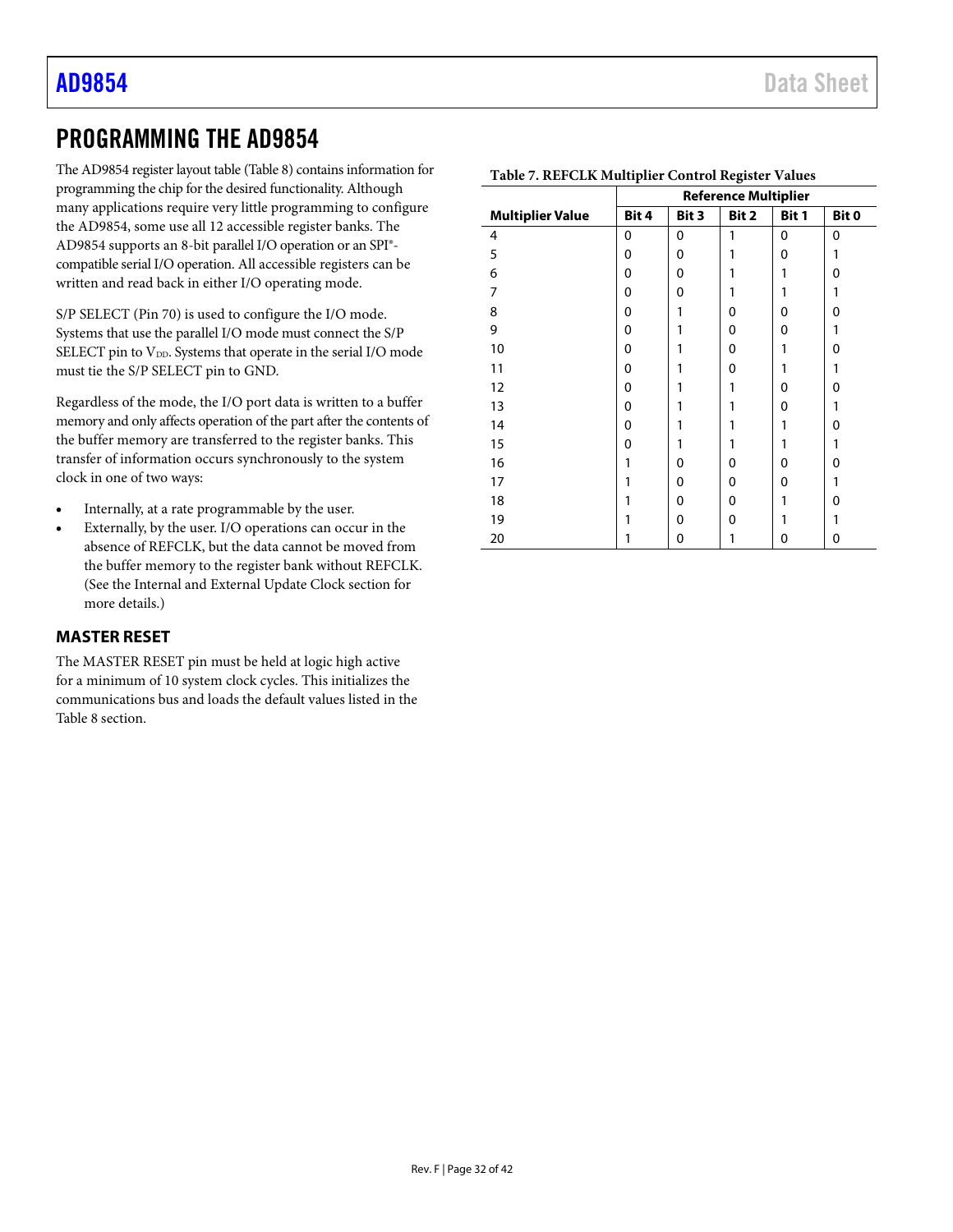### <span id="page-32-0"></span>Table 8. Register Layout<sup>1</sup>

| <b>Address</b><br>Bit 4<br>(Hex)<br>Bit 7<br>Bit 6<br>Bit 5<br>Bit 3<br>Bit 2<br>Bit 1<br>Bit 0<br>(Hex)<br>(Hex)<br>Phase Adjust Register 1 <13:8> (Bits 15, 14, don't care)<br>00<br>0<br>Phase 1<br>00<br>01<br>Phase Adjust Register 1 <7:0><br>00<br>$\mathbf{1}$<br>00<br>02<br>Phase Adjust Register 2 <13:8> (Bits 15, 14, don't care)<br>Phase 2<br>03<br>Phase Adjust Register 2 <7:0><br>00<br>$\overline{2}$<br>Frequency Tuning Word 1 <47:40><br>00<br>04<br>Freq 1<br>05<br>Frequency Tuning Word 1 <39:32><br>00<br>06<br>Frequency Tuning Word 1 <31:24><br>00<br>07<br>Frequency Tuning Word 1 <23:16><br>00<br>08<br>Frequency Tuning Word 1 <15:8><br>00<br>09<br>Frequency Tuning Word 1 <7:0><br>00<br>3<br>0A<br>Frequency Tuning Word 2 <47:40><br>0B<br>Frequency Tuning Word 2 < 39:32><br>00<br>0C<br>Frequency Tuning Word 2 < 31:24><br>00<br>0D<br>Frequency Tuning Word 2 < 23:16><br>00<br>0E<br>Frequency Tuning Word 2 <15:8><br>00<br>0F<br>Frequency Tuning Word 2 <7:0><br>00<br>10<br>$\overline{4}$<br>Delta frequency word <47:40><br>00<br>Delta frequency word <39:32><br>00<br>11<br>12<br>Delta frequency word <31:24><br>00<br>Delta frequency word <23:16><br>13<br>00<br>Delta frequency word <15:8><br>14<br>00<br>15<br>Delta frequency word <7:0><br>00<br>5<br>00<br>16<br>Update clock <31:24><br>17<br>Update clock <23:16><br>00<br>18<br>Update clock <15:8><br>00<br>19<br>Update clock <7:0><br>40<br>6<br>1A<br>00<br>Ramp rate clock <19:16> (Bits 23, 22, 21, 20, don't care)<br>1B<br>Ramp rate clock <15:8><br>00<br>1C<br>Ramp rate clock <7:0><br>00<br>1D<br>$\overline{7}$<br>Reserved,<br><b>QDAC PD</b><br><b>DIGPD</b><br>Don't<br>Don't<br>DAC PD<br>10<br>Don't<br>Comp<br>PD<br>always low<br>care<br>care<br>care<br>CR [31]<br>Ref<br>Ref Mult 3<br>Ref Mult 2<br>Ref<br>Ref Mult 0<br>1E<br>PLL<br>64<br>Don't<br><b>Bypass</b><br>PLL<br>Mult 4<br>Mult 1<br>care<br>range<br><b>CLR</b><br><b>CLR</b><br>Triangle<br><b>SRC</b><br>Mode 2<br>Mode 1<br>Mode 0<br>Internal/external<br>01<br>1F<br>ACC 1<br>ACC <sub>2</sub><br>QDAC<br>update clock<br>Don't<br>LSB first<br>SDO active CR [0]<br>20<br><b>Bypass</b><br><b>OSK EN</b><br><b>OSK</b><br>Don't care<br>Don't care<br>20<br><b>INT</b><br>inv sinc<br>care<br>8<br>Output shaped keying I multiplier <11:8> (Bits 15, 14, 13, 12 don't care)<br>21<br>00<br>Output shaped keying I multiplier <7:0><br>22<br>00<br>23<br>9<br>Output shaped keying Q multiplier <11:8> (Bits 15, 14, 13, 12 don't care)<br>00<br>Output shaped keying Q multiplier <7:0><br>24<br>00<br>25<br>Output shaped keying ramp rate <7:0><br>Α<br>80<br>26<br>B<br>QDAC <11:8> (Bits 15, 14, 13, 12 don't care)<br>00<br>QDAC <7:0> (data is required to be in twos complement format) | <b>Parallel</b> | <b>Serial</b>  | <b>AD9854 Register Layout</b> |  |  |  |  | <b>Default</b> |              |
|------------------------------------------------------------------------------------------------------------------------------------------------------------------------------------------------------------------------------------------------------------------------------------------------------------------------------------------------------------------------------------------------------------------------------------------------------------------------------------------------------------------------------------------------------------------------------------------------------------------------------------------------------------------------------------------------------------------------------------------------------------------------------------------------------------------------------------------------------------------------------------------------------------------------------------------------------------------------------------------------------------------------------------------------------------------------------------------------------------------------------------------------------------------------------------------------------------------------------------------------------------------------------------------------------------------------------------------------------------------------------------------------------------------------------------------------------------------------------------------------------------------------------------------------------------------------------------------------------------------------------------------------------------------------------------------------------------------------------------------------------------------------------------------------------------------------------------------------------------------------------------------------------------------------------------------------------------------------------------------------------------------------------------------------------------------------------------------------------------------------------------------------------------------------------------------------------------------------------------------------------------------------------------------------------------------------------------------------------------------------------------------------------------------------------------------------------------------------------------------------------------------------------------------------------------------------------------------------------------------------------------------------------------------------------------------------------------------------------------------------------------------------------------------------------------|-----------------|----------------|-------------------------------|--|--|--|--|----------------|--------------|
|                                                                                                                                                                                                                                                                                                                                                                                                                                                                                                                                                                                                                                                                                                                                                                                                                                                                                                                                                                                                                                                                                                                                                                                                                                                                                                                                                                                                                                                                                                                                                                                                                                                                                                                                                                                                                                                                                                                                                                                                                                                                                                                                                                                                                                                                                                                                                                                                                                                                                                                                                                                                                                                                                                                                                                                                            |                 | <b>Address</b> |                               |  |  |  |  |                | <b>Value</b> |
|                                                                                                                                                                                                                                                                                                                                                                                                                                                                                                                                                                                                                                                                                                                                                                                                                                                                                                                                                                                                                                                                                                                                                                                                                                                                                                                                                                                                                                                                                                                                                                                                                                                                                                                                                                                                                                                                                                                                                                                                                                                                                                                                                                                                                                                                                                                                                                                                                                                                                                                                                                                                                                                                                                                                                                                                            |                 |                |                               |  |  |  |  |                |              |
|                                                                                                                                                                                                                                                                                                                                                                                                                                                                                                                                                                                                                                                                                                                                                                                                                                                                                                                                                                                                                                                                                                                                                                                                                                                                                                                                                                                                                                                                                                                                                                                                                                                                                                                                                                                                                                                                                                                                                                                                                                                                                                                                                                                                                                                                                                                                                                                                                                                                                                                                                                                                                                                                                                                                                                                                            |                 |                |                               |  |  |  |  |                |              |
|                                                                                                                                                                                                                                                                                                                                                                                                                                                                                                                                                                                                                                                                                                                                                                                                                                                                                                                                                                                                                                                                                                                                                                                                                                                                                                                                                                                                                                                                                                                                                                                                                                                                                                                                                                                                                                                                                                                                                                                                                                                                                                                                                                                                                                                                                                                                                                                                                                                                                                                                                                                                                                                                                                                                                                                                            |                 |                |                               |  |  |  |  |                |              |
|                                                                                                                                                                                                                                                                                                                                                                                                                                                                                                                                                                                                                                                                                                                                                                                                                                                                                                                                                                                                                                                                                                                                                                                                                                                                                                                                                                                                                                                                                                                                                                                                                                                                                                                                                                                                                                                                                                                                                                                                                                                                                                                                                                                                                                                                                                                                                                                                                                                                                                                                                                                                                                                                                                                                                                                                            |                 |                |                               |  |  |  |  |                |              |
|                                                                                                                                                                                                                                                                                                                                                                                                                                                                                                                                                                                                                                                                                                                                                                                                                                                                                                                                                                                                                                                                                                                                                                                                                                                                                                                                                                                                                                                                                                                                                                                                                                                                                                                                                                                                                                                                                                                                                                                                                                                                                                                                                                                                                                                                                                                                                                                                                                                                                                                                                                                                                                                                                                                                                                                                            |                 |                |                               |  |  |  |  |                |              |
|                                                                                                                                                                                                                                                                                                                                                                                                                                                                                                                                                                                                                                                                                                                                                                                                                                                                                                                                                                                                                                                                                                                                                                                                                                                                                                                                                                                                                                                                                                                                                                                                                                                                                                                                                                                                                                                                                                                                                                                                                                                                                                                                                                                                                                                                                                                                                                                                                                                                                                                                                                                                                                                                                                                                                                                                            |                 |                |                               |  |  |  |  |                |              |
|                                                                                                                                                                                                                                                                                                                                                                                                                                                                                                                                                                                                                                                                                                                                                                                                                                                                                                                                                                                                                                                                                                                                                                                                                                                                                                                                                                                                                                                                                                                                                                                                                                                                                                                                                                                                                                                                                                                                                                                                                                                                                                                                                                                                                                                                                                                                                                                                                                                                                                                                                                                                                                                                                                                                                                                                            |                 |                |                               |  |  |  |  |                |              |
|                                                                                                                                                                                                                                                                                                                                                                                                                                                                                                                                                                                                                                                                                                                                                                                                                                                                                                                                                                                                                                                                                                                                                                                                                                                                                                                                                                                                                                                                                                                                                                                                                                                                                                                                                                                                                                                                                                                                                                                                                                                                                                                                                                                                                                                                                                                                                                                                                                                                                                                                                                                                                                                                                                                                                                                                            |                 |                |                               |  |  |  |  |                |              |
|                                                                                                                                                                                                                                                                                                                                                                                                                                                                                                                                                                                                                                                                                                                                                                                                                                                                                                                                                                                                                                                                                                                                                                                                                                                                                                                                                                                                                                                                                                                                                                                                                                                                                                                                                                                                                                                                                                                                                                                                                                                                                                                                                                                                                                                                                                                                                                                                                                                                                                                                                                                                                                                                                                                                                                                                            |                 |                |                               |  |  |  |  |                |              |
|                                                                                                                                                                                                                                                                                                                                                                                                                                                                                                                                                                                                                                                                                                                                                                                                                                                                                                                                                                                                                                                                                                                                                                                                                                                                                                                                                                                                                                                                                                                                                                                                                                                                                                                                                                                                                                                                                                                                                                                                                                                                                                                                                                                                                                                                                                                                                                                                                                                                                                                                                                                                                                                                                                                                                                                                            |                 |                |                               |  |  |  |  |                |              |
|                                                                                                                                                                                                                                                                                                                                                                                                                                                                                                                                                                                                                                                                                                                                                                                                                                                                                                                                                                                                                                                                                                                                                                                                                                                                                                                                                                                                                                                                                                                                                                                                                                                                                                                                                                                                                                                                                                                                                                                                                                                                                                                                                                                                                                                                                                                                                                                                                                                                                                                                                                                                                                                                                                                                                                                                            |                 |                |                               |  |  |  |  |                |              |
|                                                                                                                                                                                                                                                                                                                                                                                                                                                                                                                                                                                                                                                                                                                                                                                                                                                                                                                                                                                                                                                                                                                                                                                                                                                                                                                                                                                                                                                                                                                                                                                                                                                                                                                                                                                                                                                                                                                                                                                                                                                                                                                                                                                                                                                                                                                                                                                                                                                                                                                                                                                                                                                                                                                                                                                                            |                 |                |                               |  |  |  |  |                |              |
|                                                                                                                                                                                                                                                                                                                                                                                                                                                                                                                                                                                                                                                                                                                                                                                                                                                                                                                                                                                                                                                                                                                                                                                                                                                                                                                                                                                                                                                                                                                                                                                                                                                                                                                                                                                                                                                                                                                                                                                                                                                                                                                                                                                                                                                                                                                                                                                                                                                                                                                                                                                                                                                                                                                                                                                                            |                 |                |                               |  |  |  |  |                |              |
|                                                                                                                                                                                                                                                                                                                                                                                                                                                                                                                                                                                                                                                                                                                                                                                                                                                                                                                                                                                                                                                                                                                                                                                                                                                                                                                                                                                                                                                                                                                                                                                                                                                                                                                                                                                                                                                                                                                                                                                                                                                                                                                                                                                                                                                                                                                                                                                                                                                                                                                                                                                                                                                                                                                                                                                                            |                 |                |                               |  |  |  |  |                |              |
|                                                                                                                                                                                                                                                                                                                                                                                                                                                                                                                                                                                                                                                                                                                                                                                                                                                                                                                                                                                                                                                                                                                                                                                                                                                                                                                                                                                                                                                                                                                                                                                                                                                                                                                                                                                                                                                                                                                                                                                                                                                                                                                                                                                                                                                                                                                                                                                                                                                                                                                                                                                                                                                                                                                                                                                                            |                 |                |                               |  |  |  |  |                |              |
|                                                                                                                                                                                                                                                                                                                                                                                                                                                                                                                                                                                                                                                                                                                                                                                                                                                                                                                                                                                                                                                                                                                                                                                                                                                                                                                                                                                                                                                                                                                                                                                                                                                                                                                                                                                                                                                                                                                                                                                                                                                                                                                                                                                                                                                                                                                                                                                                                                                                                                                                                                                                                                                                                                                                                                                                            |                 |                |                               |  |  |  |  |                |              |
|                                                                                                                                                                                                                                                                                                                                                                                                                                                                                                                                                                                                                                                                                                                                                                                                                                                                                                                                                                                                                                                                                                                                                                                                                                                                                                                                                                                                                                                                                                                                                                                                                                                                                                                                                                                                                                                                                                                                                                                                                                                                                                                                                                                                                                                                                                                                                                                                                                                                                                                                                                                                                                                                                                                                                                                                            |                 |                |                               |  |  |  |  |                |              |
|                                                                                                                                                                                                                                                                                                                                                                                                                                                                                                                                                                                                                                                                                                                                                                                                                                                                                                                                                                                                                                                                                                                                                                                                                                                                                                                                                                                                                                                                                                                                                                                                                                                                                                                                                                                                                                                                                                                                                                                                                                                                                                                                                                                                                                                                                                                                                                                                                                                                                                                                                                                                                                                                                                                                                                                                            |                 |                |                               |  |  |  |  |                |              |
|                                                                                                                                                                                                                                                                                                                                                                                                                                                                                                                                                                                                                                                                                                                                                                                                                                                                                                                                                                                                                                                                                                                                                                                                                                                                                                                                                                                                                                                                                                                                                                                                                                                                                                                                                                                                                                                                                                                                                                                                                                                                                                                                                                                                                                                                                                                                                                                                                                                                                                                                                                                                                                                                                                                                                                                                            |                 |                |                               |  |  |  |  |                |              |
|                                                                                                                                                                                                                                                                                                                                                                                                                                                                                                                                                                                                                                                                                                                                                                                                                                                                                                                                                                                                                                                                                                                                                                                                                                                                                                                                                                                                                                                                                                                                                                                                                                                                                                                                                                                                                                                                                                                                                                                                                                                                                                                                                                                                                                                                                                                                                                                                                                                                                                                                                                                                                                                                                                                                                                                                            |                 |                |                               |  |  |  |  |                |              |
|                                                                                                                                                                                                                                                                                                                                                                                                                                                                                                                                                                                                                                                                                                                                                                                                                                                                                                                                                                                                                                                                                                                                                                                                                                                                                                                                                                                                                                                                                                                                                                                                                                                                                                                                                                                                                                                                                                                                                                                                                                                                                                                                                                                                                                                                                                                                                                                                                                                                                                                                                                                                                                                                                                                                                                                                            |                 |                |                               |  |  |  |  |                |              |
|                                                                                                                                                                                                                                                                                                                                                                                                                                                                                                                                                                                                                                                                                                                                                                                                                                                                                                                                                                                                                                                                                                                                                                                                                                                                                                                                                                                                                                                                                                                                                                                                                                                                                                                                                                                                                                                                                                                                                                                                                                                                                                                                                                                                                                                                                                                                                                                                                                                                                                                                                                                                                                                                                                                                                                                                            |                 |                |                               |  |  |  |  |                |              |
|                                                                                                                                                                                                                                                                                                                                                                                                                                                                                                                                                                                                                                                                                                                                                                                                                                                                                                                                                                                                                                                                                                                                                                                                                                                                                                                                                                                                                                                                                                                                                                                                                                                                                                                                                                                                                                                                                                                                                                                                                                                                                                                                                                                                                                                                                                                                                                                                                                                                                                                                                                                                                                                                                                                                                                                                            |                 |                |                               |  |  |  |  |                |              |
|                                                                                                                                                                                                                                                                                                                                                                                                                                                                                                                                                                                                                                                                                                                                                                                                                                                                                                                                                                                                                                                                                                                                                                                                                                                                                                                                                                                                                                                                                                                                                                                                                                                                                                                                                                                                                                                                                                                                                                                                                                                                                                                                                                                                                                                                                                                                                                                                                                                                                                                                                                                                                                                                                                                                                                                                            |                 |                |                               |  |  |  |  |                |              |
|                                                                                                                                                                                                                                                                                                                                                                                                                                                                                                                                                                                                                                                                                                                                                                                                                                                                                                                                                                                                                                                                                                                                                                                                                                                                                                                                                                                                                                                                                                                                                                                                                                                                                                                                                                                                                                                                                                                                                                                                                                                                                                                                                                                                                                                                                                                                                                                                                                                                                                                                                                                                                                                                                                                                                                                                            |                 |                |                               |  |  |  |  |                |              |
|                                                                                                                                                                                                                                                                                                                                                                                                                                                                                                                                                                                                                                                                                                                                                                                                                                                                                                                                                                                                                                                                                                                                                                                                                                                                                                                                                                                                                                                                                                                                                                                                                                                                                                                                                                                                                                                                                                                                                                                                                                                                                                                                                                                                                                                                                                                                                                                                                                                                                                                                                                                                                                                                                                                                                                                                            |                 |                |                               |  |  |  |  |                |              |
|                                                                                                                                                                                                                                                                                                                                                                                                                                                                                                                                                                                                                                                                                                                                                                                                                                                                                                                                                                                                                                                                                                                                                                                                                                                                                                                                                                                                                                                                                                                                                                                                                                                                                                                                                                                                                                                                                                                                                                                                                                                                                                                                                                                                                                                                                                                                                                                                                                                                                                                                                                                                                                                                                                                                                                                                            |                 |                |                               |  |  |  |  |                |              |
|                                                                                                                                                                                                                                                                                                                                                                                                                                                                                                                                                                                                                                                                                                                                                                                                                                                                                                                                                                                                                                                                                                                                                                                                                                                                                                                                                                                                                                                                                                                                                                                                                                                                                                                                                                                                                                                                                                                                                                                                                                                                                                                                                                                                                                                                                                                                                                                                                                                                                                                                                                                                                                                                                                                                                                                                            |                 |                |                               |  |  |  |  |                |              |
|                                                                                                                                                                                                                                                                                                                                                                                                                                                                                                                                                                                                                                                                                                                                                                                                                                                                                                                                                                                                                                                                                                                                                                                                                                                                                                                                                                                                                                                                                                                                                                                                                                                                                                                                                                                                                                                                                                                                                                                                                                                                                                                                                                                                                                                                                                                                                                                                                                                                                                                                                                                                                                                                                                                                                                                                            |                 |                |                               |  |  |  |  |                |              |
|                                                                                                                                                                                                                                                                                                                                                                                                                                                                                                                                                                                                                                                                                                                                                                                                                                                                                                                                                                                                                                                                                                                                                                                                                                                                                                                                                                                                                                                                                                                                                                                                                                                                                                                                                                                                                                                                                                                                                                                                                                                                                                                                                                                                                                                                                                                                                                                                                                                                                                                                                                                                                                                                                                                                                                                                            |                 |                |                               |  |  |  |  |                |              |
|                                                                                                                                                                                                                                                                                                                                                                                                                                                                                                                                                                                                                                                                                                                                                                                                                                                                                                                                                                                                                                                                                                                                                                                                                                                                                                                                                                                                                                                                                                                                                                                                                                                                                                                                                                                                                                                                                                                                                                                                                                                                                                                                                                                                                                                                                                                                                                                                                                                                                                                                                                                                                                                                                                                                                                                                            |                 |                |                               |  |  |  |  |                |              |
|                                                                                                                                                                                                                                                                                                                                                                                                                                                                                                                                                                                                                                                                                                                                                                                                                                                                                                                                                                                                                                                                                                                                                                                                                                                                                                                                                                                                                                                                                                                                                                                                                                                                                                                                                                                                                                                                                                                                                                                                                                                                                                                                                                                                                                                                                                                                                                                                                                                                                                                                                                                                                                                                                                                                                                                                            |                 |                |                               |  |  |  |  |                |              |
|                                                                                                                                                                                                                                                                                                                                                                                                                                                                                                                                                                                                                                                                                                                                                                                                                                                                                                                                                                                                                                                                                                                                                                                                                                                                                                                                                                                                                                                                                                                                                                                                                                                                                                                                                                                                                                                                                                                                                                                                                                                                                                                                                                                                                                                                                                                                                                                                                                                                                                                                                                                                                                                                                                                                                                                                            |                 |                |                               |  |  |  |  |                |              |
|                                                                                                                                                                                                                                                                                                                                                                                                                                                                                                                                                                                                                                                                                                                                                                                                                                                                                                                                                                                                                                                                                                                                                                                                                                                                                                                                                                                                                                                                                                                                                                                                                                                                                                                                                                                                                                                                                                                                                                                                                                                                                                                                                                                                                                                                                                                                                                                                                                                                                                                                                                                                                                                                                                                                                                                                            |                 |                |                               |  |  |  |  |                |              |
|                                                                                                                                                                                                                                                                                                                                                                                                                                                                                                                                                                                                                                                                                                                                                                                                                                                                                                                                                                                                                                                                                                                                                                                                                                                                                                                                                                                                                                                                                                                                                                                                                                                                                                                                                                                                                                                                                                                                                                                                                                                                                                                                                                                                                                                                                                                                                                                                                                                                                                                                                                                                                                                                                                                                                                                                            |                 |                |                               |  |  |  |  |                |              |
|                                                                                                                                                                                                                                                                                                                                                                                                                                                                                                                                                                                                                                                                                                                                                                                                                                                                                                                                                                                                                                                                                                                                                                                                                                                                                                                                                                                                                                                                                                                                                                                                                                                                                                                                                                                                                                                                                                                                                                                                                                                                                                                                                                                                                                                                                                                                                                                                                                                                                                                                                                                                                                                                                                                                                                                                            |                 |                |                               |  |  |  |  |                |              |
|                                                                                                                                                                                                                                                                                                                                                                                                                                                                                                                                                                                                                                                                                                                                                                                                                                                                                                                                                                                                                                                                                                                                                                                                                                                                                                                                                                                                                                                                                                                                                                                                                                                                                                                                                                                                                                                                                                                                                                                                                                                                                                                                                                                                                                                                                                                                                                                                                                                                                                                                                                                                                                                                                                                                                                                                            |                 |                |                               |  |  |  |  |                |              |
|                                                                                                                                                                                                                                                                                                                                                                                                                                                                                                                                                                                                                                                                                                                                                                                                                                                                                                                                                                                                                                                                                                                                                                                                                                                                                                                                                                                                                                                                                                                                                                                                                                                                                                                                                                                                                                                                                                                                                                                                                                                                                                                                                                                                                                                                                                                                                                                                                                                                                                                                                                                                                                                                                                                                                                                                            |                 |                |                               |  |  |  |  |                |              |
|                                                                                                                                                                                                                                                                                                                                                                                                                                                                                                                                                                                                                                                                                                                                                                                                                                                                                                                                                                                                                                                                                                                                                                                                                                                                                                                                                                                                                                                                                                                                                                                                                                                                                                                                                                                                                                                                                                                                                                                                                                                                                                                                                                                                                                                                                                                                                                                                                                                                                                                                                                                                                                                                                                                                                                                                            |                 |                |                               |  |  |  |  |                |              |
|                                                                                                                                                                                                                                                                                                                                                                                                                                                                                                                                                                                                                                                                                                                                                                                                                                                                                                                                                                                                                                                                                                                                                                                                                                                                                                                                                                                                                                                                                                                                                                                                                                                                                                                                                                                                                                                                                                                                                                                                                                                                                                                                                                                                                                                                                                                                                                                                                                                                                                                                                                                                                                                                                                                                                                                                            |                 |                |                               |  |  |  |  |                |              |
|                                                                                                                                                                                                                                                                                                                                                                                                                                                                                                                                                                                                                                                                                                                                                                                                                                                                                                                                                                                                                                                                                                                                                                                                                                                                                                                                                                                                                                                                                                                                                                                                                                                                                                                                                                                                                                                                                                                                                                                                                                                                                                                                                                                                                                                                                                                                                                                                                                                                                                                                                                                                                                                                                                                                                                                                            |                 |                |                               |  |  |  |  |                |              |
|                                                                                                                                                                                                                                                                                                                                                                                                                                                                                                                                                                                                                                                                                                                                                                                                                                                                                                                                                                                                                                                                                                                                                                                                                                                                                                                                                                                                                                                                                                                                                                                                                                                                                                                                                                                                                                                                                                                                                                                                                                                                                                                                                                                                                                                                                                                                                                                                                                                                                                                                                                                                                                                                                                                                                                                                            | 27              |                |                               |  |  |  |  |                |              |

<sup>1</sup> The shaded sections comprise the control register.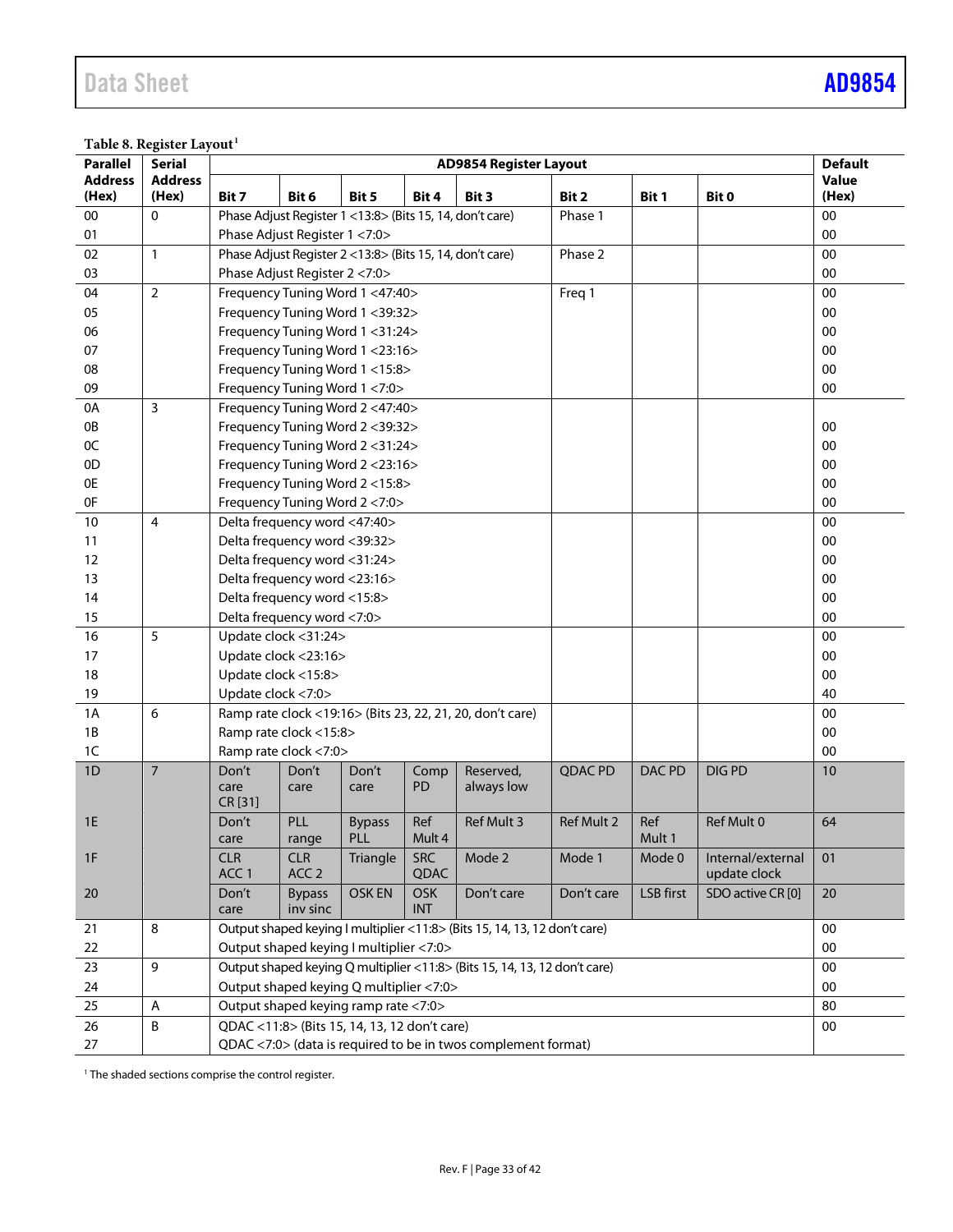# <span id="page-33-0"></span>**PARALLEL I/O OPERATION**

With the S/P SELECT pin tied high, the parallel I/O mode is active. The I/O port is compatible with industry-standard DSPs and microcontrollers. Six address bits, eight bidirectional data bits, and separate write/read control inputs comprise the I/O port pins.

Parallel I/O operation allows write access to each byte of any register in a single I/O operation of up to one per 10.5 ns. Readback capability for each register is included to ease designing with the AD9854. (Reads are not guaranteed at 100 MHz because they are intended for software debugging only.)

Parallel I/O operation timing diagrams are shown i[n Figure 52](#page-34-0) an[d Figure 53.](#page-34-1)

## <span id="page-33-1"></span>**SERIAL PORT I/O OPERATION**

With the S/P SELECT pin tied low, the serial I/O mode is active. The serial port is a flexible, synchronous, serial communication port, allowing easy interface to many industry-standard microcontrollers and microprocessors. The serial I/O is compatible with most synchronous transfer formats, including both the Motorola® 6905/11 SPI and Intel® 8051 SSR protocols. The

interface allows read/write access to all 12 registers that configure the AD9854 and can be configured as a single-pin I/O (SDIO) or two unidirectional pins for input and output (SDIO/SDO). Data transfers are supported in MSB-or the LSB-first format for up to 10 MHz.

When configured for serial I/O operation, most AD9854 parallel port pins are inactive; only some pins are used for the serial I/O operation[. Table 9](#page-33-2) describes pin requirements for serial I/O operation.

Note that when operating the device in serial I/O mode, it is best to use the external I/O update clock mode to avoid an update occurring during a serial communication cycle. Such an occurrence may cause incorrect programming due to a partial data transfer. To exit the default internal update mode, program the device for external update operation at power-up before starting the REFCLK signal but after a master reset. Starting the REFCLK causes this information to transfer to the register bank, forcing the device to switch to external update mode.

| <b>Pin Number</b> | Mnemonic    | <b>Serial I/O Description</b>                                                          |
|-------------------|-------------|----------------------------------------------------------------------------------------|
| 1 to 8            | D [7:0]     | The parallel data pins are not active; tie to VDD or GND.                              |
| 14 to 16          | A [5:3]     | The A5, A4, and A3 parallel address pins are not active; tie these pins to VDD or GND. |
| 17                | A2/IO RESET | IO RESET.                                                                              |
| 18                | A1/SDO      | SDO.                                                                                   |
| 19                | A0/SDIO     | SDIO.                                                                                  |
| 20                | I/O UD CLK  | Update Clock. Same functionality for serial mode as parallel mode.                     |
| 21                | WR/SCLK     | SCLK.                                                                                  |
| 22                | RD/CS       | CS-Chip Select.                                                                        |

#### <span id="page-33-2"></span>**Table 9. Serial I/O Pin Requirements**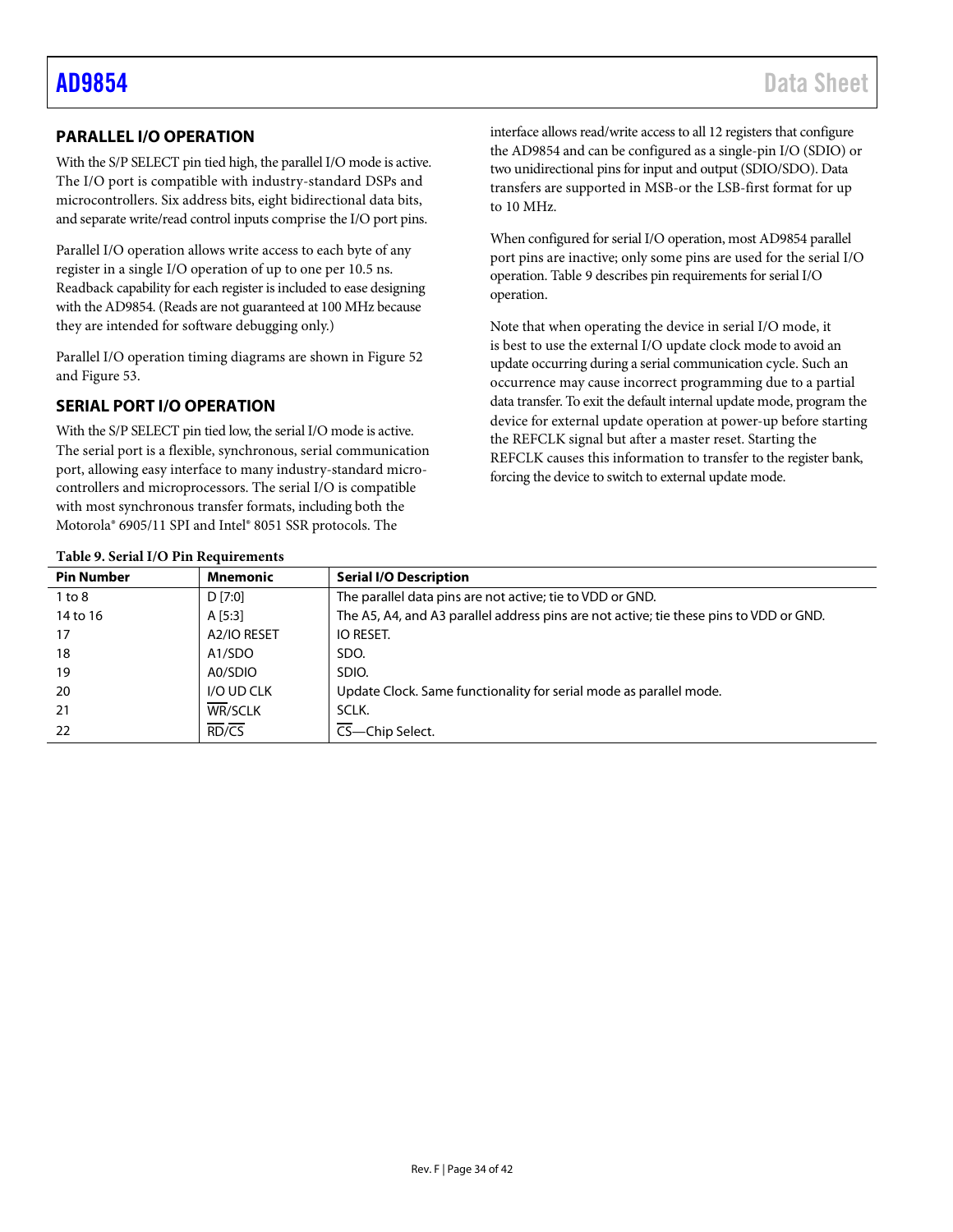# Data Sheet **[AD9854](https://www.analog.com/AD9854?doc=AD9854.pdf)**

<span id="page-34-0"></span>

<span id="page-34-1"></span>*Figure 53. Parallel Port Write Timing Diagram*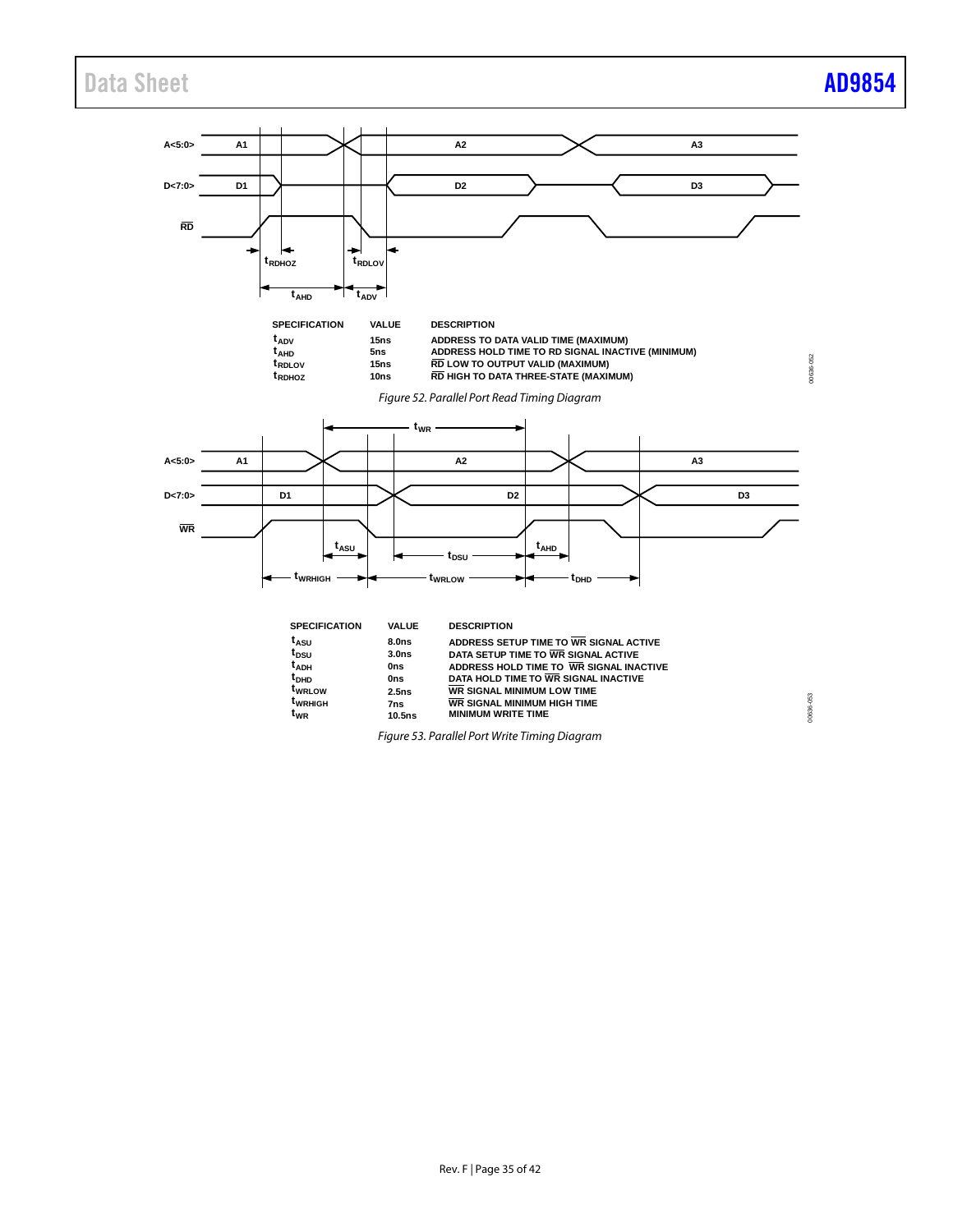# <span id="page-35-0"></span>GENERAL OPERATION OF THE SERIAL INTERFACE

There are two phases of a serial communication cycle with the AD9854. Phase 1 is the instruction cycle, which is the writing of an instruction byte into the AD9854 coincident with the first eight SCLK rising edges. The instruction byte provides the AD9854 serial port controller with information regarding the data transfer cycle, which is Phase 2 of the communication cycle. The Phase 1 instruction byte defines whether the upcoming data transfer is a read or write and the register address to be acted upon.

The first eight SCLK rising edges of each communication cycle are used to write the instruction byte into the AD9854. The remaining SCLK edges are for Phase 2 of the communication cycle. Phase 2 is the actual data transfer between the AD9854 and the system controller. The number of data bytes transferred in Phase 2 of the communication cycle is a function of the register address. [\(Table 10](#page-35-1) describes how many bytes must be

transferred.) The AD9854 internal serial I/O controller expects every byte of the register being accessed to be transferred. Therefore, the user should write between I/O update clocks.

At the completion of a communication cycle, the AD9854 serial port controller expects the subsequent eight rising SCLK edges to be the instruction byte of the next communication cycle. In addition, an active high input on the IO RESET pin immediately terminates the current communication cycle. After IO RESET returns low, the AD9854 serial port controller requires the subsequent eight rising SCLK edges to be the instruction byte of the next communication cycle.

All data input to the AD9854 is registered on the rising edge of SCLK, and all data is driven out of the AD9854 on the falling edge of SCLK.

[Figure 54 a](#page-35-2)nd [Figure 55 s](#page-35-3)how the general operation of the AD9854 serial port.

| <b>Serial Register Address</b> | <b>Register Name</b>                    | <b>Number of Bytes Transferred</b> |
|--------------------------------|-----------------------------------------|------------------------------------|
|                                | Phase Offset Tuning Word Register 1     |                                    |
|                                | Phase Offset Tuning Word Register 2     |                                    |
|                                | <b>Frequency Tuning Word 1</b>          | 6                                  |
|                                | Frequency Tuning Word 2                 | 6                                  |
|                                | Delta frequency register                | 6                                  |
|                                | Update clock rate register              | 4                                  |
| h                              | Ramp rate clock register                |                                    |
|                                | Control register                        | 4                                  |
| õ                              | I path digital multiplier register      |                                    |
|                                | Q path digital multiplier register      |                                    |
| А                              | Shaped on/off keying ramp rate register |                                    |
|                                | Q DAC register                          |                                    |

## <span id="page-35-1"></span>**Table 10. Register Address vs. Data Bytes Transferred**

<span id="page-35-2"></span>

<span id="page-35-3"></span>Figure 55. Using SDIO as an Input and SDO as an Output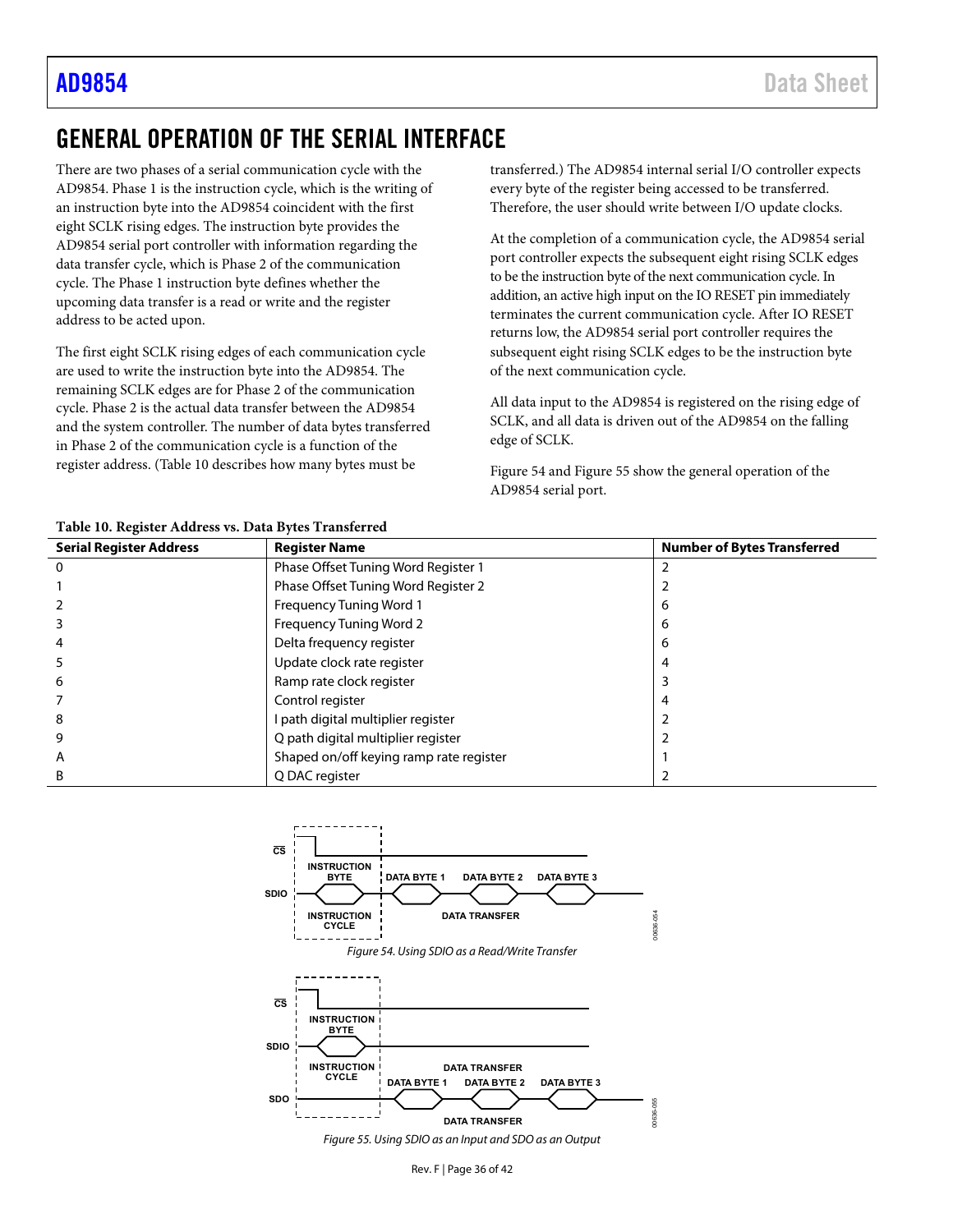## <span id="page-36-2"></span>**INSTRUCTION BYTE**

The instruction byte contains the following information:

| <b>MSB</b> |    |                |        |                |                |                |                |
|------------|----|----------------|--------|----------------|----------------|----------------|----------------|
| D7         | D6 | D <sub>5</sub> | D4     | D <sub>3</sub> | D <sub>2</sub> | D <sub>1</sub> | D <sub>0</sub> |
| R/W        | 73 |                | v<br>Λ | A3             | A2             | A1             | A <sub>0</sub> |

 $R/\overline{W}$ —Bit 7 determines whether a read or write data transfer occurs following the instruction byte. Logic high indicates read operation. Logic 0 indicates a write operation.

Bit 6, Bit 5, and Bit 4 are dummy bits (don't care).

A3, A2, A1, A0—Bit 3, Bit 2, Bit 1, and Bit 0 determine which register is accessed during the data transfer portion of the communication cycle (se[e Table 8 f](#page-32-0)or register address details).

# <span id="page-36-0"></span>**SERIAL INTERFACE PORT PIN DESCRIPTIONS SCLK**

Serial Clock (Pin 21). The serial clock pin is used to synchronize data to and from the AD9854 and to run the internal state machines. The SCLK maximum frequency is 10 MHz.

# **CS**

Chip Select (Pin 22). Active low input that allows more than one device on the same serial communication line. The SDO and SDIO pins go to a high impedance state when this input is high. If this pin is driven high during a communication cycle, the cycle is suspended until  $\overline{CS}$  is reactivated low. The chip select pin can be tied low in systems that maintain control of SCLK.

## **SDIO**

Serial Data I/O (Pin 19). Data is always written to the AD9854 on this pin. However, this pin can be used as a bidirectional data line. The configuration of this pin is controlled by Bit 0 of Register Address 20 hex. The default is Logic 0, which configures the SDIO pin as bidirectional.

# **SDO**

Serial Data Out (Pin 18). Data is read from this pin for protocols that use separate lines for transmitting and receiving data. In the case where the AD9854 operates in a single bidirectional I/O mode, this pin does not output data and is set to a high impedance state.

## **IO RESET**

Synchronize I/O Port (Pin 17). Synchronizes the I/O port state machines without affecting the contents of the addressable registers. An active high input on the IO RESET pin causes the current communication cycle to terminate. After the IO RESET pin returns low (Logic 0), another communication cycle can begin, starting with the instruction byte.

# <span id="page-36-1"></span>**NOTES ON SERIAL PORT OPERATION**

The AD9854 serial port configuration bits reside in Bit 1 and Bit 0 of Register Address 20 hex. It is important to note that the configuration changes immediately upon a valid I/O update. For multibyte transfers, writing to this register can occur during the middle of a communication cycle. The user must compensate for this new configuration for the remainder of the current communication cycle.

The system must maintain synchronization with the AD9854; otherwise, the internal control logic is not able to recognize further instructions. For example, if the system sends the instruction to write a 2-byte register and then pulses the SCLK pin for a 3-byte register (24 additional SCLK rising edges), communication synchronization is lost. In this case, the first 16 SCLK rising edges after the instruction cycle properly write the first two data bytes into the AD9854, but the subsequent eight rising SCLK edges are interpreted as the next instruction byte, not the final byte of the previous communication cycle.

In the case where synchronization is lost between the system and the AD9854, the IO RESET pin provides a means to reestablish synchronization without reinitializing the entire chip. Asserting the IO RESET pin (active high) resets the AD9854 serial port state machine, terminating the current I/O operation and forcing the device into a state in which the next eight SCLK rising edges are understood to be an instruction byte. The IO RESET pin must be deasserted (low) before the next instruction byte write can begin. Any information written to the AD9854 registers during a valid communication cycle prior to loss of synchronization remains intact.

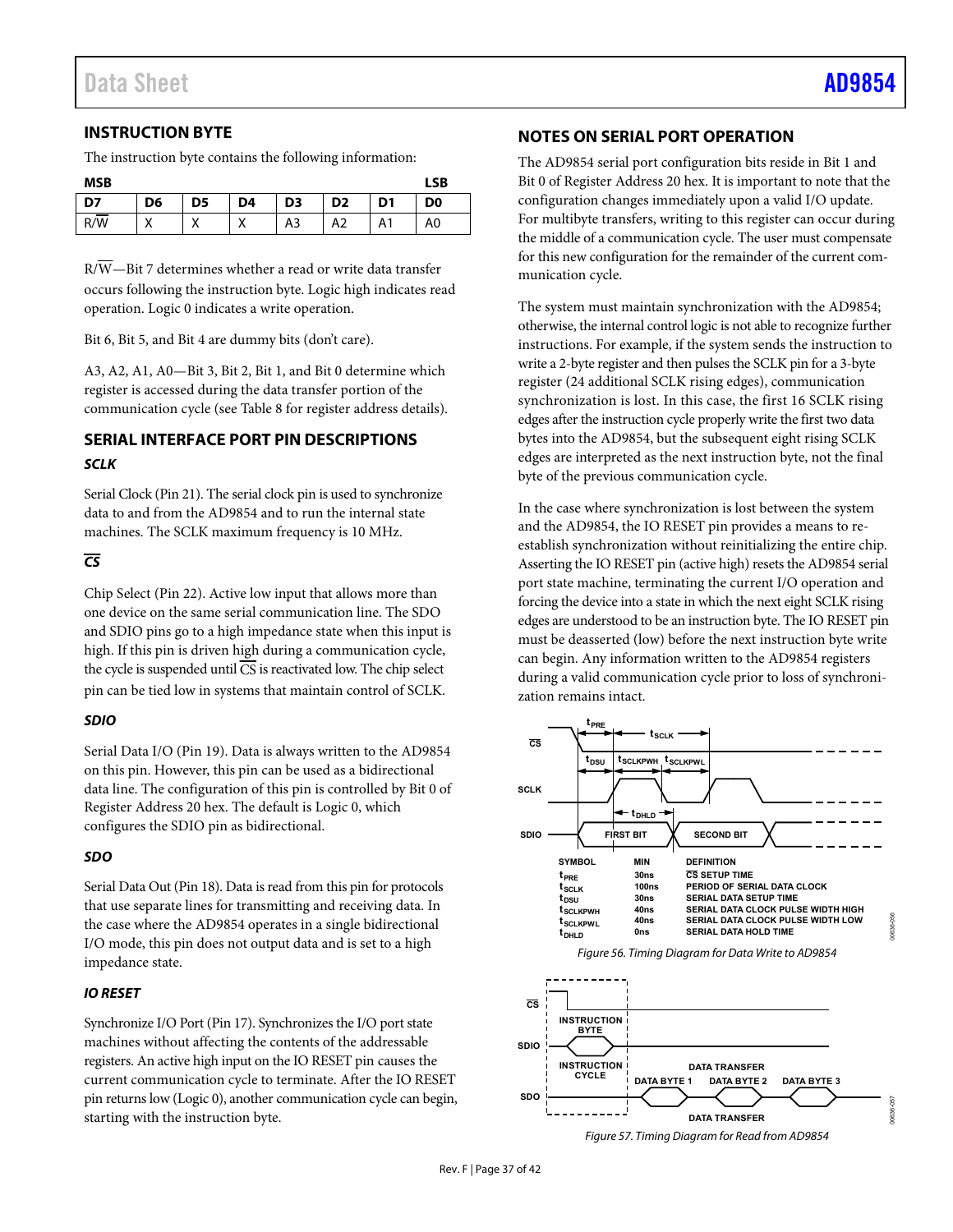# <span id="page-37-0"></span>MSB/LSB TRANSFERS

The AD9854 serial port can support MSB- and LSB-first data formats. This functionality is controlled by Bit 1 of Serial Register Bank 20 hex. When this bit is set active high, the AD9854 serial port is in LSB-first format. This bit defaults low, to the MSB-first format. The instruction byte must be written in the format indicated by Bit 1 of Serial Register Bank 20 hex. Therefore, if the AD9854 is in LSB-first mode, the instruction byte must be written from least significant bit to most significant bit.

# <span id="page-37-1"></span>**CONTROL REGISTER DESCRIPTION**

The control register is located in the shaded portion o[f Table 8](#page-32-0) at Address 1D to Address 20 hex. It is composed of 32 bits. Bit 31 is located at the top left position, and Bit 0 is located in the lower right position of the shaded portion. In the text that follows, the register descriptions have been subdivided to make it easier to locate the text associated with specific control categories.

CR [31:29] are open.

CR [28] is the comparator power-down bit. When this bit is set (Logic 1), its signal indicates to the comparator that a powerdown mode is active. This bit is an output of the digital section and is an input to the analog section.

CR [27] must always be written to Logic 0. Writing this bit to Logic 1 causes the AD9854 to stop functioning until a master reset is applied.

CR [26] is the Q DAC power-down bit. When this bit is set (Logic 1), it indicates to the Q DAC that a power-down mode is active.

CR [25] is the full DAC power-down bit. When this bit is set (Logic 1), it indicates to both the I and Q DACs, as well as the reference, that a power-down mode is active.

CR [24] is the digital power-down bit. When this bit is set (Logic 1), its signal indicates to the digital section that a powerdown mode is active. Within the digital section, the clocks are forced to dc, effectively powering down the digital section. In this state, the PLL still accepts the REFCLK signal and continues to output the higher frequency.

CR [23] is reserved. Write to 0.

CR [22] is the PLL range bit, which controls the VCO gain. The power-up state of the PLL range bit is Logic 1; a higher gain is required for frequencies greater than 200 MHz.

CR [21] is the bypass PLL bit, active high. When this bit is active, the PLL is powered down and the REFCLK input is used to drive the system clock signal. The power-up state of the bypass PLL bit is Logic 1 with PLL bypassed.

CR [20:16] bits are the PLL multiplier factor. These bits are the REFCLK multiplication factor unless the bypass PLL bit is set. The PLL multiplier valid range is from 4 to 20, inclusive.

CR [15] is the Clear Accumulator 1 bit. This bit has a one-shot type of function. When this bit is written active (Logic 1), a Clear Accumulator 1 signal is sent to the DDS logic, resetting the accumulator value to 0. The bit is then automatically reset, but the buffer memory is not reset. This bit allows the user to easily create a sawtooth frequency sweep pattern with minimal intervention. This bit is intended for chirp mode only, but its function is still retained in other modes.

CR [14] is the clear accumulator bit. When this bit is active high, it holds both the Accumulator 1 and Accumulator 2 values at 0 for as long as the bit is active. This allows the DDS phase to be initialized via the I/O port.

CR [13] is the triangle bit. When this bit is set, the AD9854 automatically performs a continuous frequency sweep from F1 to F2 frequencies and back. This results in a triangular frequency sweep. When this bit is set, the operating mode must be set to ramped FSK.

CR [12] is the source Q DAC bit. When this bit is set high, the Q path DAC accepts data from the Q DAC register.

CR [11:9] are the three bits that describe the five operating modes of the AD9854:

- $0x0 = single$ -tone mode
- $0x1 = FSK$  mode
- 0x2 = ramped FSK mode
- $0x3 =$ chirp mode
- $0x4 = BPSK$  mode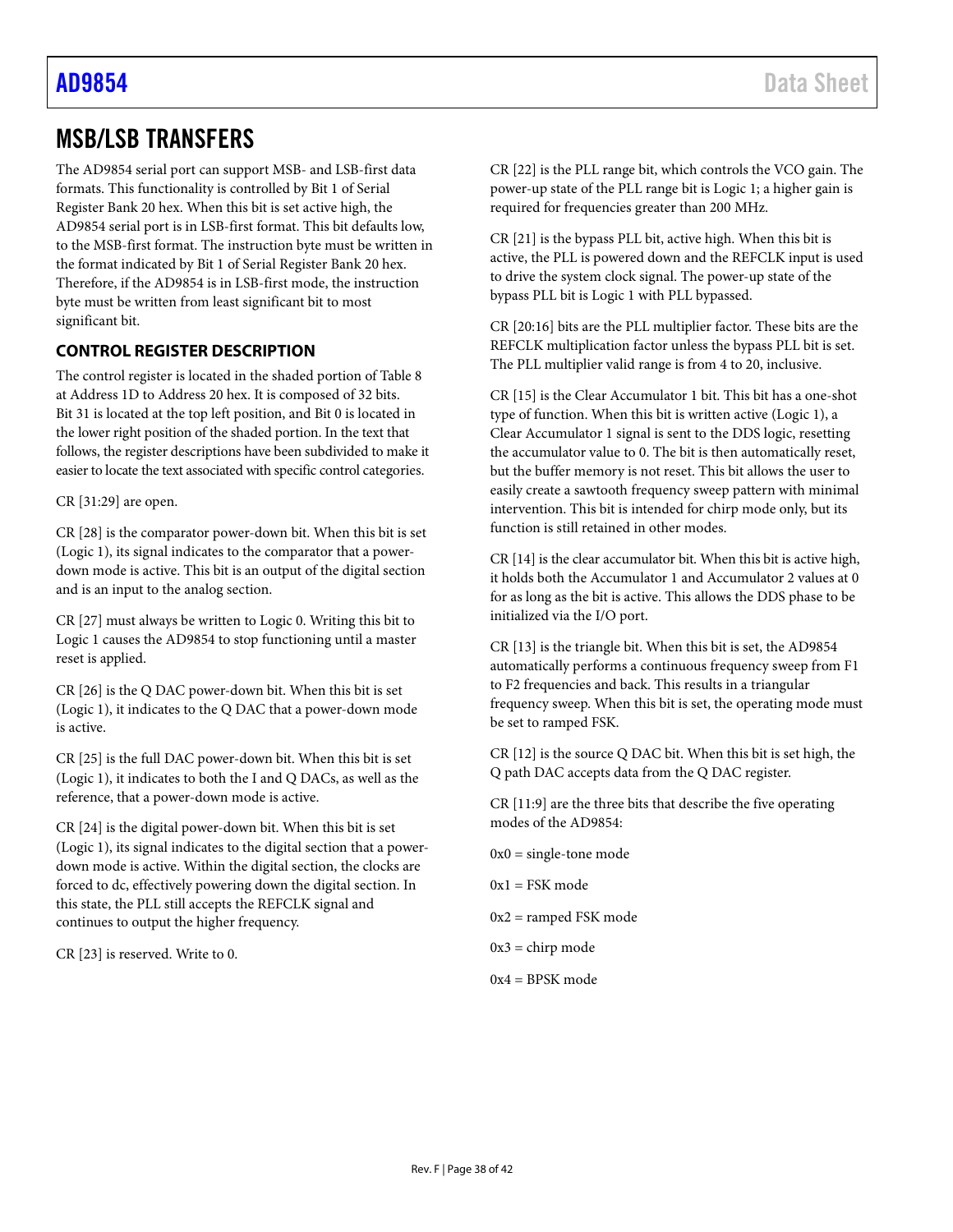# Data Sheet [AD9854](https://www.analog.com/AD9854?doc=AD9854.pdf)



CR [8] is the internal update active bit. When this bit is set to Logic 1, the I/O UD CLK pin is an output and the AD9854 generates the I/O UD CLK signal. When this bit is set to Logic 0, external I/O UD CLK functionality is performed and the I/O UD CLK pin is configured as an input.

CR [7] is reserved. Write to 0.

CR [6] is the inverse sinc filter bypass bit. When this bit is set, the data from the DDS block goes directly to the output shaped keying logic, and the clock to the inverse sinc filter is stopped. Default is clear with the filter enabled.

CR [5] is the shaped keying enable bit. When this bit is set, the output ramping function is enabled and is performed in accordance with the CR [4] bit requirements.

CR [4] is the internal/external output shaped keying control bit. When this bit is set to Logic 1, the output shaped keying factor is internally generated and applied to both the I and Q paths. When this bit is cleared (default), the output shaped keying function is externally controlled by the user, and the ouput shaped keying factor is the value of the I and Q output shaped keying factor register. The two registers that are the output shaped keying factors also default low such that the output is off at power-up until the device is programmed by the user.

CR [3:2] are reserved. Write to 0.

CR [1] is the serial port MSB-/LSB-first bit. Default is low, MSB first.

CR [0] is the serial port SDO active bit. Default is low, inactive.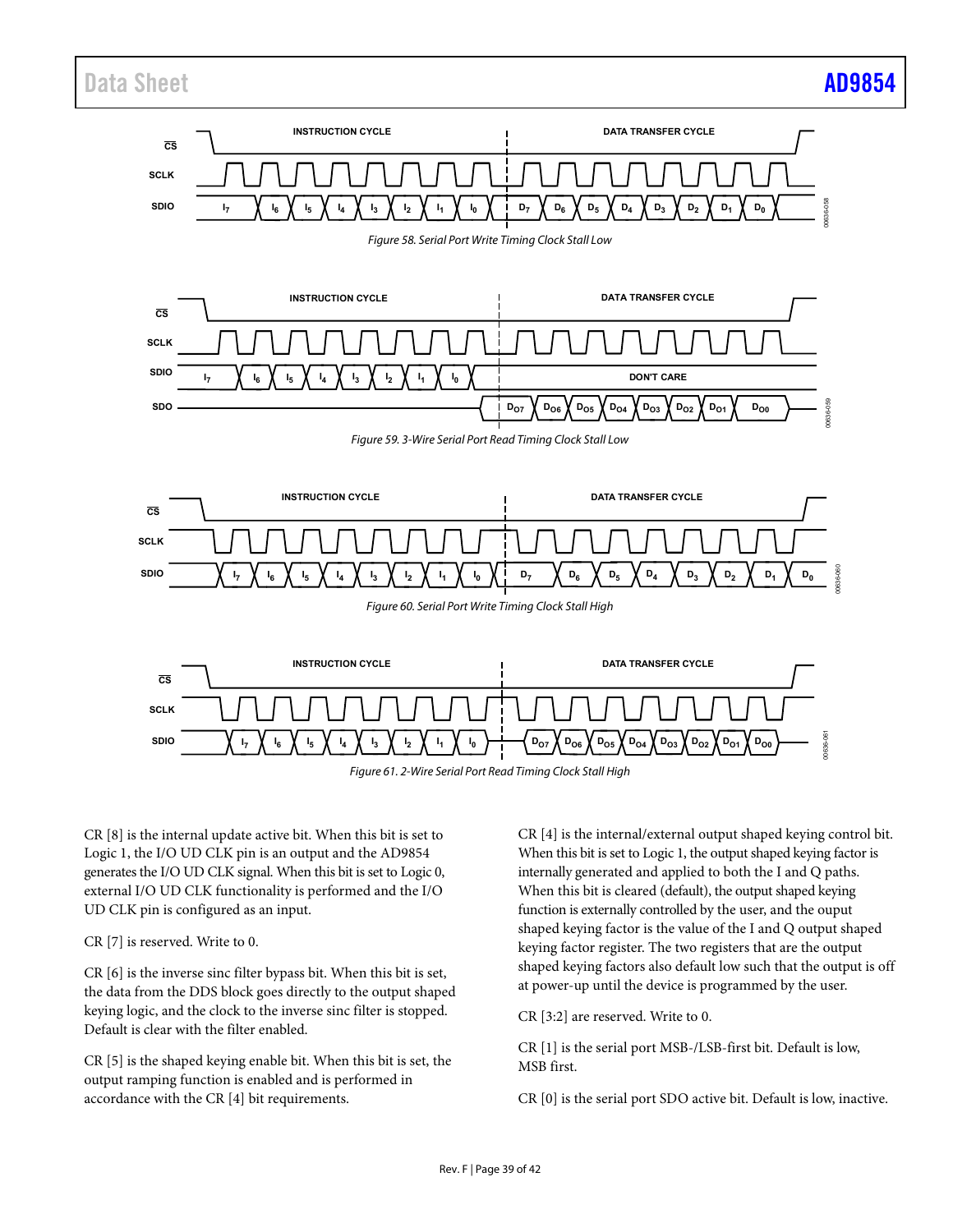# <span id="page-39-0"></span>POWER DISSIPATION AND THERMAL CONSIDERATIONS

The AD9854 is a multifunctional, high speed device that targets a wide variety of synthesizer and agile clock applications. The numerous innovative features contained in the device each consume incremental power. If enabled in combination, the safe thermal operating conditions of the device may be exceeded. Careful analysis and consideration of power dissipation and thermal management is a critical element in the successful application of the AD9854. However, in most cases, disabling the inverse sinc filter prevents exceeding the maximum die temperature, because the inverse sinc filter consumes approximately 30% of the total power.

The AD9854 is specified to operate within the industrial temperature range of −40°C to +85°C. This specification is conditional, however, such that the absolute maximum junction temperature of 150°C is not exceeded. At high operating temperatures, extreme care must be taken when operating the device to avoid exceeding the junction temperature and potentially damaging the device.

Many variables contribute to the operating junction temperature within the device, including

- Package style
- Selected mode of operation
- Internal system clock speed
- Supply voltage
- Ambient temperature

The combination of these variables determines the junction temperature within the AD9854 for a given set of operating conditions.

The AD9854 is available in two package styles: a thermally enhanced surface-mount package with an exposed heat sink and a standard (nonthermally enhanced) surface-mount package. The thermal impedance of these packages is 16.2°C/W and 38°C/W, respectively, measured under still air conditions.

# <span id="page-39-1"></span>**THERMAL IMPEDANCE**

The thermal impedance of a package can be thought of as a thermal resistor that exists between the semiconductor surface and the ambient air. The thermal impedance is determined by the package material and the physical dimensions of the package. The dissipation of the heat from the package is directly dependent on the ambient air conditions and the physical connection made between the IC package and the PCB.

Adequate dissipation of heat from the AD9854 relies on all power and ground pins of the device being soldered directly to a copper plane on a PCB. In addition, the thermally enhanced package of the AD9854ASVZ has an exposed paddle on the bottom of the package that must be soldered to a large copper plane, which, for convenience, can be the ground plane. Sockets for either package style of the device are not recommended.

## <span id="page-39-2"></span>**JUNCTION TEMPERATURE CONSIDERATIONS**

The power dissipation ( $P_{DISS}$ ) of the AD9854 in a given application is determined by many operating conditions. Some of the conditions have a direct relationship with PDISS, such as supply voltage and clock speed, but others are less deterministic. The total power dissipation within the device and its effect on the junction temperature must be considered when using the device. The junction temperature of the device is given by

(*Thermal Impedance × Power Consumption*) + *Ambient Temperature*

The maximum ambient temperature combined with the maximum junction temperature establishes the following power consumption limits for each package: 4.06 W for ASVZ models and 1.71 W for ASTZ models.

## *Supply Voltage*

The supply voltage affects power dissipation and junction temperature because  $P_{\text{DISS}} = V \times I$ . Users should design for 3.3 V nominal; however, the device is guaranteed to meet specifications over the full temperature range and over the supply voltage range of 3.135 V to 3.465 V.

## *Clock Speed*

Clock speed directly and linearly influences the total power dissipation of the device and therefore the junction temperature. As a rule, to minimize power dissipation, the user should select the lowest possible internal clock speed to support a given application. Typically, the usable frequency output bandwidth from a DDS is limited to 40% of the clock rate to ensure that the requirements of the output low-pass filter are reasonable. For a typical DDS application, the system clock frequency should be 2.5 times the highest desired output frequency.

## *Mode of Operation*

The selected mode of operation of the AD9854 significantly influences the total power consumption. Although the AD9854 offers many features targeting a wide variety of applications, the device is designed to operate with only a few features enabled at once for a given application. If multiple features are enabled at higher clock speeds, the maximum junction temperature of the die may be exceeded, severely limiting the long-term reliability of the device[. Figure 62](#page-40-2) an[d Figure 63](#page-40-3) show the power requirements associated with each feature of the AD9854. These graphs should be used as a guide in determining power consumption for specific feature sets.

[Figure 62](#page-40-2) shows the supply current consumed by the AD9854 over a range of frequencies for two possible configurations. All circuits enabled means that the output scaling multipliers, the inverse sinc filter, the Q DAC, and the on-board comparator are enabled. Basic configuration means that the output scaling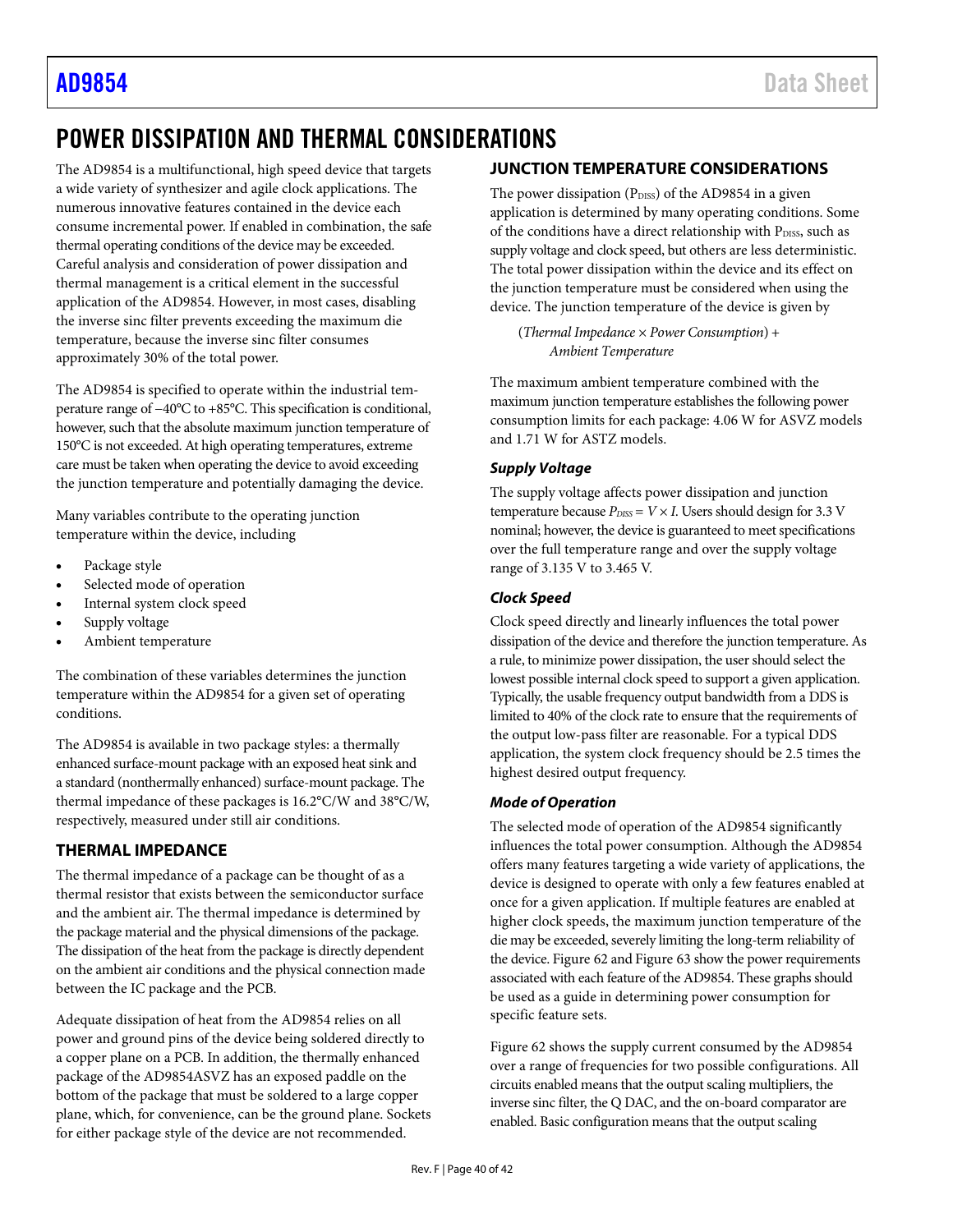# Data Sheet [AD9854](https://www.analog.com/AD9854?doc=AD9854.pdf)

multipliers, the inverse sinc filter, the Q DAC, and the on-board comparator are disabled.



*Figure 62. Current Consumption vs. Clock Frequency*

<span id="page-40-2"></span>[Figure 63](#page-40-3) shows the approximate current consumed by each of four functions.



**THIS GRAPH ASSUMES THAT THE AD9854 DEVICE IS SOLDERED TO A MULTILAYER PCB PER THE RECOMMENDED BEST MANUFACTURING PRACTICES AND PROCEDURES FOR THE GIVEN PACKAGE TYPE.**

<span id="page-40-3"></span>*Figure 63. Current Consumption by Function vs. Clock Frequency*

## <span id="page-40-0"></span>**EVALUATION OF OPERATING CONDITIONS**

The first step in applying the AD9854 is to select the internal clock frequency. Clock frequency selections greater than 200 MHz require the use of the thermally enhanced package (AD9854ASVZ); other clock frequencies may allow the use of the standard plastic surface-mount package, but more information is needed to make that determination.

The second evaluation step is to determine the maximum required operating temperature for the AD9854 in a given application. Subtract this value from 150°C, which is the maximum junction temperature allowed for the AD9854. For the extended industrial temperature range, the maximum operating temperature is 85°C, which results in a difference of 65°C. This is the maximum temperature gradient that the device can experience due to power dissipation.

The third evaluation step is to divide the maximum temperature gradient by the thermal impedance to determine the maximum power dissipation allowed for the application. For example, 65°C divided by the thermal impedance of the package being used yields the total power dissipation limit (4.06 W for the ASVZ models and 1.71 W for the ASTZ models). Therefore, for a 3.3 V nominal power supply voltage, the current consumed by the device with full operating conditions must not exceed 515 mA for the standard plastic package and 1242 mA for the thermally enhanced package. The total set of enabled functions and operating conditions of the AD9854 application must support these current consumption limits.

To determine the suitability of a given AD9854 application in terms of the power dissipation requirements us[e Figure 62](#page-40-2) an[d Figure 63.](#page-40-3) These graphs assume that the AD9854 device is soldered to a multilayer PCB per the recommended best manufacturing practices and procedures for the given package type. This ensures that the specified thermal impedance specifications are achieved.

### <span id="page-40-1"></span>**THERMALLY ENHANCED PACKAGE MOUNTING GUIDELINES**

Refer to th[e AN-772 Application Note](http://www.analog.com/AN-772) for details on mounting devices with an exposed paddle.

00636-063

63